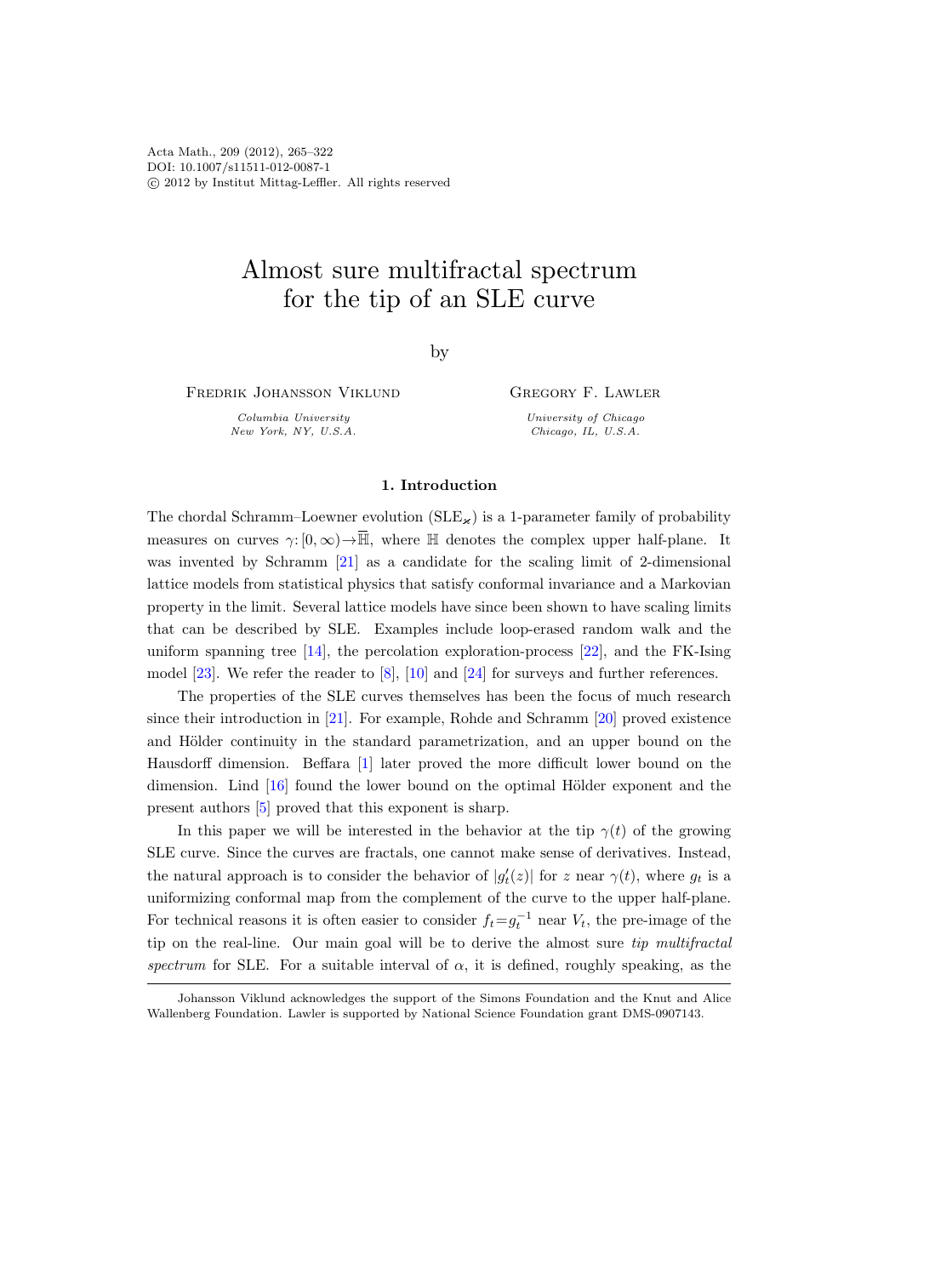dimension of the subset of the curve corresponding to t for which  $y|f'_t(V_t+iy)|$  decays like  $y^{\alpha}$  when  $y \rightarrow 0^{+}$ . We shall see that the tip multifractal spectrum is closely related to the multifractal spectrum of harmonic measure at the tip of the growing curve. As a function of  $\alpha$ , this spectrum measures the size of the part of the curve that corresponds to t for which the harmonic measure of a ball of radius  $\varepsilon$  centered at the tip decays like  $\varepsilon^{\alpha}$  as  $\varepsilon \rightarrow 0^{+}$ . We remark that both these spectra are independent of the particular parametrization of the curve.

The multifractal spectrum of harmonic measure has been studied extensively in the physics and mathematics literature. For example, in the case of the paths of Brownian motion, the spectrum is determined by the Brownian intersection exponents, see [\[11\]](#page-56-11) and the references therein. In two dimensions these exponents were established by Lawler, Schramm and Werner in [\[11\]](#page-56-11)–[\[13\]](#page-56-12). In the case of the SLE curves, Duplantier has predicted, using non-rigorous so-called quantum-gravity methods, a harmonic measure spectrum for the tip of an SLE curve, see  $[4, \S7]$ . However, this spectrum is different from the ones we will work with, as it describes the local dimension of harmonic measure in a radial setup; it corresponds in some sense to the analog of our function  $\rho(\beta)$  for a radial SLE curve at the bulk point. (See  $\S3$  $\S3$  for the definition of  $\rho$ .) Duplantier and Binder also used quantum gravity arguments to predict the spectrum of harmonic measure for the bulk of SLE, see [\[3\]](#page-56-14). Roughly speaking, this spectrum is defined as the dimension of the subset of the curve away from the tip where, for a given  $\alpha$ , harmonic measure in a ball of radius  $\varepsilon$  decays like  $\varepsilon^{\alpha}$  as  $\varepsilon \to 0^+$ . Beliaev and Smirnov [\[2\]](#page-56-15) made a start to proving this result by establishing the average integral means spectrum for SLE. To get the almost sure multifractal spectrum from the average integral means spectrum, one can formally apply the so-called multifractal formalism [\[17\]](#page-56-16) and find the bulk spectrum by taking a Legendre transform of the average integral means spectrum. This approach is believed to be valid for SLE, although it has not been proved in this case. Indeed, to the best of our knowledge the present paper is the first to establish almost sure multifractal spectra for the  $SLE_{\varkappa}$  family.

The starting point of our analysis is estimation of moments of the derivative of  $f_t$ using the reverse-time Loewner flow; this was started by Rohde and Schramm in [\[20\]](#page-56-7) and extended in many places, e.g.,  $[2]$ ,  $[5]$ ,  $[6]$ ,  $[9]$  and  $[16]$ . (This is the analogue of the average integral means spectrum result for our problem.) In order to get almost sure results, one needs second-moment estimates. The ideas for that appear in [\[9\]](#page-56-18) and they were used in, e.g., [\[5\]](#page-56-10). These ideas are also important in understanding the so-called natural parametrization of SLE curves, see [\[15\]](#page-56-19).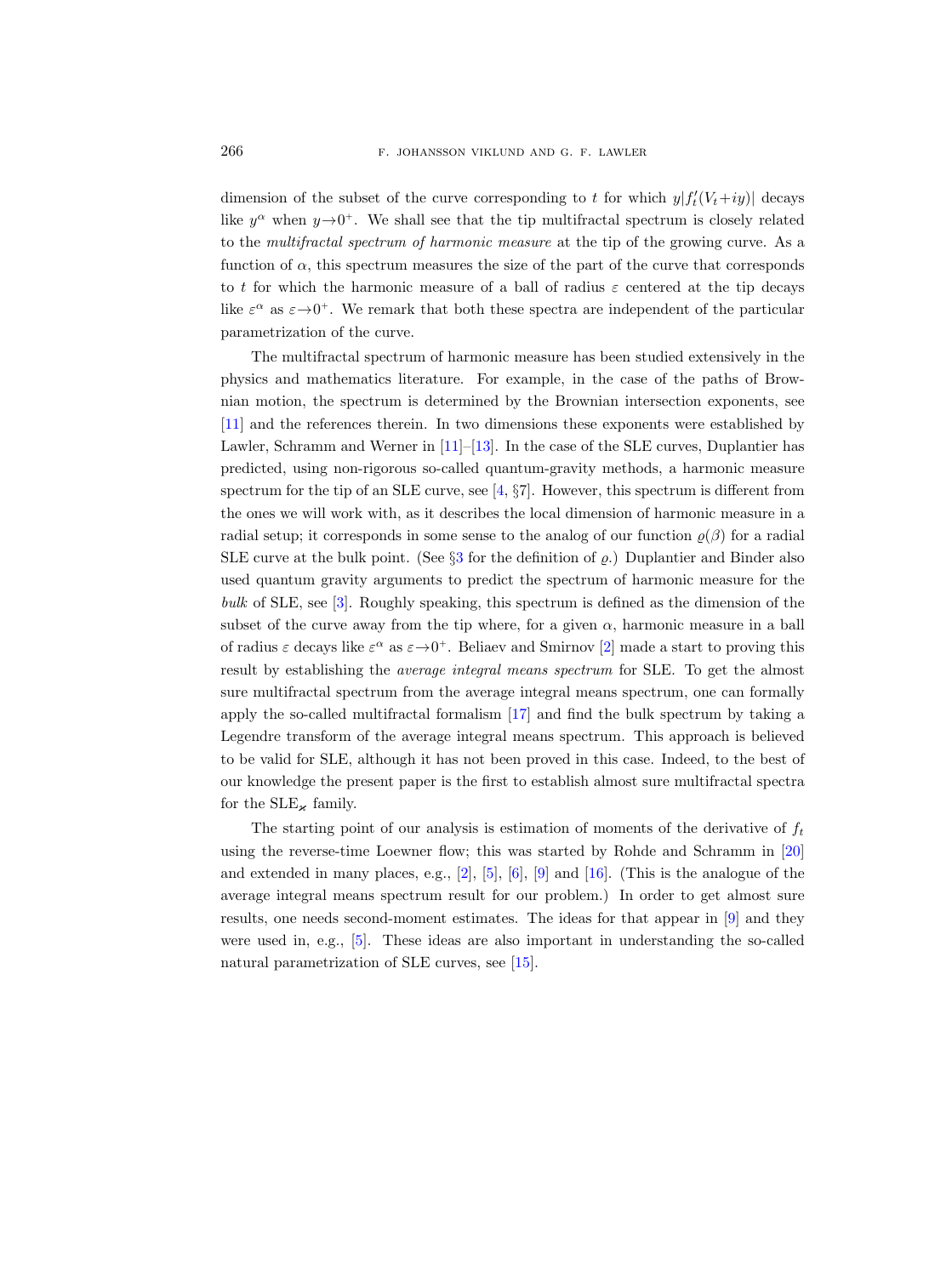#### 1.1. Multifractal spectra for the tip

We now proceed to discuss in greater detail the multifractal spectra that we will consider. To motivate our definitions, we will start out in a slightly different setting than the one we will work with in the rest of the paper.

Suppose that  $\zeta$  is a boundary point of a simply connected domain D. We say that  $\zeta$  is accessible (in D by η) if  $\eta: [0, 1] \to \mathbb{C}$  is a simple curve with  $\eta(0) = \zeta$  and  $\eta((0, 1]) \subset D$ . If  $\zeta$  is accessible by  $\eta$ , let h be a conformal transformation of D onto  $\mathbb{C}\setminus(-\infty,0]$  with  $h(\zeta)=0$ . By  $h(\zeta)=0$ , we mean  $h(\eta(0^+))=0$ . We now specialize to the following situation: Let  $\tilde{\gamma}: (-\infty,\infty) \to \mathbb{C}$  be a simple curve with  $\tilde{\gamma}(t) \to \infty$  as  $t \to \pm \infty$ . For each t, we consider the "slit" plane  $D_t = \mathbb{C}\setminus \widetilde{\gamma}((-\infty, t])$ , which is a simply connected domain whose boundary contains  $\tilde{\gamma}(t)$  and  $\infty$ . The (non-tangential) tip multifractal spectrum which we describe in this subsection is one way to describe the behavior near  $\tilde{\gamma}(t)$  of the conformal map uniformizing  $D_t$ , for different values of t. Clearly, the boundary point  $\tilde{\gamma}(t)$  is accessible in  $D_t$  by the curve  $\eta^{(t)}(s) = \tilde{\gamma}(t+s)$ .

Remark. For endpoints of slits like  $\tilde{\gamma}(t)$  in  $D_t$ , there is only one possible meaning for  $h(\tilde{\gamma}(t))=0$ , but for general D a boundary point  $\zeta$  might be approached from different directions that correspond to different values of  $h(\zeta)$ . Formally, this can be understood using prime ends (see, e.g., [\[19,](#page-56-20) Chapter 2]). In the case at hand, the curve  $\eta$  specifies a particular direction/prime end.

Let  $D=D_t$ , take  $\zeta = \tilde{\gamma}(t)$ , and set  $g(z)=i\sqrt{h(z)}$ , where the branch of the square root is chosen so that  $\sqrt{1}$ =1. Then g is a conformal transformation of D onto the upper half plane H with  $g(\zeta)=0$ . The map g is only unique up to composition with a Möbius transformation, that is, if  $\tilde{g}$  is another such map, then  $\tilde{g}(z)=(T \circ g)(z)$ , where T is a Möbius transformation of  $\mathbb H$  fixing 0. Similarly, h is not unique.

Let  $\eta^*(s) = g(\eta(s))$ . Then  $\eta^*: (0,1] \to \mathbb{H}$  is a curve with  $\eta^*(0^+) = 0$ . If  $\eta_1^*: (0,1] \to \mathbb{H}$  is another curve with  $\eta_1^*(0^+) = 0$ , and  $\eta_1(s) = g^{-1}(\eta_1^*(s))$ , then  $\eta_1(0^+) = \zeta$  and  $\zeta$  is accessible by  $\eta_1$ . (This uses the fact that the curve  $\eta$  exists and that we are considering a domain slit by a curve.) We say that  $\eta^*$  satisfies a *weak cone condition* if there is a subpower function (see §[2.1\)](#page-6-0)  $\psi$  such that, for all  $s > 0$ ,

$$
|\text{Re}\,\eta^*(s)|\leqslant (\text{Im}\,\eta^*(s))\psi\bigg(\frac{1}{\text{Im}\,\eta^*(s)}\bigg),
$$

and we say that  $\eta$  is *weakly non-tangential* if  $g \circ \eta$  satisfies a weak cone condition. It is not difficult to see that this definition is independent of the choice of  $g$ . One example of a weakly non-tangential curve for D is

$$
\eta(s) = g^{-1}(si), \quad 0 < s \leq 1.
$$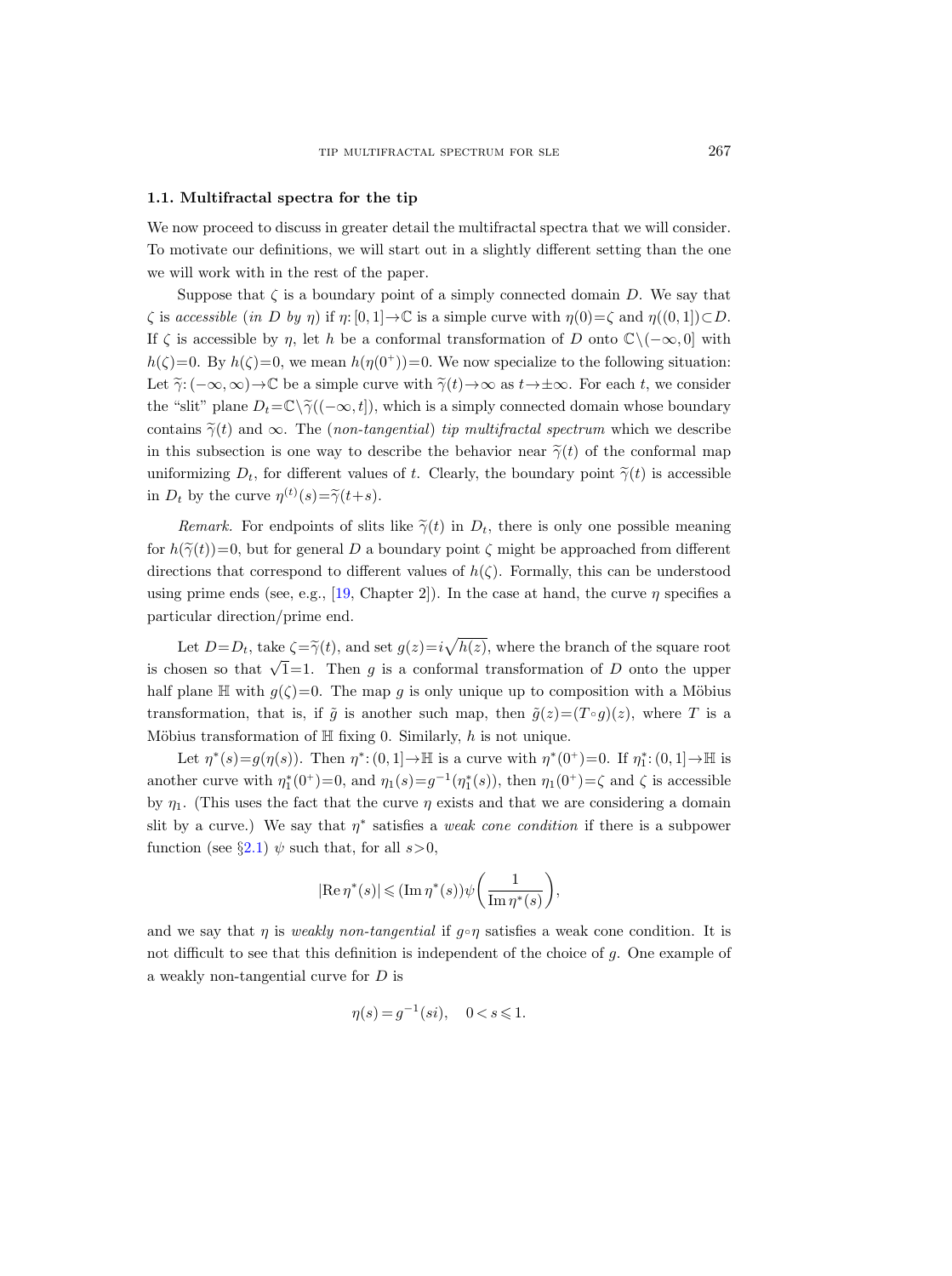We will use this particular curve to define the tip multifractal spectrum but the definition will be the same for any weakly non-tangential curve.

Next, we let  $f = g^{-1}$ , so that f is a conformal transformation of  $\mathbb H$  onto D. Since  $f(is)=\eta(s), s>0$ , is a simple curve, the length of  $\eta((0, s])$  is given by

<span id="page-3-0"></span>
$$
v(f; s) := \int_0^s |f'(iy)| dy.
$$
 (1.1)

A sufficient condition for the existence of a limiting  $\zeta = \eta(0^+)$  is that  $v(f, 0^+) = 0$  which is equivalent to

$$
v(f; t) < \infty, \quad t > 0.
$$

We can also use the plane slit by the negative real axis as uniformizing domain and write  $f(w) = F(-w^2)$ , where  $F: \mathbb{C} \setminus (-\infty, 0] \to D$  with  $F(0) = \zeta$ . Then  $F^{-1}(\eta((0, s])) = [0, s^2]$ . In particular, the length of  $F^{-1}(\eta((0, s]))$  is  $s^2$ , and the length of  $f^{-1}(\eta((0, s]))$  is s.

We say that the (non-tangential) scaling exponent at the boundary point  $\zeta$  is  $\theta$  if

$$
v(f; s) \approx^* s^{2\theta}, \quad s \to 0^+.
$$

In particular, if  $D=\mathbb{C}\setminus(-\infty,t]$ , then the scaling exponent at t equals 1. (Recall that  $f:\mathbb{H}\to D$  and see [\(2.1\)](#page-7-0) for the definition of  $\approx$ <sup>∗</sup>.) More generally, if  $\gamma$  is differentiable at t, then  $\theta = 1$  at t. Note that the Beurling estimates (see Lemma [2.6\)](#page-13-0) imply that  $\theta \leq 1$ . (In fact, the same bound holds for a lim sup version of the definition of  $\theta$ .) The scaling exponent is closely related to the behavior of  $|f'(iy)|$  as  $y \to 0^+$ . Indeed, if  $y|f'(iy)| \approx^* y^{1-\beta}$ for some  $\beta$ <1, then, as we will show in Proposition [2.7,](#page-14-0)

$$
v(f; y) \approx^* y^{1-\beta}, \quad y \to 0^+,
$$

so that

$$
\theta = \frac{1}{2}(1 - \beta).
$$

Although the definition of  $v(f; y)$  depends on the choice of the conformal map f, it is not hard to see that the scaling exponent  $\theta$  is independent of the choice.

Returning to the curve  $\tilde{\gamma}$ , we can consider  $T_{\theta}$ , the set of t such that the scaling exponent of  $D_t$  at  $\tilde{\gamma}(t)$  equals  $\theta$ . The tip multifractal spectrum can then be defined to be either of the following two functions:

$$
\theta \longrightarrow \dim_{\mathrm{H}}(T_{\theta}) \quad \text{and} \quad \theta \longmapsto \dim_{\mathrm{H}}[\widetilde{\gamma}(T_{\theta})],
$$

where  $\dim_H$  denotes Hausdorff dimension. The first function depends on the choice of the parametrization of  $\tilde{\gamma}$  and the second is independent of the parametrization. One could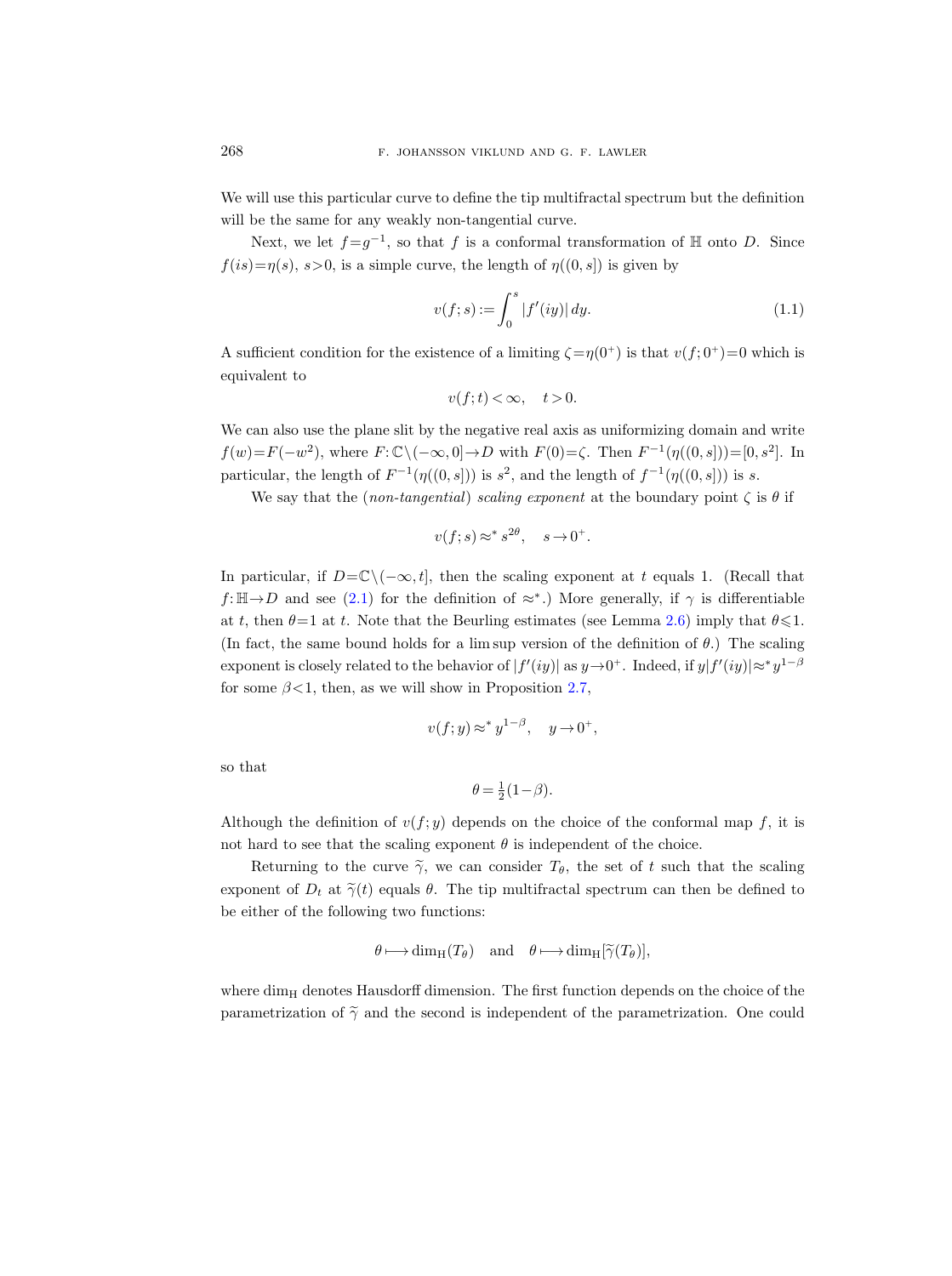also define lim inf and lim sup versions of this. The main goal of this paper is to compute the tip multifractal spectrum for the chordal SLE path. For technical convenience, we will use an alternative definition in terms of the behavior of  $|f'(iy)|$  as  $y\rightarrow 0^+$  and we will use  $\beta$  rather than  $\theta$  as our variable.

Suppose now that  $\gamma = \gamma(t)$  is a curve in  $\overline{\mathbb{H}}$  with  $\gamma(0^+) \in \mathbb{R}$ . Let  $H_t$  be the unbounded connected component of  $\mathbb{H}\setminus\gamma([0,t])$ . One way to define the multifractal spectrum of harmonic measure at the tip is as the function

$$
\alpha \longmapsto \dim_{\mathrm{H}}[\gamma(T_{\alpha}^{\mathrm{hm}})],
$$

where  $T_{\alpha}^{\text{hm}}$  is the set of t such that the normalized harmonic measure from infinity of a ball of radius  $\varepsilon > 0$  about the tip  $\gamma(t)$  scales like  $\varepsilon^{\alpha}$  as  $\varepsilon \to 0^{+}$ . We will both use this definition and a slightly different (non-equivalent) definition that is more closely related to the tip multifractal spectrum that we described above. See  $\S2.3$  $\S2.3$  for precise definitions.

### <span id="page-4-0"></span>1.2. Main results

Let  $f_t(z) = f_t(z+V_t)$ , where  $f_t: \mathbb{H} \to H_t$  is the chordal SLE<sub> $\kappa$ </sub> Loewner chain. That is,  $f_t$ solves, for  $t \geq 0$ , the chordal Loewner partial differential equation

$$
\partial_t f_t(z) = -f'_t(z) \frac{a}{z - V_t}, \quad f_0(z) = z,
$$

where  $a=2/\varkappa$  and  $V_t$  is standard Brownian motion. Further, for  $-1 \le \beta \le 1$ , let

$$
\varrho(\beta) = \frac{\varkappa}{8(\beta+1)} \left[ \left( \frac{\varkappa+4}{\varkappa} \right) (\beta+1) - 1 \right]^2,
$$

and set

$$
\beta_{\pm} = -1 + \frac{\varkappa}{12 + \varkappa \mp 4\sqrt{8 + \varkappa}}.
$$

Define

$$
\Theta_{\beta} = \{ t \in (0,2] : y | \hat{f}'_t(iy)| \approx^* y^{1-\beta} \}.
$$

See §[2.1](#page-6-0) for the definition of  $\approx^*$ .

THEOREM. (Tip multifractal spectrum) Suppose that  $\varkappa > 0$  and  $\beta_- \leq \beta \leq \beta_+$ . For chordal  $\text{SLE}_{\varkappa}$ , almost surely,

$$
\dim_{\mathrm{H}}(\Theta_{\beta}) = \frac{2 - \varrho(\beta)}{2} \quad \text{and} \quad \dim_{\mathrm{H}}[\gamma(\Theta_{\beta})] = \frac{2 - \varrho(\beta)}{1 - \beta}.
$$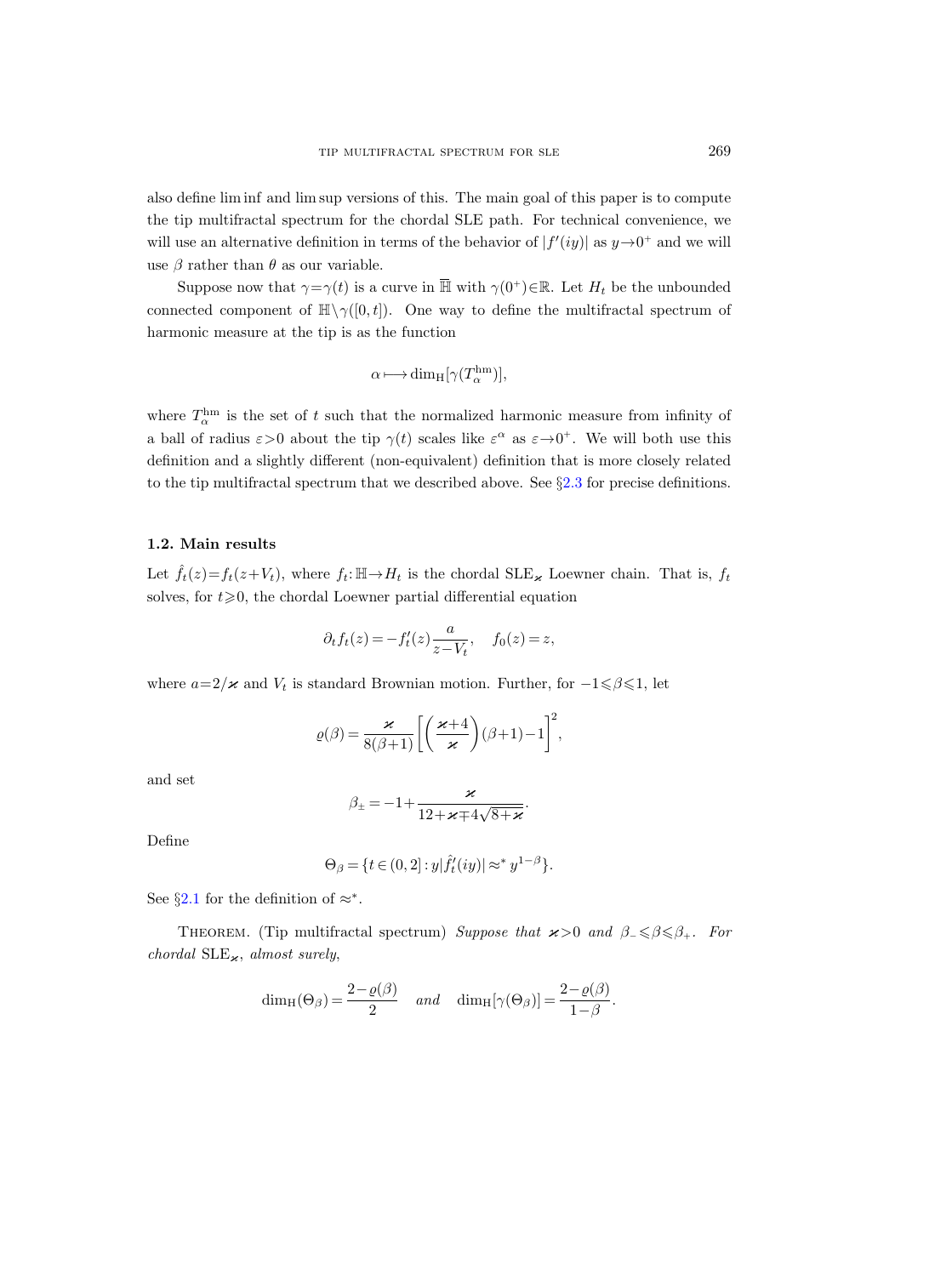See the precise statement in Theorem [3.1;](#page-21-0) we prove more than we state here.

Notice that we obtain Beffara's theorem on the dimension of the  $SLE_{\kappa}$  curves [\[1\]](#page-56-8) as a special case of Theorem [3.1.](#page-21-0)

Using the tip multifractal spectrum and some additional work, we can derive the almost sure spectrum for harmonic measure at the tip, see §[2.3](#page-17-0) for more details. Although we modify the definition of the spectrum somewhat, we prove in Theorem [3.2](#page-23-0) the stronger almost sure version of the theorem. To state it, define

$$
\alpha_{\pm} = \frac{1}{1 - \beta_{\pm}},
$$

where  $\beta_{\pm}$  are as above. Let  $\text{hm}_t(\cdot)=\lim_{y\to\infty} y \text{hm}(iy,\cdot, H_t)$  be the renormalized harmonic measure from infinity in  $H_t$ . For each  $t \ge 0$ , let  $\gamma(t)=\lim_{y\to 0^+} \hat{f}_t(iy)$  be the tip at time t of the growing  $SLE_{\kappa}$  curve and set

$$
\Theta_{\alpha}^{\text{hm}} = \{ t \in (0,2] : \text{hm}_t(E_{t,\varepsilon}) \approx^* \varepsilon^{\alpha} \},
$$

where  $E_{t,\varepsilon}$  is the part of  $\partial H_t$  that contains  $\gamma(t)$  as the prime end corresponding to  $V_t$ and is separated from  $\infty$  by  $\partial \mathcal{B}(\gamma(t), \varepsilon) = \{z : |z - \gamma(t)| = \varepsilon\}$ . We have the following result.

THEOREM. (Multifractal spectrum for harmonic measure at the tip) Suppose that  $x>0$  and  $\alpha_-\leqslant \alpha \leqslant \alpha_+$ . For chordal SLE<sub> $\alpha$ </sub>, almost surely,

$$
\dim_{\mathrm{H}}[\gamma(\Theta_{\alpha}^{\mathrm{hm}})] = \alpha \left(1 - \frac{4}{\varkappa}\right) + \frac{(4 + \varkappa)^2}{8 \varkappa} - \frac{\varkappa}{8} \left(\frac{\alpha^2}{2\alpha - 1}\right). \tag{1.2}
$$

In §[6](#page-44-0) we prove Theorem [3.3](#page-23-1) which together with Theorem [3.2](#page-23-0) and a Beurling estimate shows that the right-hand side of  $(1.2)$  gives the harmonic measure spectrum for a (onesided) version which is closer to the usual definition, but for a smaller range of  $\alpha$ .

### 1.3. Overview of the paper

Our paper is organized as follows. The next section discusses some preliminary facts. After setting some notation about asymptotics in  $\S2.1$ , the deterministic Loewner equation is discussed in §[2.2.](#page-8-0) Much in this subsection is standard but we have included this in order to phrase the results appropriately for our purposes. Also, we want to separate estimates that deal only with the Loewner equation itself from those that are particular to SLE. In this subsection, there are three kinds of results: those that hold for all conformal maps of  $H$  for which we use the letter  $h$ ; those that hold for all solutions of the chordal Loewner equation for which we use  $g_t$  and  $f_t = g_t^{-1}$ ; and towards the end facts about solutions of the Loewner equation for driving functions that are weakly Hölder- $\frac{1}{2}$ . We also formally define the tip multifractal spectra in this section.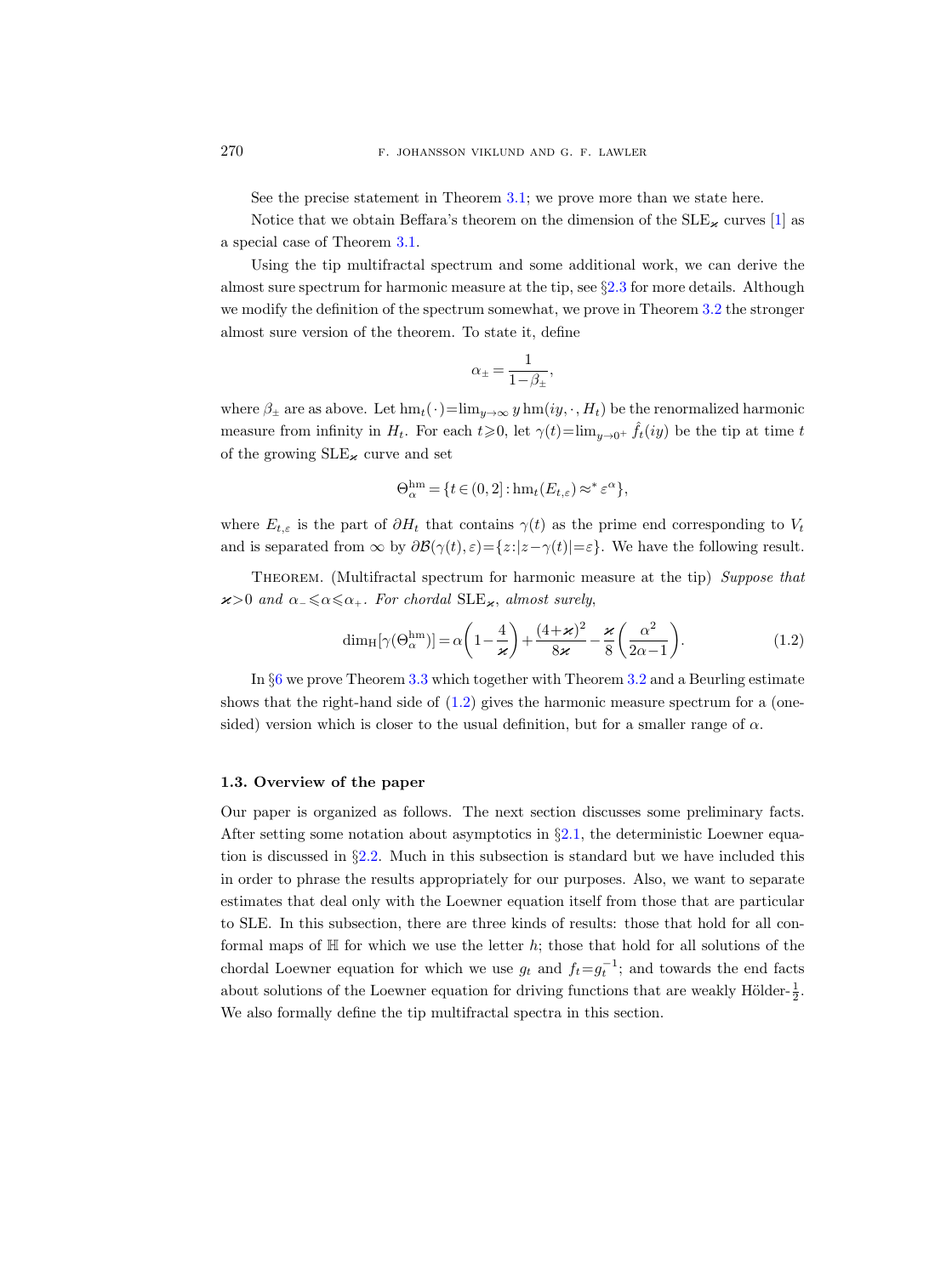

Figure 1. Multifractal spectrum of harmonic measure at the tip for  $SLE_{\varkappa}$ ,  $\varkappa =2, 4, 6$ . The maximum is the Hausdorff dimension of the curve.

The main theorem is not stated in full until §[3,](#page-20-0) where the Schramm–Loewner evolution (SLE) is discussed. From here on a value of the SLE parameter  $\varkappa$  is fixed and a large number of  $\varkappa$ -dependent parameters are defined. Although we do not discuss it directly, what we are doing is establishing the guess for the value of the multifractal spectrum in terms of the Legendre transform of a logarithmic moment generating function.

The basic proof of the main theorem can be found in  $\S4$ . This section is relatively short because it relies on estimates on the moments of the derivative, some of which were established in [\[5\]](#page-56-10) and [\[9\]](#page-56-18); the necessary additions are proved in §[5.](#page-36-0) To make the paper self-contained we have also included an appendix that discusses a key result from [\[9\]](#page-56-18). §[6](#page-44-0) uses the forward Loewner flow to prove a result on the harmonic measure spectrum stated in §[3.3.](#page-23-2) We warn the reader that some of the notation in §[6](#page-44-0) does not agree with the earlier sections and that the assumption  $\varkappa < 8$  is made there.

### 1.4. Acknowledgement

We would like to thank the referee for his/her careful reading and useful comments that helped us improve the quality of our paper.

# 2. Preliminaries

# <span id="page-6-0"></span>2.1. Notation

In order to avoid writing bulky expressions with ratios of logarithms, we will adopt the following notation.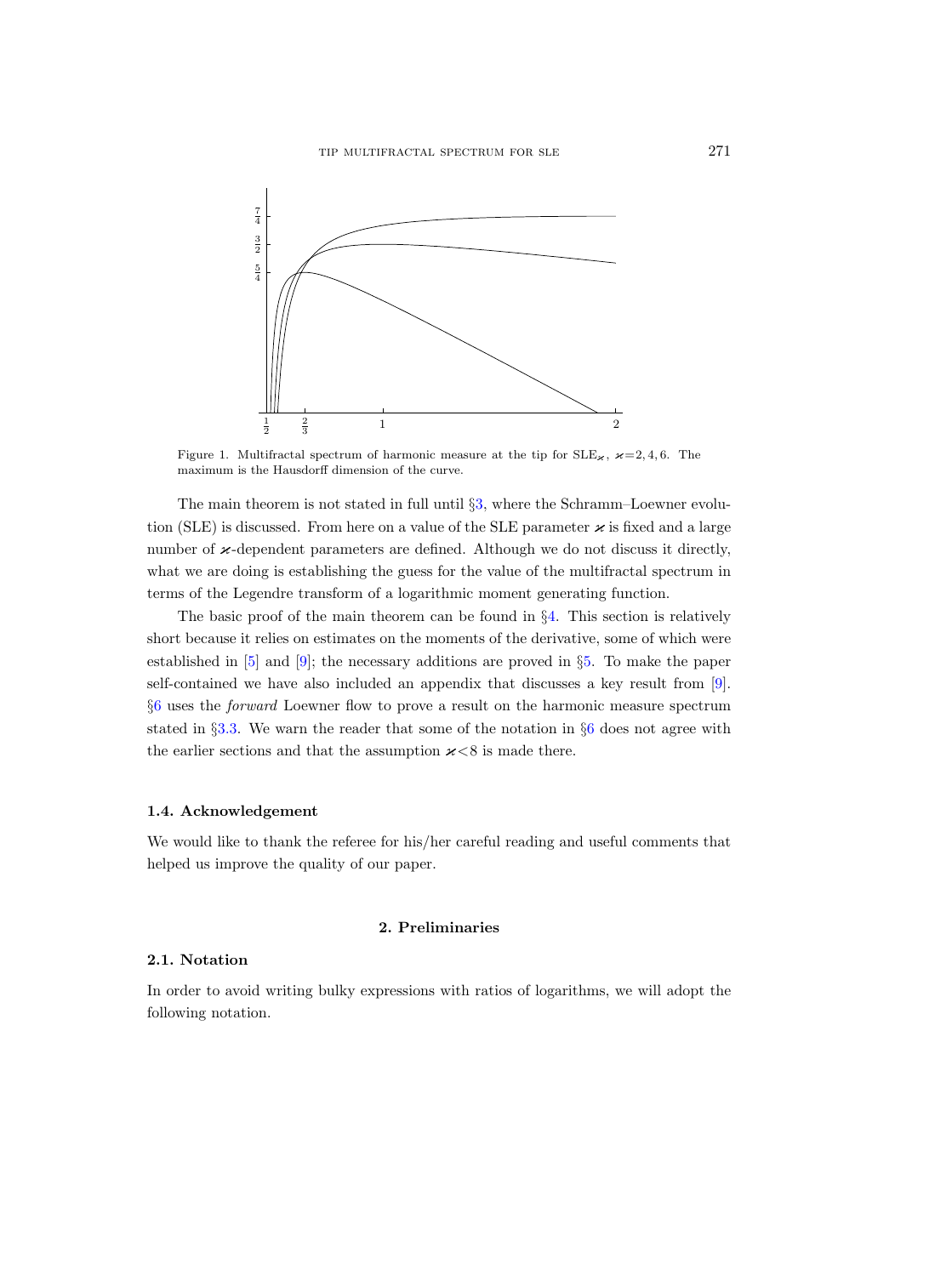We call a function  $\psi: [0, \infty) \to (0, \infty)$  a (positive) subpower function if it is continuous, non-decreasing, and

$$
\lim_{x \to \infty} x^{-u} \psi(x) = 0
$$

for all  $u>0$ .

If  $f$  and  $g$  are positive functions tending to zero with  $y$ , we write

<span id="page-7-0"></span>
$$
f(y) \approx^* g(y), \quad y \to 0^+, \tag{2.1}
$$

if there exists a subpower function  $\psi$  such that

$$
\psi\left(\frac{1}{y}\right)^{-1}g(y) \leqslant f(y) \leqslant \psi\left(\frac{1}{y}\right)g(y), \quad y \to 0^+.
$$

We write

$$
f(y) \preccurlyeq g(y), \quad y \to 0^+,
$$

if

$$
\limsup_{y \to 0^+} \frac{\log g(y)}{\log f(y)} \leq 1,
$$

and we write

$$
f(y) \preccurlyeq_{i.o.} g(y), \quad y \to 0^+,
$$

if

$$
\liminf_{y \to 0^+} \frac{\log g(y)}{\log f(y)} \leq 1.
$$

Here "i.o." stands for "infinitely often". Clearly  $f(y) \preccurlyeq g(y)$  implies that  $f(y) \preccurlyeq_{i.o.} g(y)$ , but the converse is not true. Similarly we write  $f(y) \ge g(y)$  and  $f(y) \ge \ldots g(y)$  for

$$
\liminf_{y \to 0^+} \frac{\log g(y)}{\log f(y)} \geq 1 \quad \text{and} \quad \limsup_{y \to 0^+} \frac{\log g(y)}{\log f(y)} \geq 1,
$$

respectively. We write  $f(y) \approx g(y)$  if  $f(y) \preccurlyeq g(y)$  and  $f(y) \succeq g(y)$ , that is, if

$$
\lim_{y \to 0^+} \frac{\log g(y)}{\log f(y)} = 1.
$$

Note that, if  $\beta > 0$ , then

$$
f(y) \approx y^\beta \quad \Longleftrightarrow \quad f(y) \approx^* y^\beta.
$$

We will also use the notation for asymptotics for functions  $f(n)$  and  $g(n)$  as  $n \rightarrow \infty$ along the positive integers. We summarize the notation in the following table: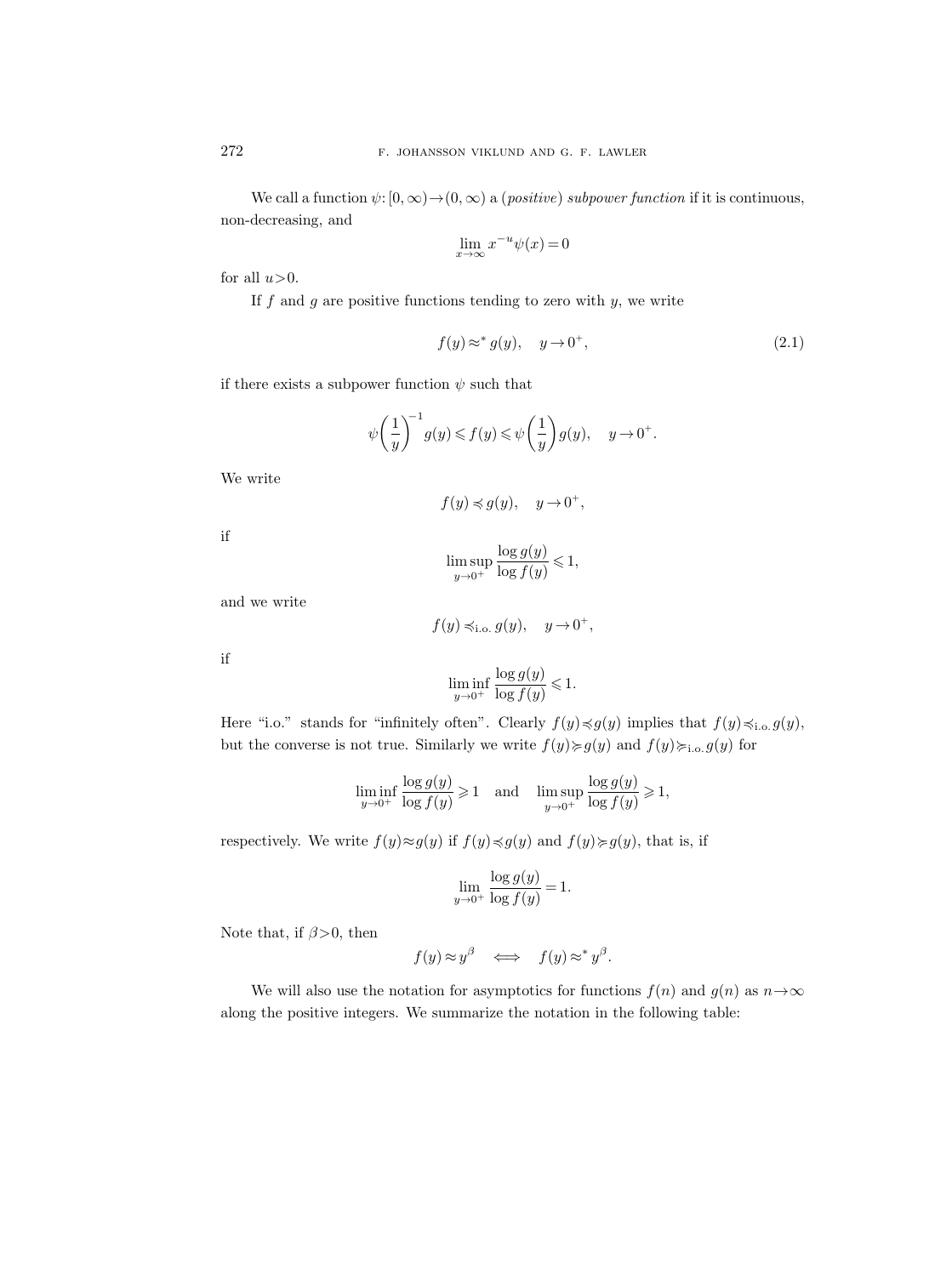| Notation                        | Definition, as $y\rightarrow 0^+$                                                               |
|---------------------------------|-------------------------------------------------------------------------------------------------|
| $f(y) \approx^* g(y)$           | $\psi\left(\frac{1}{y}\right)^{-1}g(y)\leqslant f(y)\leqslant g(y)\psi\left(\frac{1}{y}\right)$ |
| $f(y) \preccurlyeq g(y)$        | $\limsup_{y\to 0^+} \frac{\log g(y)}{\log f(y)}\mbox{\raisebox{.3ex}{$\leqslant$}} 1$           |
| $f(y) \preccurlyeq_{i.o.} g(y)$ | $\liminf_{y\to 0^+} \frac{\log g(y)}{\log f(y)} \leq 1$                                         |
| $f(y) \geq g(y)$                | $\liminf_{y\to 0^+} \frac{\log g(y)}{\log f(y)} \geq 1$                                         |
| $f(y) \succcurlyeq_{i.o.} g(y)$ | $\limsup_{y\to 0^+} \frac{\log g(y)}{\log f(y)}\!\geqslant\! 1$                                 |

# <span id="page-8-0"></span>2.2. Chordal Loewner equation

In this section, we review some facts about conformal mappings and the chordal Loewner equation. See [\[8,](#page-56-4) Chapters 3 and 4] for proofs of theorems stated without proof here.

Let  $\tilde{\gamma}: (-\infty,\infty) \to \mathbb{C}$  be a simple curve as in the introduction. The chordal Loewner equation describes the evolution of  $\tilde{\gamma}((0,\infty))$  given  $\tilde{\gamma}((-\infty,0])$ . Let  $\tilde{g}$  be a conformal transformation of  $\mathbb{C}\setminus\tilde{\gamma}((-\infty, 0])$  onto the upper half-plane H with  $\tilde{g}(\gamma(0))=0$  and  $\tilde{g}(\infty)=$  $\infty$ . In order to describe  $\tilde{\gamma}(t), t>0$ , it suffices to describe

$$
\gamma(t) := \tilde{g}(\tilde{\gamma}(t)), \quad 0 \leqslant t < \infty,
$$

and this is what the Loewner equation in H does. For the remainder of the paper, we will consider a curve  $\gamma$  in H as above. (In general, however, we will not assume it is simple.) The Riemann mapping theorem implies that there is a unique conformal transformation  $g_t$  of  $\mathbb{H}\setminus\gamma((0, t])$  onto  $\mathbb{H}$  with  $g_t(z)=z+o(1)$  as  $z\to\infty$ . We can expand  $g_t$  at infinity,

$$
g_t(z) = z + \frac{a(t)}{z} + O(|z|^{-2}),
$$

where  $a(t)$  by definition is the half-plane capacity of  $\gamma((0,t])$ . It is continuous and strictly increasing. We make the (slightly) stronger assumption that  $a(t) \rightarrow \infty$  as  $t \rightarrow \infty$ . Then the chordal Loewner integral equation states that

$$
g_t(z) = z + \int_0^t \frac{da(s)}{g_s(z) - V_s}, \quad t \leq T_z,
$$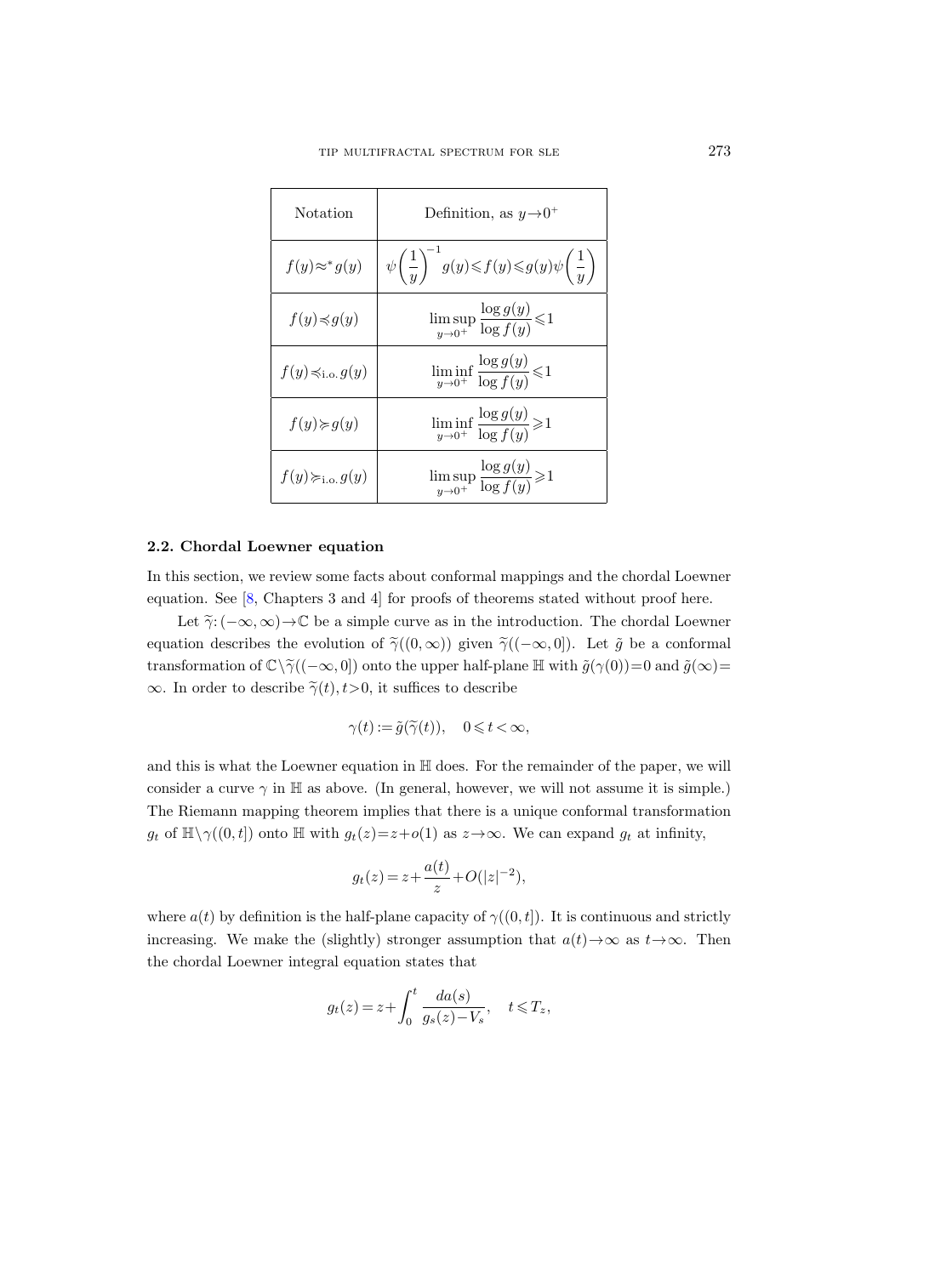where  $V_s = g_s(\gamma(s))$  and  $T_z = \inf\{t:\text{Im }g_t(z)=0\} = \inf\{t:g_t(z)-V_t=0\}$ . It can be shown that  $s \mapsto V_s$  is a continuous function and it is called the Loewner driving function (or term). It is convenient to choose a parametrization of  $\gamma$  such that  $a(t)=at$  for some  $a>0$ , in which case we arrive at the Loewner differential equation

<span id="page-9-0"></span>
$$
\partial_t g_t(z) = \frac{a}{g_t(z) - V_t}, \quad g_0(z) = z.
$$
 (2.2)

Let

$$
f_t(z) = g_t^{-1}(z)
$$
 and  $\hat{f}_t(z) = f_t(z + V_t) = g_t^{-1}(z + V_t)$ .

By differentiating both sides of  $f_t(g_t(z))=z$  with respect to t, we see that

<span id="page-9-2"></span>
$$
\partial_t f_t(z) = -f'_t(z) \frac{a}{z - V_t},\tag{2.3}
$$

where we used the notation  $f'_t(z) = \partial_z f_t(z)$ . Since  $g_t(\gamma(t)) = V_t$ , we get

<span id="page-9-1"></span>
$$
\gamma(t) = f_t(V_t) = \lim_{y \to 0^+} f_t(V_t + iy) = \lim_{y \to 0^+} \hat{f}_t(iy). \tag{2.4}
$$

We let

$$
v_t(y) = v(\hat{f}_t; y) = \int_0^y |\hat{f}'_t(iu)| du.
$$

Note that if  $g_t$  satisfies  $(2.2)$  and  $g_t^* = g_{t/a}$ , then

$$
\partial_t g_t^*(z) = \frac{1}{g_t^*(z) - V_t^*}, \quad g_0^*(z) = z,
$$

where  $V_t^* = V_{t/a}$ .

Conversely, we can start with a continuous function  $t \mapsto V_t$  and  $a>0$ , and define a Loewner chain  $(g_t, t \geq 0)$  by  $(2.2)$ . We define  $\gamma(t)$  by  $(2.4)$  provided that the limit exists. As mentioned above, if  $v_t(y) < \infty$  for some  $y > 0$ , then  $v_t(0^+) = 0$  and the limit in [\(2.4\)](#page-9-1) exists. More work is needed to determine whether  $\gamma$  is a continuous function of t or not. We say that the family of conformal maps  $g_t$  is generated by a curve if  $\gamma$ , as defined by  $(2.4)$ , exists and is a continuous function of t. We do not assume that the curve is simple. If  $H_t$  denotes the unbounded component of  $\mathbb{H}\setminus\gamma((0,t])$ , then  $g_t$  is the unique conformal transformation of  $H_t$  onto  $\mathbb H$  satisfying

$$
g_t(z)=z+\frac{at}{z}+O(|z|^{-2}),\quad z\to\infty.
$$

LEMMA 2.1. For every t and every  $y>0$  with  $v_t(y)<\infty$ ,

<span id="page-9-3"></span>
$$
\frac{1}{4}y|\hat{f}'_t(iy)| \le |\gamma(t) - \hat{f}_t(iy)| \le v_t(y). \tag{2.5}
$$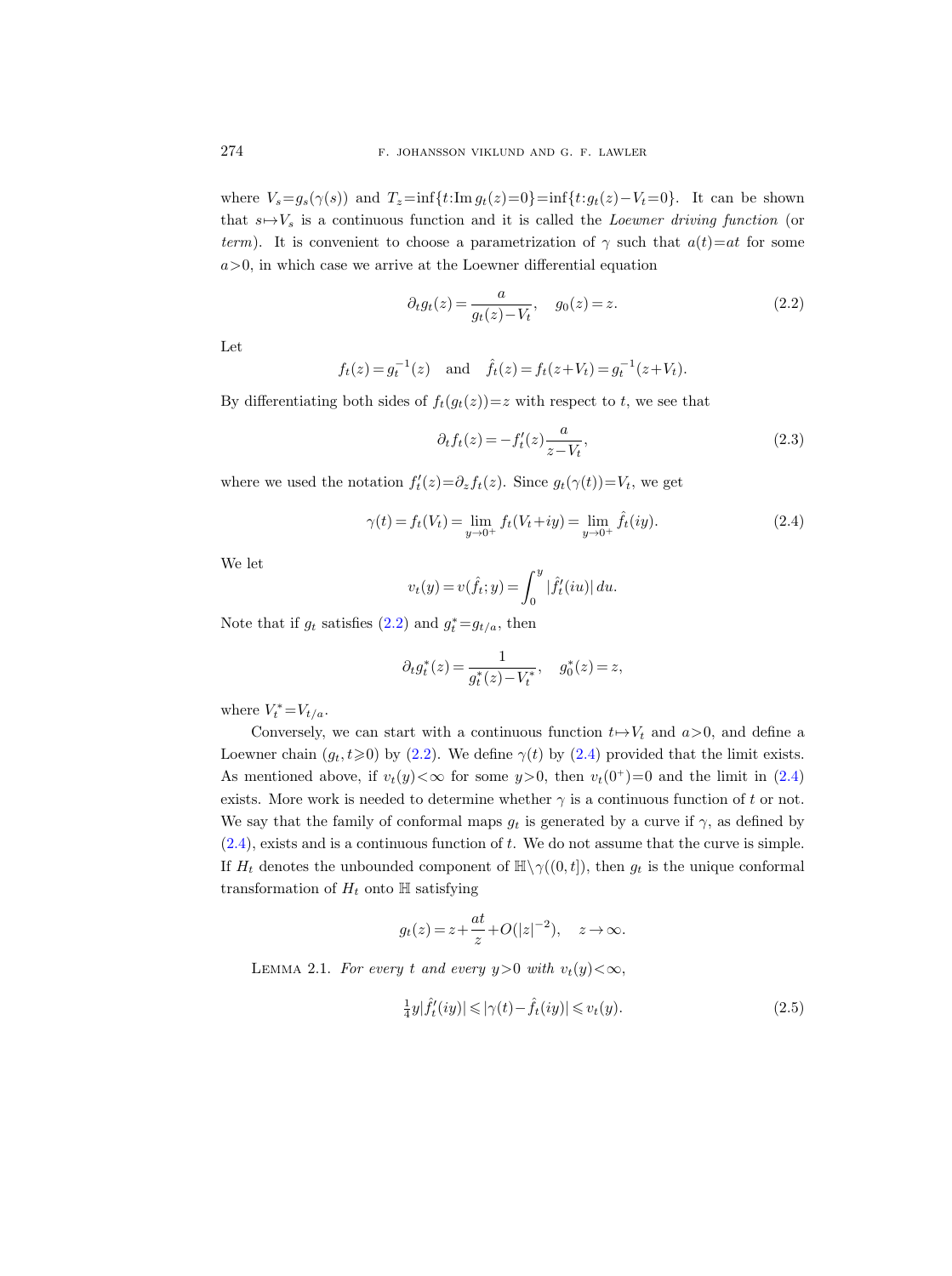*Proof.* The second estimate is immediate from the definition of  $v_t(y)$  and the first inequality follows from the Koebe- $\frac{1}{4}$  theorem applied to  $\hat{f}_t$  on the open disk of radius y about iy.  $\Box$ 

LEMMA 2.2. If  $f_t$  satisfies [\(2.3\)](#page-9-2) and  $z=x+iy\in\mathbb{H}$ , then, for  $s\geqslant0$ ,

<span id="page-10-0"></span>
$$
e^{-5as/y^2}|f'_t(z)| \leq |f'_{t+s}(z)| \leq e^{5as/y^2}|f'_t(z)|. \tag{2.6}
$$

In particular, if  $s \leq y^2$ , then

$$
e^{-5a}|f'_t(z)| \leq |f'_{t+s}(z)| \leqslant e^{5a}|f'_t(z)|.
$$

*Proof.* Without loss of generality, we may assume that  $a=1$ . Differentiating [\(2.3\)](#page-9-2) with respect to z yields

$$
\partial_t f'_t(z) = -f''_t(z) \frac{1}{z - V_t} + f'_t(z) \frac{1}{(z - V_t)^2}.
$$

Note that  $|z-V_t|\geqslant y$ . Applying Bieberbach's theorem (the n=2 case of the Bieberbach conjecture) to the disk of radius  $y$  about  $z$ , we can see that

$$
|f_t''(z)| \leq \frac{4}{y}|f_t'(z)|,
$$

and hence

$$
|\partial_t f'_t(z)| \leqslant \frac{5}{y^2} |f'_t(z)|,
$$

which implies  $(2.6)$ .

The Koebe distortion and growth theorems are traditionally stated in terms of univalent functions defined on the unit disk (see, e.g., [\[19,](#page-56-20) Chapter 2]). We will use these theorems for univalent functions on H, and the next proposition gives the appropriate results.

<span id="page-10-5"></span>PROPOSITION 2.3. Let  $h: \mathbb{H} \to \mathbb{C}$  be a conformal transformation,  $x \in \mathbb{R}$ ,  $y > 0$  and  $r \geqslant 1$ . Then

$$
(x^{2}+4)^{-2}|h'(iy)| \leq |h'(y(x+i))| \leq (x^{2}+4)^{2}|h'(iy)|,
$$
\n(2.7)

$$
|h(y(x+i)) - h(iy)| \le \frac{1}{2}(x^2+4)^{3/2}y|x| \, |h'(iy)|,\tag{2.8}
$$

$$
r^{-3}|h'(iy)| \leqslant |h'(iyr)| \leqslant r|h'(iy)|,\tag{2.9}
$$

$$
|h(iyr) - h(iy)| \leq \frac{1}{2}(r^2 - 1)y|h'(iy)|.
$$
\n(2.10)

<span id="page-10-4"></span><span id="page-10-3"></span><span id="page-10-2"></span><span id="page-10-1"></span> $\Box$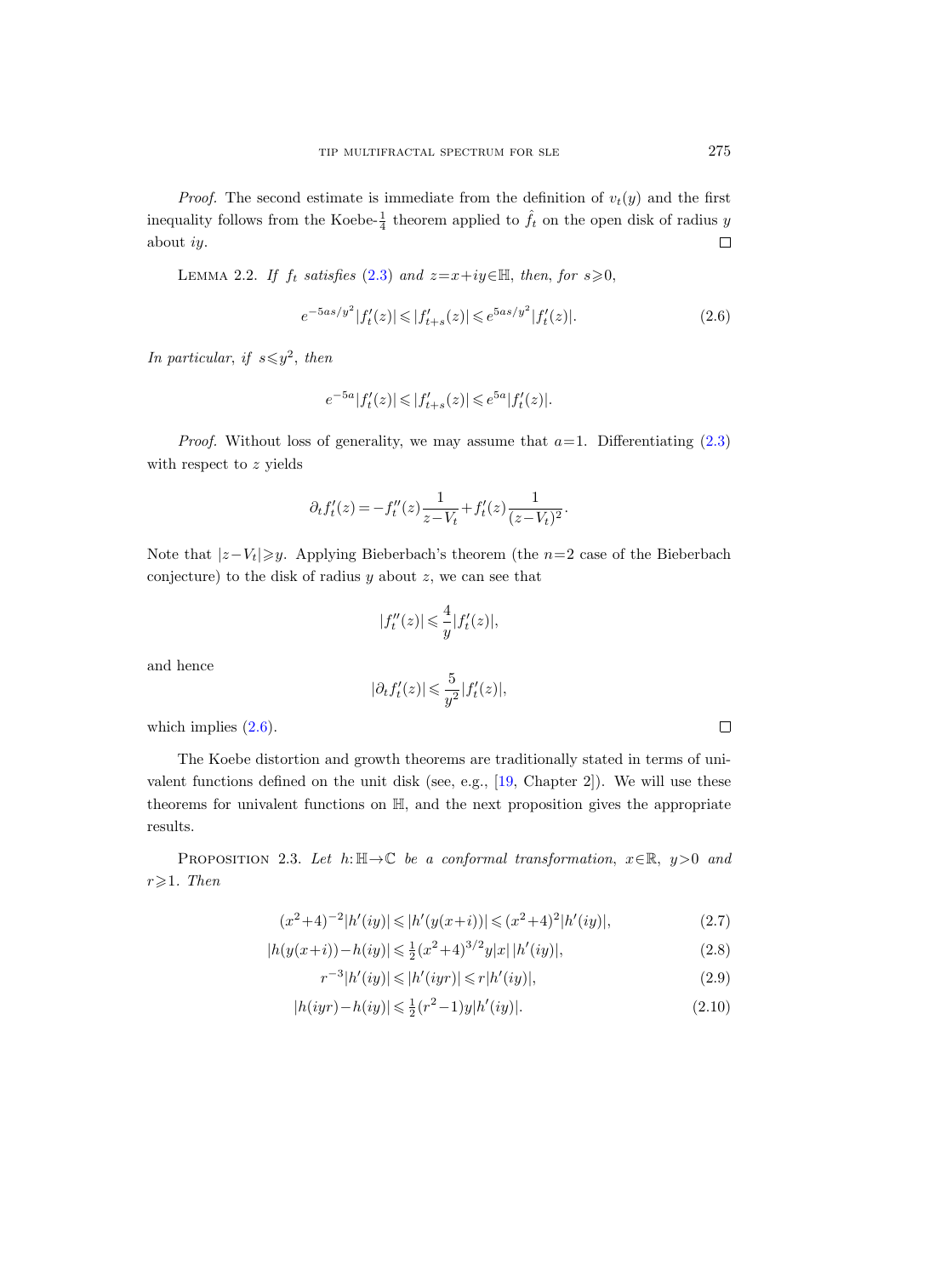*Proof.* By scaling, we may assume that  $y=1$ . Let

$$
G(z)=\frac{z-i}{z+i},\quad G'(z)=\frac{2i}{(z+i)^2},
$$

which is a conformal transformation of  $\mathbb H$  onto the unit disk  $\mathbb D$  with  $G(i)=0$  and  $|G'(i)|=\frac{1}{2}$ . We can write

$$
h(z) = f(G(z)), \quad h'(z) = f'(G(z))G'(z),
$$

where  $f$  is a univalent function on  $\mathbb{D}$ . The distortion theorem tells us that

$$
|f'(w)| \leqslant \frac{1+|w|}{(1-|w|)^3}|f'(0)|, \quad |w| < 1,
$$

and the growth theorem states that

$$
|f(w)-f(0)| \leq \frac{|w|}{(1-|w|)^2}|f'(0)|, \quad |w| < 1.
$$

As  $|G'(i)| = \frac{1}{2}$ , we get

<span id="page-11-0"></span>
$$
|h'(z)| \leqslant \frac{2|G'(z)|(1+|G(z)|)}{(1-|G(z)|)^3} |h'(i)|,\tag{2.11}
$$

and

<span id="page-11-1"></span>
$$
|h(z) - h(i)| \leqslant \frac{2|G(z)|}{(1 - |G(z)|)^2} |h'(i)|. \tag{2.12}
$$

Since

$$
|G(x+i)| = \frac{|x|}{\sqrt{x^2+4}}
$$
 and  $|G'(x+i)| = \frac{2}{x^2+4}$ ,

we plug this into  $(2.11)$  and see that

$$
|h'(x+1)| \leq \frac{1}{16} \left(\sqrt{x^2+4} + |x|\right)^4 |h'(i)| \leq (x^2+4)^2 |h'(i)|.
$$

This gives the second inequality in [\(2.7\)](#page-10-1) and the first follows easily by real translation. Plugging into [\(2.12\)](#page-11-1) gives

$$
|h(x+i) - h(x)| \leq \frac{2}{16}|x|\sqrt{x^2+4}\left(\sqrt{x^2+4}+x\right)^2|h'(i)| \leq \frac{1}{2}(x^2+4)^{3/2}|x|\,|h'(i)|.
$$

Since  $r \geq 1$ , we obtain

$$
|G(ir)| = \frac{r-1}{1+r} = \left| G\left(\frac{i}{r}\right) \right|, \quad |G'(ir)| = \frac{2}{(1+r)^2} \quad \text{and} \quad \left| G'\left(\frac{i}{r}\right) \right| = \frac{2r^2}{(r+1)^2}.
$$

<span id="page-11-2"></span>Plugging this into  $(2.11)$  and  $(2.12)$  gives  $(2.9)$  and  $(2.10)$ .

 $\Box$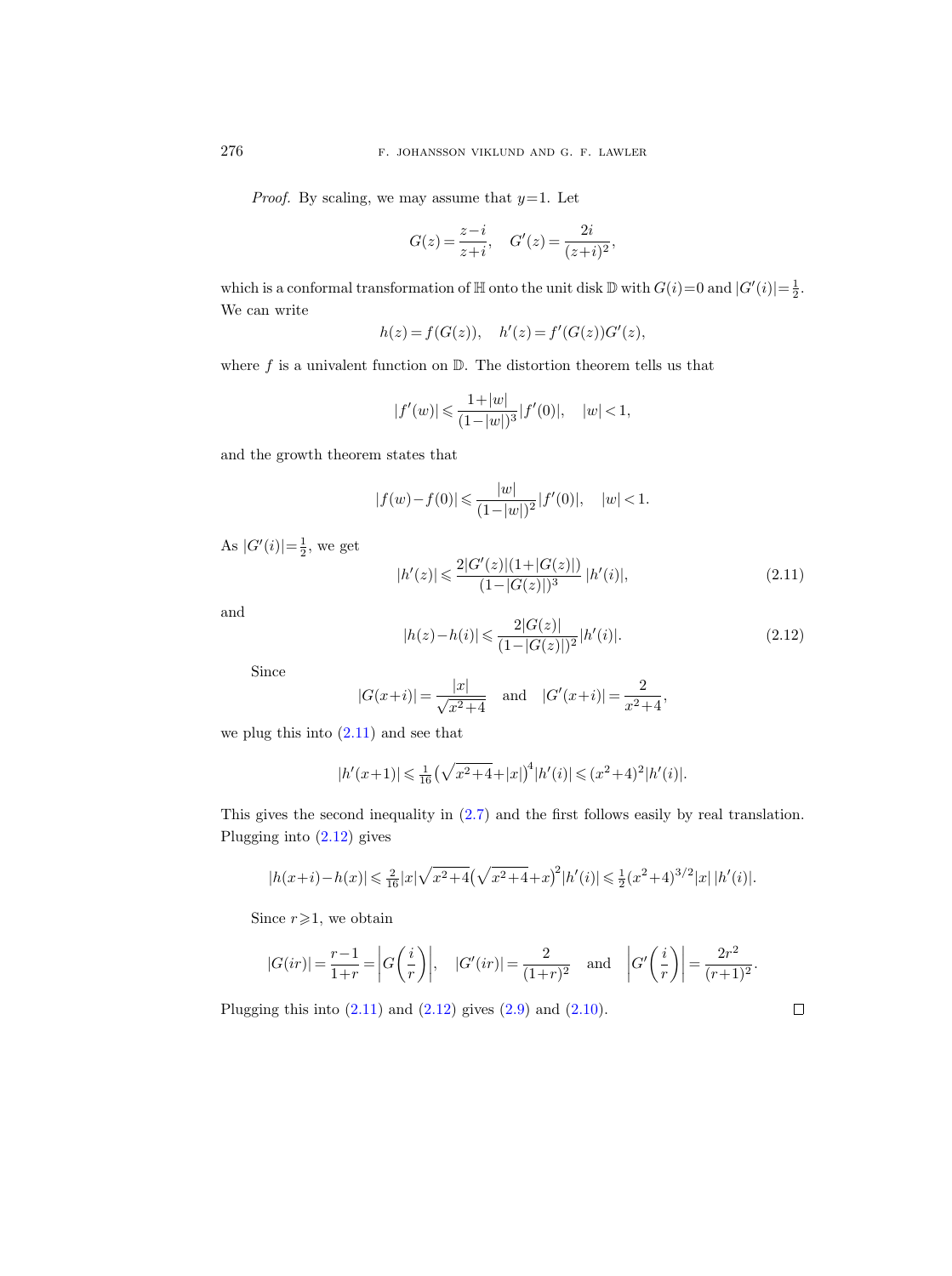COROLLARY 2.4. If  $h: \mathbb{H} \to \mathbb{C}$  is a conformal transformation, then, for every  $y > 0$ ,

<span id="page-12-0"></span>
$$
v(h; y) \geqslant \frac{y|h'(iy)|}{2},\tag{2.13}
$$

$$
\frac{2}{3}v(h; 2^{-n}) \leq \sum_{j=n}^{\infty} 2^{-j} |h'(i2^{-j})| \leq \frac{8}{3}v(h; 2^{-n}).
$$

Proof. We write

$$
v(h; 2^{-n}) = \sum_{j=n}^{\infty} \int_{2^{-j-1}}^{2^{-j}} |h'(iy)| dy.
$$

Using  $(2.9)$  (which holds for  $r>1$ ), we get

$$
v(h; y) = \int_0^y |h'(is)| ds = y \int_0^1 |h'(iry)| dr \geq y |h'(iy)| \int_0^1 r dr = \frac{y |h'(iy)|}{2},
$$
  

$$
\int_{r/2}^r |h'(iy)| dy \leq r |h'_t(ir)| \int_{1/2}^1 \frac{ds}{s^3} = \frac{3r}{2} |h'(ir)|,
$$
  

$$
\int_{r/2}^r |h'(iy)| dy \geq r |h'(ir)| \int_{1/2}^1 s ds = \frac{3r}{8} |h'(ir)|.
$$

We define the following measure of the modulus of continuity of  $V_t$ :

$$
\Delta(t,s) = \sup_{0 \le r \le s^2} \sqrt{s^{-2}(V_{t+r} - V_t)^2 + 4}.
$$

Note that  $\Delta(t, s) \geq 2$ , and it is of order 1 if

$$
\sup_{0\leqslant r\leqslant s^2}|V_{t+r}-V_t|\approx s.
$$

The definition of  $\Delta(t, s)$  with the 4 has been chosen to make the statement of the next proposition cleaner.

PROPOSITION 2.5. If  $t \geq 0$  and  $0 \leq s \leq y^2$  with  $v_t(y) + v_{t+s}(y) < \infty$ , then

$$
|\gamma(t+r) - \gamma(t)| \le v_t(y) + v_{t+s}(y) + e^{5a} |\hat{f}'_t(iy)| \Delta(t, y)^4 y.
$$
 (2.14)

*Proof.* By the triangle inequality and  $(2.5)$ , we have

$$
\begin{aligned} |\gamma(t+r)-\gamma(t)|&\leqslant |\hat{f}_{t}(iy)-\gamma(t)|+|\hat{f}_{t+s}(iy)-\gamma(t+s)|+|\hat{f}_{t}(iy)-\hat{f}_{t+s}(iy)|\\ &\leqslant v_{t}(y)+v_{t+s}(y)+|f_{t+s}(V_{t+s}+iy)-f_{t}(V_{t}+iy)|. \end{aligned}
$$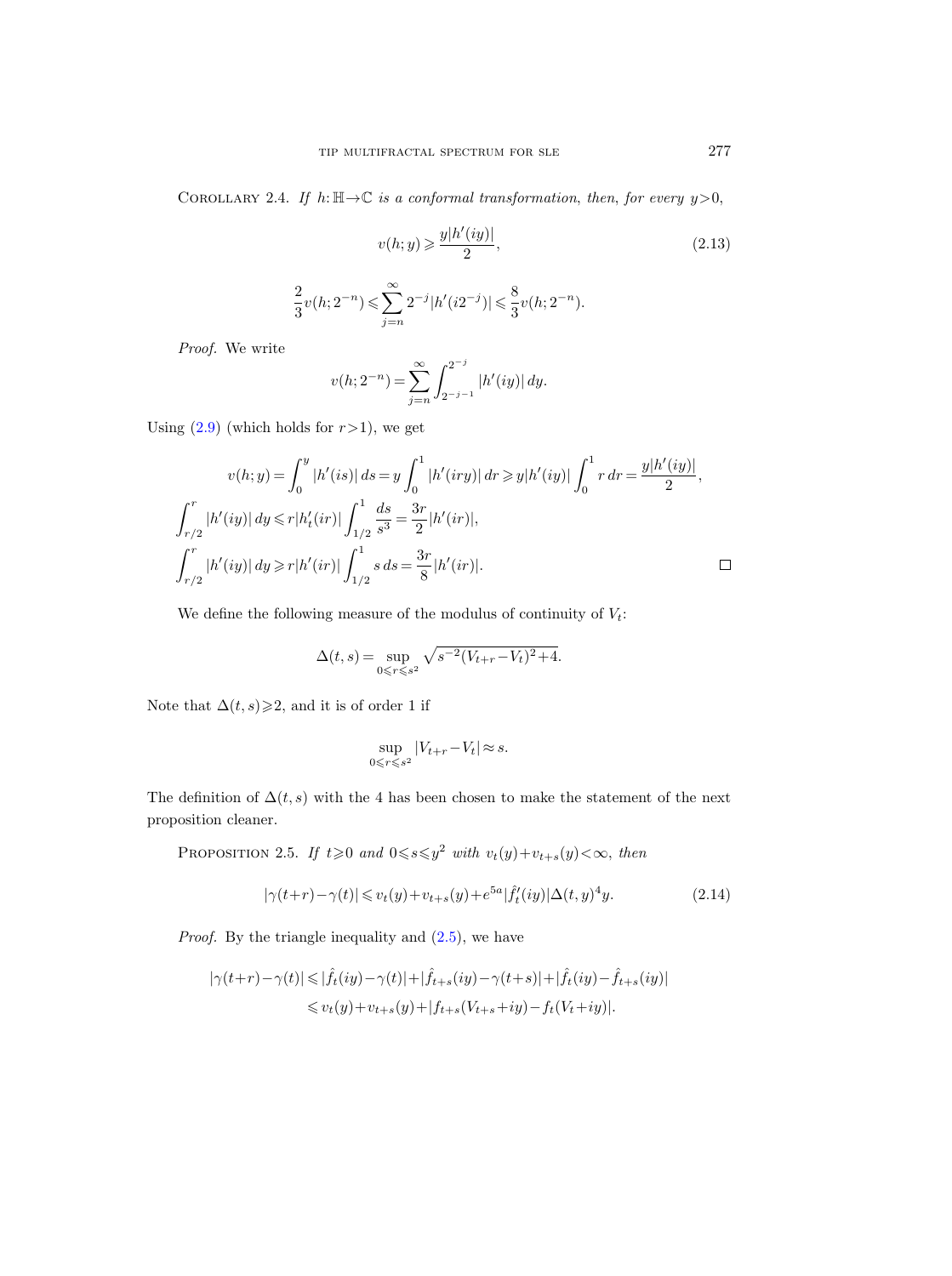Also,

$$
|f_{t+s}(V_{t+s}+iy)-f_t(V_t+iy)|
$$
  
\n
$$
\leq |f_{t+s}(V_{t+s}+iy)-f_{t+s}(V_t+iy)|+|f_{t+s}(V_t+iy)-f_t(V_t+iy)|.
$$

Using  $(2.8)$  and  $(2.6)$ , we see that

$$
|f_{t+s}(V_{t+s}+iy) - f_{t+s}(V_t+iy)| \le \frac{1}{2}|f'_{t+s}(V_t+iy)|\Delta(t,y)^4y
$$
  

$$
\le \frac{1}{2}e^{5a}|f'_{t}(V_t+iy)|\Delta(t,y)^4y
$$
  

$$
= \frac{1}{2}e^{5a}|\hat{f}'_{t}(iy)|\Delta(t,y)^4y.
$$

Also  $(2.6)$  and  $(2.3)$  imply that

$$
|\partial_r f_{t+s}(V_t+iy)| \leq \frac{a}{y} e^{5ar/y^2} |\hat{f}'_t(iy)|,
$$
\n(2.15)

and hence

$$
|f_{t+s}(V_t+iy) - f_t(V_t+iy)| \le |f'_t(V_t+iy)| \int_0^{y^2} \frac{a}{y} e^{5au/y^2} du
$$
  
=  $\frac{1}{5} y e^{5a} |\hat{f}'_t(iy)|$  (2.16)  
 $< \frac{1}{2} y e^{5a} \Delta(t, y)^4 |\hat{f}'_t(iy)|.$ 

<span id="page-13-0"></span>LEMMA 2.6. There exist  $c>0$  such that, for  $t\geqslant 0$  and  $0< y \leqslant 1$ ,

<span id="page-13-1"></span>
$$
c\frac{y}{\sqrt{2at+1}}\leqslant |\hat{f}_t'(iy)|\leqslant \frac{\sqrt{2at+1}}{y}.
$$

*Proof.* We may assume  $a=1$ , for otherwise we consider  $g_t^* = g_{t/a}$ . Let  $w = \hat{f}_t(iy)$ , that is,  $g_t(w) = V_t + iy$ , and let  $Y_s = \text{Im } g_s(w)$ . The Loewner equation implies that  $\partial_s(Y_s^2) \geqslant -2$ and hence Im  $w \leq \sqrt{2t+1}$ . Similarly, Im  $\gamma(s) \leq \sqrt{2t} \leq \sqrt{2t+1}$  for  $0 \leq s \leq t$ . The Loewner equation also implies that  $\partial_s(Y_s/|g'_s(w)|) \leq 0$ , which implies that

$$
y|\hat{f}_t'(iy)|\,{=}\,\frac{Y_t}{|g_t'(w)|}\leqslant\frac{Y_0}{|g_0'(w)|}\,{=}\,\text{Im}\,w\,{\leqslant}\,\sqrt{2t{+}1}.
$$

This gives the second inequality.

For the first inequality, let  $d=dist(w, \gamma([0, t])\cup \mathbb{R})$ . The Beurling estimate [\[8,](#page-56-4) Theorem 3.76] implies that there is a  $c_*<\infty$  such that the probability that a Brownian motion starting at w goes distance  $\sqrt{2t+1}$  without hitting  $\gamma([0,t])\cup\mathbb{R}$  is bounded above by

$$
c_* \left(\frac{d}{\sqrt{2t+1}}\right)^{1/2}.
$$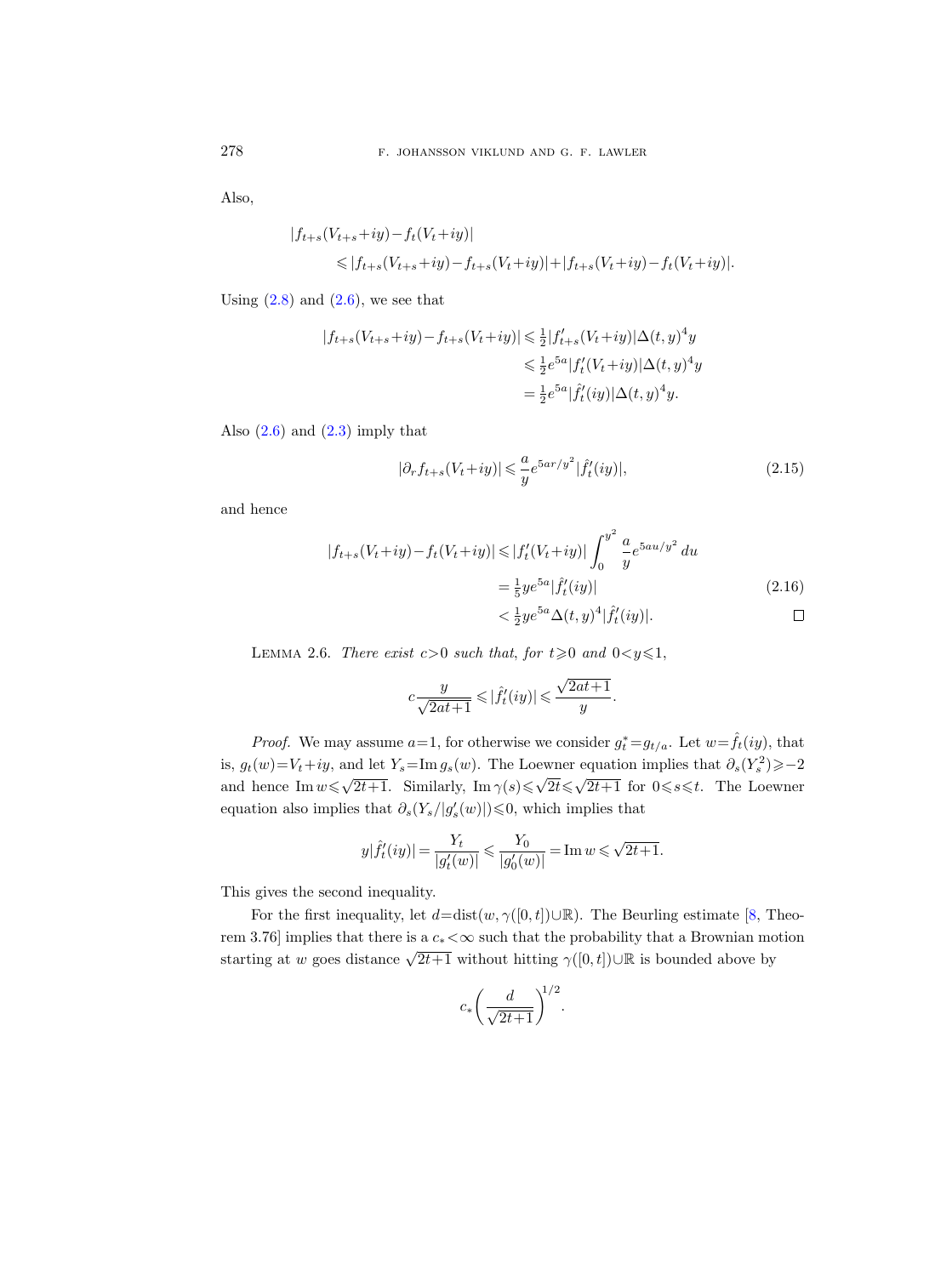By the gambler's ruin estimate, the probability that a Brownian motion in H starting at iy reaches  $I_t := {\tilde{w}:\text{Im } \tilde{w} = 2\sqrt{2t+1}}$  before hitting the real line equals  $y(2\sqrt{2t+1})^{-1}$ . Since the imaginary part decreases in the forward Loewner flow, it follows from conformal invariance that the probability that a Brownian motion starting at  $w$  reaches  $I_t$  before hitting  $\gamma([0,t])\cup\mathbb{R}$  is at least  $y(2\sqrt{2t+1})^{-1}$ . Therefore,

$$
c_*\bigg(\frac{d}{\sqrt{2t+1}}\bigg)^{\!\!1/2} \geqslant \frac{y}{2\sqrt{2t+1}}.
$$

The Koebe- $\frac{1}{4}$  theorem implies that  $d \leq 4y \left| \hat{f}'_t(iy) \right|$ , and plugging in we get

$$
|\hat{f}_t'(iy)|\geqslant \frac{y}{16c_*^2\sqrt{2t+1}}.\qquad \qquad \Box
$$

<span id="page-14-0"></span>PROPOSITION 2.7. Let  $h: \mathbb{H} \to \mathbb{C}$  be a conformal transformation and  $v(h; y)$  be defined as in [\(1.1\)](#page-3-0). Then, for every  $\beta < 1$ , as  $y \rightarrow 0^+$ ,

$$
y|h'(iy)| \preccurlyeq y^{1-\beta} \iff v(h; y) \preccurlyeq y^{1-\beta},
$$
  
\n
$$
y|h'(iy)| \succeq_{1.0} y^{1-\beta} \iff v(h; y) \succeq_{1.0} y^{1-\beta},
$$
  
\n
$$
y|h'(iy)| \approx^* y^{1-\beta} \iff v(h; y) \approx^* y^{1-\beta}.
$$
\n(2.17)

Proof. Using Corollary [2.4,](#page-11-2) all of the assertions follow easily except the fact that  $v(h; y) \approx^* y^{1-\beta}$  implies  $y|h'(iy)| \approx^* y^{1-\beta}$ , which we will show here. Assume  $v(h; y) \approx^* y^{1-\beta}$ . By [\(2.13\)](#page-12-0), we know that  $y|h'(iy)| \preccurlyeq y^{1-\beta}$ . For  $0 \lt \varepsilon \lt 1-\beta$ , let

$$
u=u_\varepsilon=\frac{3\varepsilon}{1-\beta-\varepsilon},
$$

and note that  $(2.9)$  implies, for y sufficiently small, that

$$
y^{1-\beta+\varepsilon} \le v(h; y) = v(h; y^{1+u}) + \int_{y^{1+u}}^{y} |h'(is)| ds \le y^{1-\beta+2\varepsilon} + \int_{y^{1+u}}^{y} |h'(is)| ds
$$
  

$$
\le y^{1-\beta+2\varepsilon} + y^{1-3u} |h'(iy)|.
$$

Hence, for all sufficiently small  $y$ ,

$$
y|h'(iy)| \geq \frac{1}{2}y^{1-\beta}y^{3u_{\varepsilon}+\varepsilon}
$$

.

Since  $u_{\varepsilon} \to 0$  as  $\varepsilon \to 0^+$ , this gives  $y|h'(iy)| \geq y^{1-\beta}$ .

 $\Box$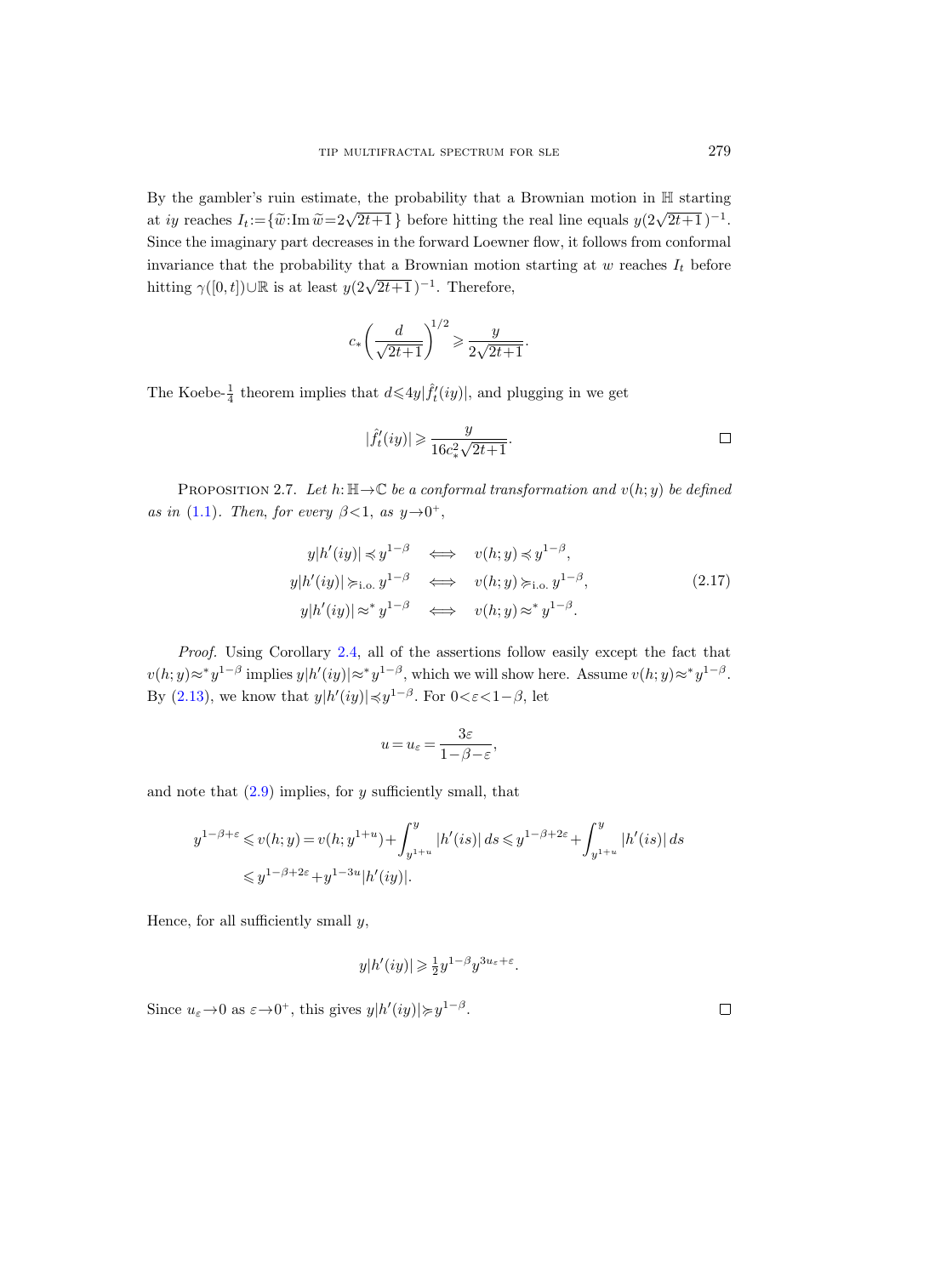Definition. For every  $-1 \le \beta \le 1$ , let

$$
\begin{aligned} &\overline{\Theta}_{\beta}=\{t\in(0,2]:y|\hat{f}_t'(iy)|\succcurlyeq_{\text{i.o.}} y^{1-\beta}\},\\ &\Theta_{\beta}=\{t\in(0,2]:y|\hat{f}_t'(iy)|\approx^*y^{1-\beta}\},\\ &\widetilde{\Theta}_{\beta}=\{t\in(0,2]:y|\hat{f}_t'(iy)|\preccurlyeq y^{1-\beta}\},\\ &\underline{\Theta}_{\beta}=\{t\in(0,2]:y|\hat{f}_t'(iy)|\preccurlyeq_{\text{i.o.}} y^{1-\beta}\},\\ &\underline{\Theta}_{\beta}^*=\{t\in(0,2]:v_t(y)\preccurlyeq_{\text{i.o.}} y^{1-\beta}\}, \end{aligned}
$$

where in each case the asymptotics are as  $y \rightarrow 0^+$ .

If  $\beta{\neq}1,$  we can write these sets as the set of  $t{\in}(0,2]$  such that

$$
\begin{aligned} &\limsup_{y\to 0^+}\frac{\log|\hat{f}'_t(iy)|}{\log(1/y)}\geqslant \beta,\\ &\lim_{y\to 0^+}\frac{\log|\hat{f}'_t(iy)|}{\log(1/y)}=\beta,\\ &\limsup_{y\to 0^+}\frac{\log|\hat{f}'_t(iy)|}{\log(1/y)}\leqslant \beta,\\ &\liminf_{y\to 0^+}\frac{\log|\hat{f}'_t(iy)|}{\log(1/y)}\leqslant \beta,\\ &\liminf_{y\to 0^+}\frac{\log v_t(y)}{\log(1/y)}\leqslant \beta-1,\end{aligned}
$$

respectively.

Using Lemma [2.6,](#page-13-0) we can see that for every  $\beta > 1$ ,

$$
\overline{\Theta}_{\beta} = \Theta_{\beta} = \Theta_{-\beta} = \widetilde{\Theta}_{-\beta} = \underline{\Theta}_{-\beta} = \varnothing.
$$

Note that [\(2.13\)](#page-12-0) implies that  $\underline{\Theta}_{\beta}^* \subset \underline{\Theta}_{\beta}$ . By Proposition [2.7,](#page-14-0) we can also write

$$
\Theta_{\beta} = \{ t \in (0, 2] : v_t(y) \approx^* y^{1-\beta} \text{ as } y \to 0^+ \},\
$$

and similarly for  $\overline{\Theta}_{\beta}$  and  $\widetilde{\Theta}_{\beta}$ . Also,  $\overline{\Theta}_{\beta} \cup \widetilde{\Theta}_{\beta} = (0, 2]$  and

$$
\Theta_{\beta}\subset\overline{\Theta}_{\beta}\cap\widetilde{\Theta}_{\beta}\cap\underline{\Theta}^*_{\beta}.
$$

*Definition.* The driving function  $V_t$  is *weakly Hölder*- $\frac{1}{2}$  on [0, 2] if, for each  $\alpha < \frac{1}{2}$ ,  $V_t$ is Hölder continuous of order  $\alpha$  on [0, 2].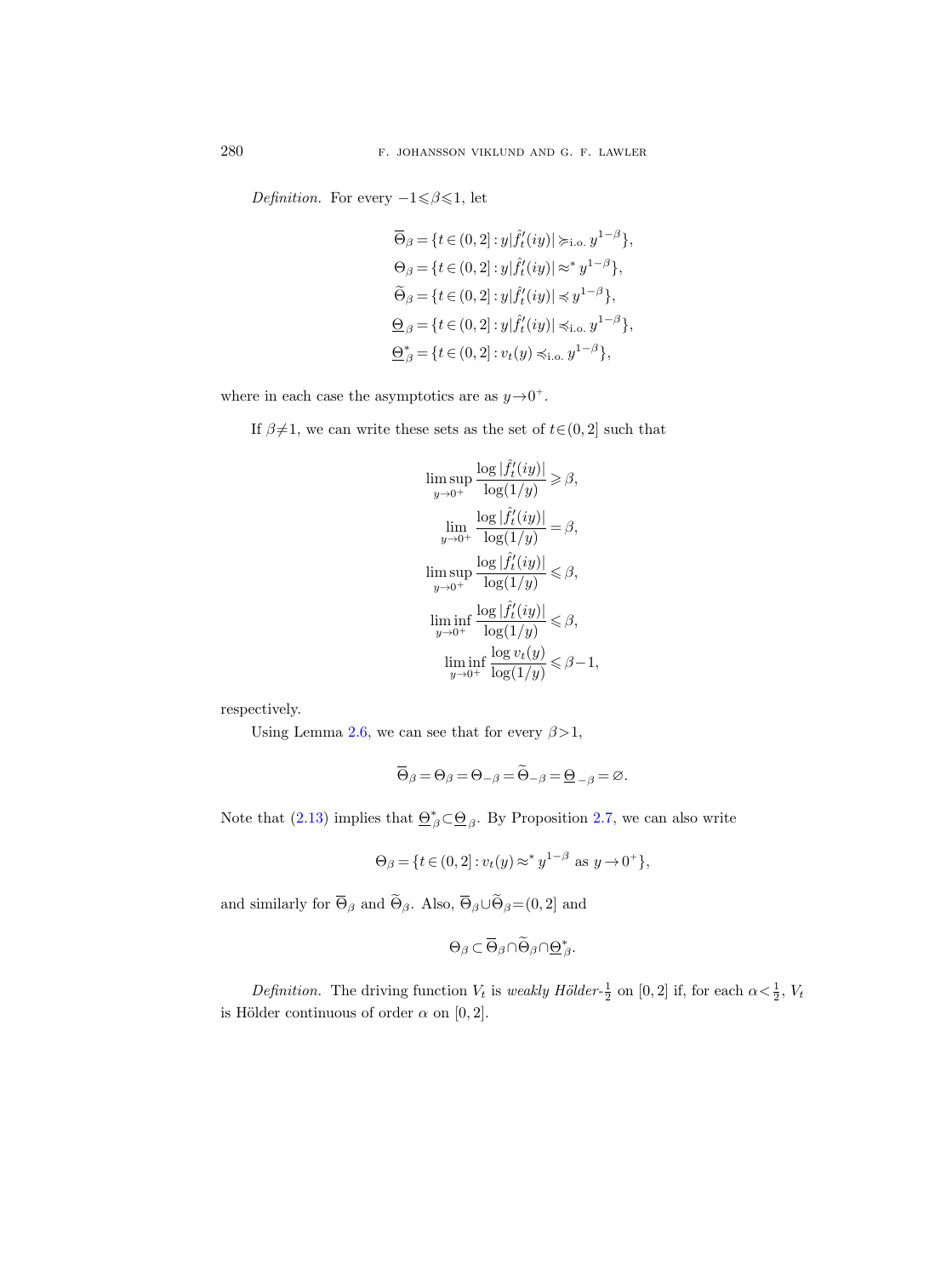Two equivalent definitions are the following.

• If

$$
\delta(s) = \sup\{|V_{t+s} - V_t| : 0 \leq t \leq t + s \leq 2\},\
$$

then

$$
\psi(x) = \sup_{s \geq 1/x} s^{-1/2} \delta(s)
$$

is a subpower function.

• There is a subpower function  $\psi$  such that for all  $0 \le t \le 2$  and  $0 \le s \le 1$ ,

$$
\Delta(t,s) \leqslant \psi\bigg(\frac{1}{s}\bigg).
$$

The next proposition shows that for weakly Hölder- $\frac{1}{2}$  functions  $V_t$ , it suffices to consider dyadic y and corresponding t in the definition of  $\Theta_{\beta}$ , etc.

<span id="page-16-0"></span>PROPOSITION 2.8. Suppose that  $V_t$  is weakly Hölder- $\frac{1}{2}$  on [0, 2]. For each  $t \in [0,2]$ define

$$
t_n = t_n(t) = \frac{j-1}{2^{2n}}, \quad \text{if } \frac{j-1}{2^{2n}} \leq t < \frac{j}{2^{2n}}.
$$

Then, for  $-1 \leq \beta \leq 1$ , the following holds:

 $\bullet\;$  we have

$$
\Theta_{\beta} = \{ t \in (0, 2] : 2^{-n} |\hat{f}_{t_n}'(i2^{-n})| \approx^* 2^{-n(1-\beta)} \},
$$
  
\n
$$
\overline{\Theta}_{\beta} = \{ t \in (0, 2] : 2^{-n} |\hat{f}_{t_n}'(i2^{-n})| \succcurlyeq_{\text{i.o.}} 2^{-n(1-\beta)} \},
$$
  
\n
$$
\underline{\Theta}_{\beta} = \{ t \in (0, 2] : 2^{-n} |\hat{f}_{t_n}'(i2^{-n})| \preccurlyeq_{\text{i.o.}} 2^{-n(1-\beta)} \},
$$

where the asymptotics are as  $n \rightarrow \infty$  along the integers;

• if  $t \in \overline{\Theta}_{\beta}$ , then

$$
v_t(y) \succ_{i.o.} y^{1-\beta}
$$
 and  $|\gamma(t) - \hat{f}_t(iy)| \succ_{i.o.} y^{1-\beta}, y \to 0^+;$ 

• if  $t \in \tilde{\Theta}_{\beta}$ , then

<span id="page-16-1"></span>
$$
v_t(y) \preccurlyeq y^{1-\beta} \quad \text{and} \quad |\gamma(t) - \hat{f}_t(iy)| \preccurlyeq y^{1-\beta}, \quad y \to 0^+; \tag{2.18}
$$

• if  $t \in \Theta_{\beta}$ , then

$$
v_t(y) \approx^* y^{1-\beta}
$$
 and  $|\gamma(t) - \hat{f}_t(iy)| \approx^* y^{1-\beta}$ ,  $y \to 0^+$ .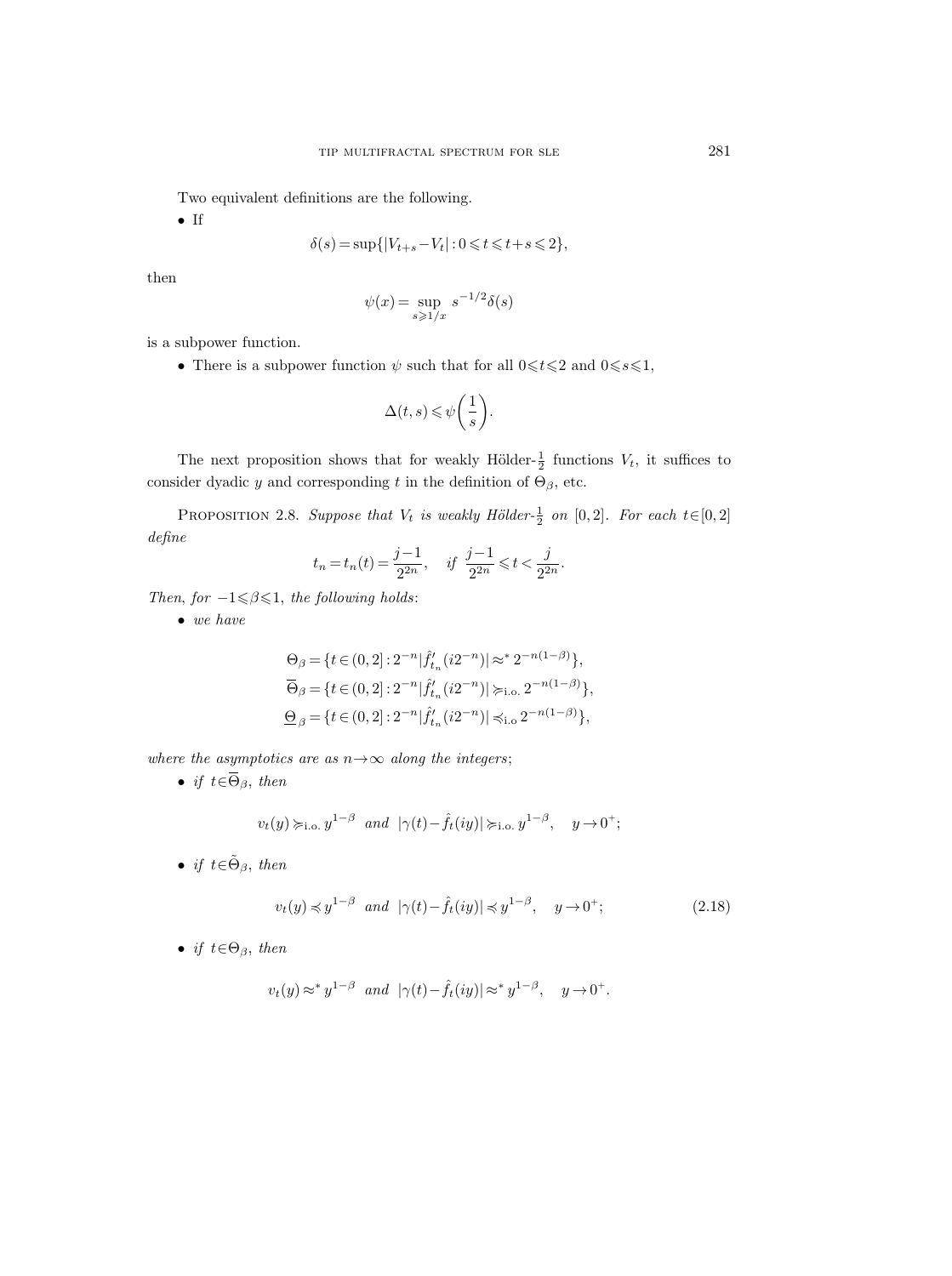Proof. Note that

$$
|\hat{f}_t'(i2^{-n})|=|f_t'(V_t+i2^{-n})|\leqslant \Delta(t,2^{-n})^4|f_t'(V_{t_n}+i2^{-n})|\leqslant e^{5a}\Delta(t,2^{-n})^4|\hat{f}_{t_n}'(i2^{-n})|,
$$

and similarly

$$
|\hat{f}'_t(i2^{-n})| \geqslant e^{-5a} \Delta(t, 2^{-n})^{-4} |\hat{f}'_{t_n}(i2^{-n})|.
$$

Hence, if  $V_t$  is weakly Hölder- $\frac{1}{2}$ , then there is a subpower function  $\psi$  such that, for all t and  $n$ ,

$$
\psi(2^n)^{-1}|\hat{f}'_{t_n}(i2^{-n})| \leqslant |\hat{f}'_t(i2^{-n})| \leqslant \psi(2^n) |\hat{f}'_{t_n}(i2^{-n})|.
$$

This implies the first assertion. The remaining ones, which do not require  $V_t$  to be weakly Hölder- $\frac{1}{2}$ , follow from  $(2.5)$ .  $\Box$ 

### <span id="page-17-0"></span>2.3. Harmonic measure at the tip

We will now discuss harmonic measure giving two non-equivalent definitions, one that is standard and one which is more directly related to the multifractal spectrum we have discussed.

In this subsection  $\gamma$  denotes a curve in H with one endpoint on the real line. We assume that the curve comes from a Loewner chain driven by a continuous function  $V_t$ , so it may have double points but it does not cross itself. Let  $H_t$  be the unbounded connected component of  $\mathbb{H}\setminus \gamma([0,t])$ . As before, we write  $g_t: H_t \to \mathbb{H}$  for the normalized conformal mapping so that  $\lim_{y\to 0^+} \hat{f}_t(iy) = \gamma(t)$ , where  $f_t = g_t^{-1}$  and  $\hat{f}_t(z) = f_t(z + V_t)$ . If the curve has double points, we are interpreting  $\gamma(t)$  in terms of prime ends, and we then tacitly understand  $\gamma(t)$  as the prime end corresponding to  $V_t$ .

If  $z \in H_t$ , then hm<sub>t,z</sub> will denote the usual harmonic measure of  $\mathbb{R} \cup \gamma((0, t])$  from z, that is, the hitting measure of Brownian motion starting at z stopped when it reaches  $\partial H_t$ . We let

$$
\operatorname{hm}_t(U) = \lim_{y \to \infty} y \operatorname{hm}_{t, iy}(U),
$$

which is the normalized harmonic measure from the boundary point at infinity. Note that for each  $z \in H_t$ , hm<sub>t</sub> and hm<sub>t,z</sub> are mutually absolutely continuous. Also, conformal invariance, the normalization at infinity, and the well-known Poisson formula in H together show that, for bounded  $U$ ,

$$
\text{hm}_t(U) = \frac{1}{\pi} \text{length}(g_t(U)).
$$

Let

$$
\tilde{\mu}(t,\varepsilon) = \operatorname{hm}_t[\overline{\mathcal{B}}(\gamma(t),\varepsilon)],
$$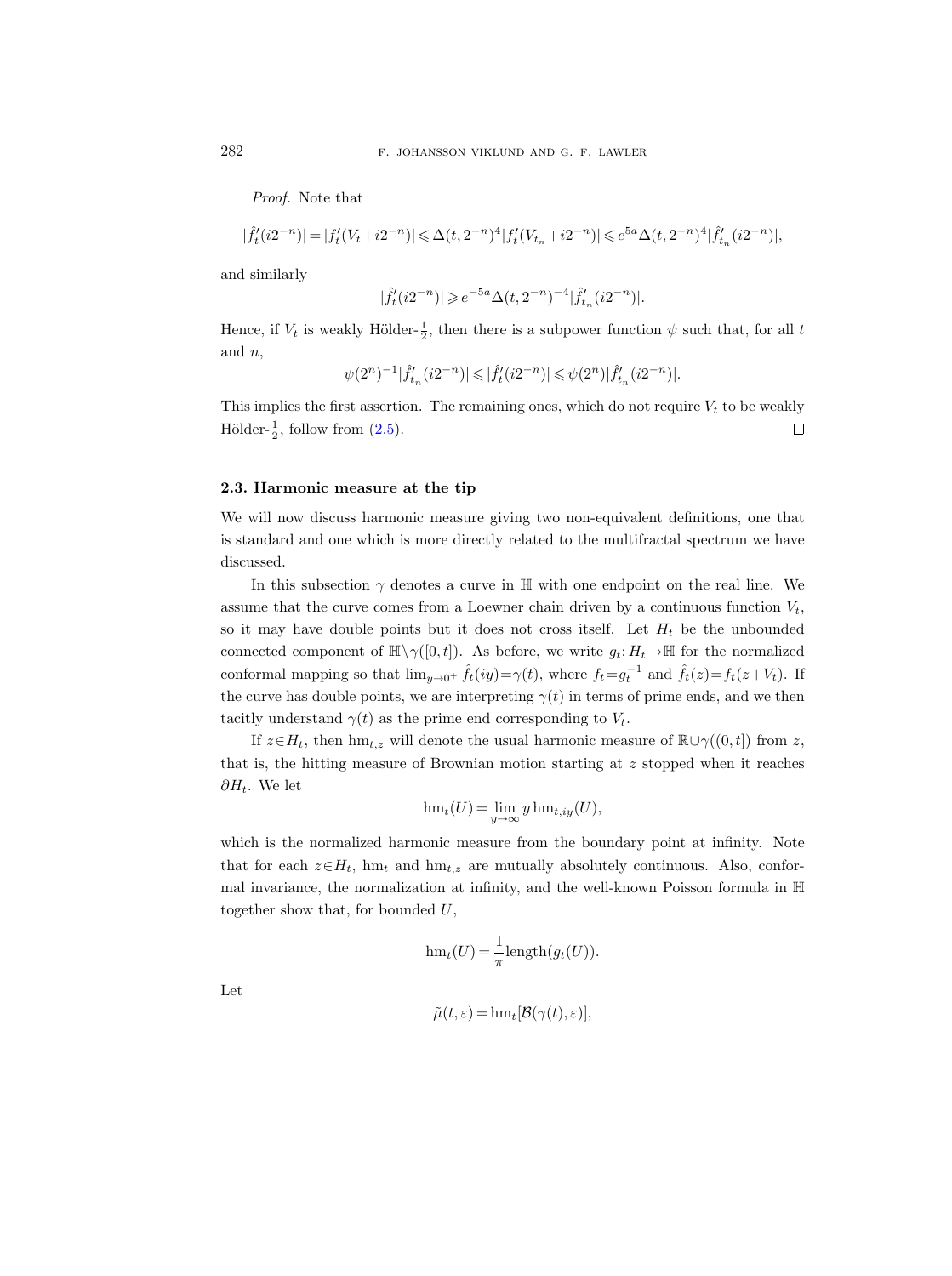

<span id="page-18-0"></span>Figure 2. The image of  $\partial \mathcal{B}(\gamma(t), \varepsilon)$  can have many components. The crosscut  $g_t(\sigma)$  separates the interval  $[x_-, x_+] \ni V_t$  from  $\infty$  in H and the (normalized) harmonic measure  $\mu(t, \varepsilon)$  equals  $(x_{+}-x_{-})/\pi$ . By conformal invariance,  $\mu(t,\varepsilon)$  equals the harmonic measure of the part of  $\partial H_t$ separated from  $\infty$  by  $\sigma$  in  $H_t$ .

where  $\mathcal{B}(z,\varepsilon)$  denotes the open disk of radius  $\varepsilon$  about z with closure  $\overline{\mathcal{B}}(z,\varepsilon)$ . For  $\alpha > 0$ , define

$$
\widetilde{\Theta}_{\alpha}^{\text{hm}} = \{ t \in (0,2] : \widetilde{\mu}(t,\varepsilon) \approx^* \varepsilon^{\alpha} \text{ as } \varepsilon \to 0^+ \}.
$$

We define the multifractal spectrum of harmonic measure at the tip by

$$
\alpha \longmapsto \dim_{\mathrm{H}}[\gamma(\widetilde{\Theta}_{\alpha}^{\mathrm{hm}})].
$$

This multifractal spectrum can be hard to compute. One of the difficulties is that  $\mathcal{B}(\gamma(t),\varepsilon)\cap H_t$  can contain many connected components whose images under  $g_t$  are far apart. We will give a different definition that is more directly related to the tip multifractal spectrum in this paper.

Fix  $t>0$  and  $\varepsilon>0$ , and let  $\mathcal{B}=\mathcal{B}(\gamma(t),\varepsilon)$ . Let  $O=O_{t,\varepsilon}$  denote the connected component of  $\mathcal{B} \cap H_t$  that contains  $\gamma(t)$  (considered as a prime end) on its boundary. Let C be the collection of connected components  $\sigma'$  of  $\partial \mathcal{B} \cap H_t$  that is in  $\partial O$  and such that σ' separates (the prime end)  $γ(t)$  from infinity in  $H_t$ , that is, every curve from  $γ(t)$  to infinity in  $H_t$  passes through  $\sigma'$ . We let  $\sigma = \sigma_{\varepsilon}$  be the unique member of C that separates all other elements of C from infinity in  $H_t$ . Let  $E=E_{t,\varepsilon}$  be the part of  $\partial H_t$  separated from infinity by the crosscut  $\sigma$ . Note that E is connected. We will be interested in the decay rate of the harmonic measure of E as  $\varepsilon \rightarrow 0^+$ . Let

$$
x_{-} = x_{-,t,\varepsilon} < V_t < x_{+} = x_{+,t,\varepsilon}
$$

denote the images of the endpoints of  $\sigma$  under  $g_t$ . (Since  $g_t$  maps onto the "nice" domain  $\mathbb{H}$ , these points always exist; see, e.g., [\[19,](#page-56-20) Chapter 2].) In other words, E is the preimage of the interval  $[x_-, x_+]$  under  $g_t$ , and we define

$$
\mu(t,\varepsilon) = \text{hm}_t(E) = \frac{x_+ - x_-}{\pi}.
$$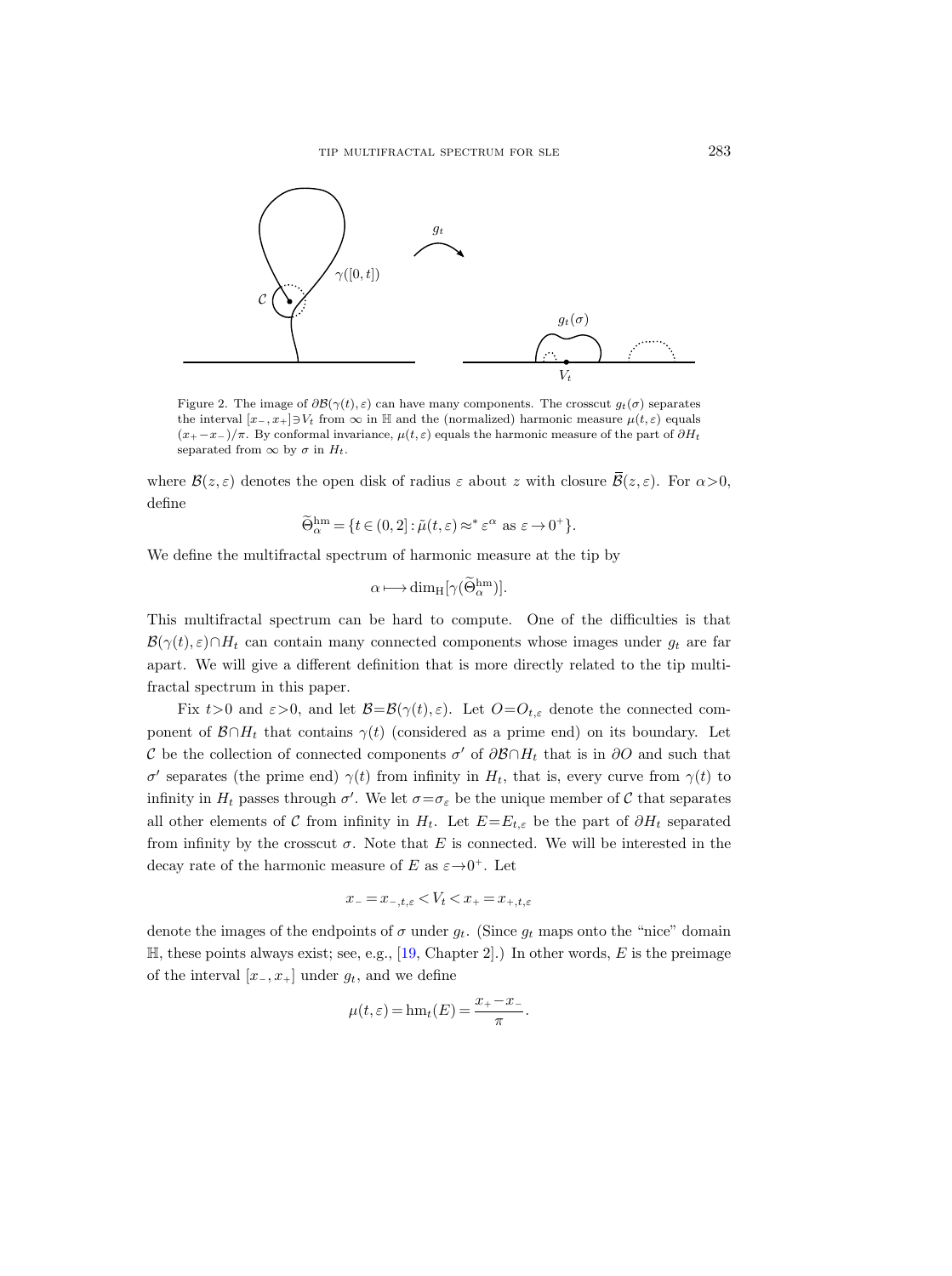It is not necessarily true that  $E\subset\overline{\mathcal{B}}(\gamma(t),\varepsilon)$ ; see Figure [2.](#page-18-0) However, an estimate using the Beurling projection theorem shows that there is a  $c < \infty$  such that

<span id="page-19-0"></span>
$$
\mu\left(t, \frac{1}{2}\varepsilon\right) \leqslant c\tilde{\mu}\left(t, \varepsilon\right). \tag{2.19}
$$

We define

$$
\Theta_{\alpha}^{\text{hm}} = \{ t \in (0,2] : \mu(t,\varepsilon) \approx^* \varepsilon^{\alpha} \text{ as } \varepsilon \to 0^+ \}.
$$

<span id="page-19-3"></span>The next lemma makes the connection with the tip multifractal spectrum.

LEMMA 2.9. If  $\frac{1}{2} \le \alpha < \infty$ , then

Θ

$$
\Theta^{\mathrm{hm}}_{\alpha} = \Theta_{1-1/\alpha}.
$$

*Proof.* We will prove that there exist  $0 < c_1, c_2 < \infty$  such that for all  $t \geq 0$  and all sufficiently small  $\varepsilon > 0$ , one has

<span id="page-19-2"></span><span id="page-19-1"></span>
$$
\mu(t, 2v_t(\varepsilon)) \geqslant c_1 \varepsilon,\tag{2.20}
$$

$$
\mu(t,\varepsilon)|\hat{f}'_t(i\mu(t,\varepsilon))| \leq c_2\varepsilon. \tag{2.21}
$$

The lemma follows immediately from these estimates combined with Proposition [2.7.](#page-14-0)

Let  $\eta_{\varepsilon}$  denote the line segment  $(0, i\varepsilon]$ . The harmonic measure from infinity of  $\eta_{\varepsilon}$ in  $\mathbb{H}\setminus\eta_{\varepsilon}$  equals  $c_1\varepsilon$  for a specific constant  $c_1$ , and hence by conformal invariance the harmonic measure from infinity of  $\eta_{\varepsilon}^* := \hat{f}_t \circ \eta_{\varepsilon}$  in  $H_t \setminus \eta_{\varepsilon}^*$  is also  $c_1 \varepsilon$ . Since  $\eta_{\varepsilon}^*$  is a curve of length  $v_t(\varepsilon)$  and one of its endpoints is  $\gamma(t)$ , the interior of  $\eta_{\varepsilon}^*$  is contained in  $O_{t,v_t(\varepsilon)}$ . From this and a Beurling estimate as in [\(2.19\)](#page-19-0), we get [\(2.20\)](#page-19-1).

It remains to prove [\(2.21\)](#page-19-2). To this end, let  $\sigma_{\varepsilon} = \sigma_{\varepsilon,t}$  be the open arc whose endpoints are mapped to  $x_{-,\varepsilon} < x_{+,\varepsilon}$  as above. Let  $\ell_{\varepsilon} = x_{+,\varepsilon} - x_{-,\varepsilon}$  and note that  $\mu(t, \varepsilon) = \ell_{\varepsilon}/\pi$ . Set  $y_{\varepsilon} = \ell_{\varepsilon}$  and  $z_{\varepsilon} = V_t + iy_{\varepsilon}$ . By the distortion theorem it suffices to show that  $y_{\varepsilon}|\hat{f}'_t(iy_{\varepsilon})| \leqslant c\varepsilon$ . Recall that  $g_t(\sigma_{\varepsilon})$  is a crosscut of H connecting  $x_{-\varepsilon}$  with  $x_{+\varepsilon}$ . Since  $y_{\varepsilon}=\ell_{\varepsilon}$ , there is an absolute constant  $c_2>0$  such that harmonic measure of  $g_t(\sigma_{\varepsilon})$  from  $z_{\varepsilon}$  in  $\mathbb{H}\setminus g_t(\sigma_{\varepsilon})$  is at least c<sub>2</sub>. By conformal invariance, this is also true for the harmonic measure of  $\sigma_{\varepsilon}$  from  $\hat{f}_t(iy_\varepsilon)$  in  $H_t \setminus \sigma_\varepsilon$ . By the distortion theorem and the Koebe- $\frac{1}{4}$  theorem, we know that  $dist(\hat{f}_t(iy_\varepsilon), \partial H_t) \times y_\varepsilon |\hat{f}'_t(iy_\varepsilon)|$ . Note also that

$$
\mathrm{dist}(\hat{f}_t(iy_\varepsilon), \partial H_t) \leq \mathrm{dist}(\hat{f}_t(iy_\varepsilon), \partial H_t \cup \sigma_\varepsilon) + 2\varepsilon,
$$

since  $\sigma_{\varepsilon}$  is a crosscut of  $H_t$  of diameter at most  $2\varepsilon$ . The needed estimate then comes from the Beurling estimate which implies that in any simply connected domain D, if  $V \subset \partial D$ , then

$$
\text{hm}_D(z, V) \leqslant c \sqrt{\frac{\text{diam}(V)}{\text{dist}(z, \partial D)}},
$$

and this completes the proof.

 $\Box$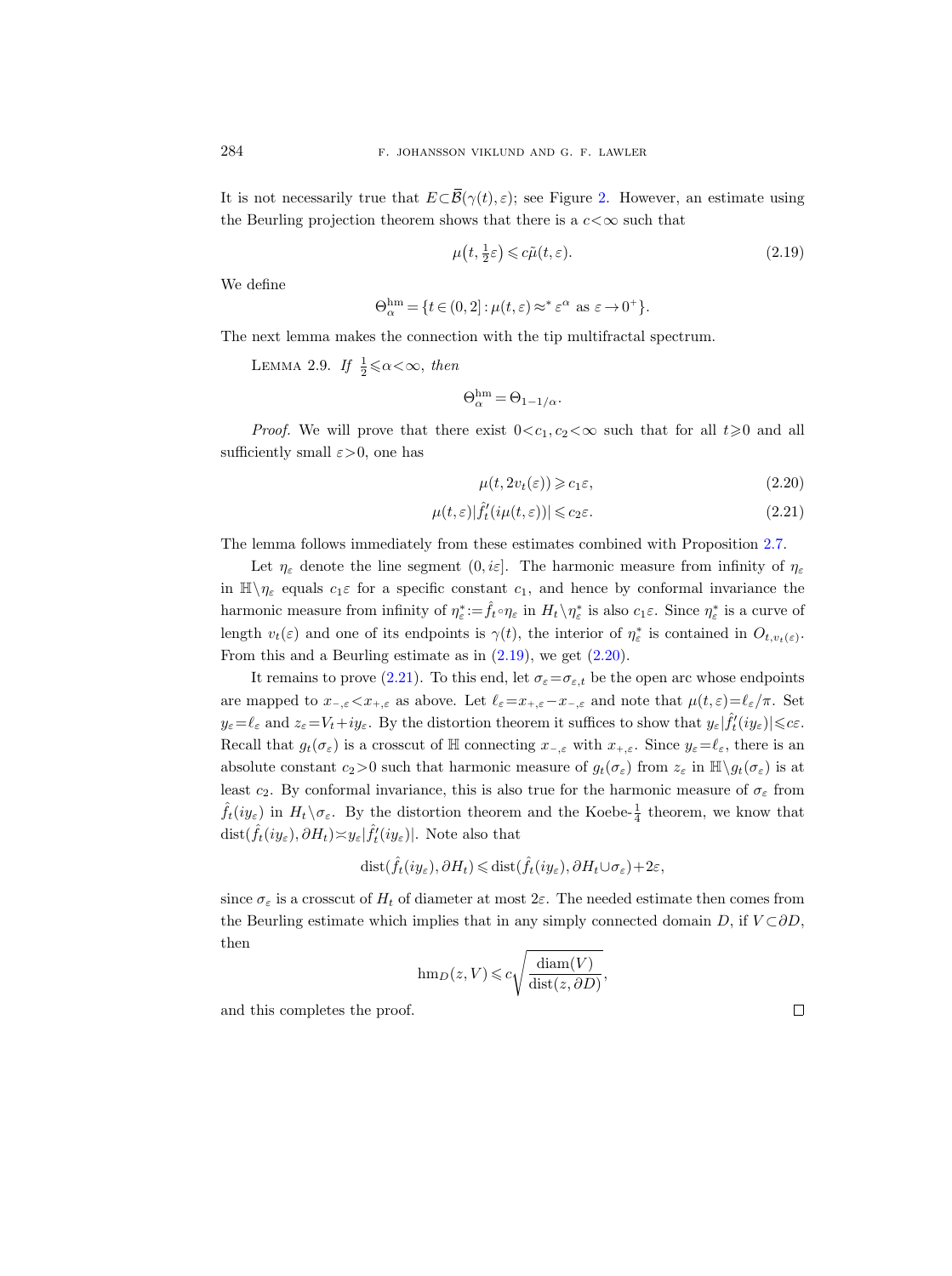### 3. Tip spectrum for SLE

<span id="page-20-0"></span>Let  $\varkappa > 0$  and  $a=2/\varkappa$ . Then the chordal Schramm–Loewner evolution with parameter  $\varkappa$  $(SLE_{\varkappa})$  is the solution to the Loewner equation  $(2.2)$  with  $a=2/\varkappa$ , where  $V_t$  is a standard Brownian motion. It is well known that, with probability 1,  $V_t$  is weakly Hölder- $\frac{1}{2}$ . Let

$$
d = \min\left\{1 + \frac{1}{8}\varkappa, 2\right\}.
$$

It was proved by Beffara [\[1\]](#page-56-8) that d is the Hausdorff dimension of the path  $\gamma([0,2])$ . This will follow as a particular case of our main theorem, so we will not need to assume this result. However, it is convenient to use this notation.

# 3.1. Main theorem

Before stating the main theorem, we will define some special values of the parameter  $\beta$ . See §[3.4](#page-24-0) for more details. Let

<span id="page-20-1"></span>
$$
\varrho(\beta) = \frac{\varkappa}{8(\beta+1)} \left[ \left( \frac{\varkappa+4}{\varkappa} \right) (\beta+1) - 1 \right]^2, \tag{3.1}
$$

and define

$$
\hat{d}_{\beta} = \frac{2-\varrho(\beta)}{2} \quad \text{and} \quad d_{\beta} = \frac{2\hat{d}_{\beta}}{1-\beta} = \frac{2-\varrho(\beta)}{1-\beta}.
$$

The maximum value of  $\hat{d}_{\beta}$  equals 1 and is obtained at

$$
\beta_{\#}:=\frac{\varkappa}{\varkappa+4}-1.
$$

The maximum value of  $d_{\beta}$  equals d and is obtained at

<span id="page-20-3"></span><span id="page-20-2"></span>
$$
\beta_* := \frac{\varkappa}{\max\{4, \varkappa - 4\}} - 1.
$$

We define  $\beta_-\leq \beta_\# \leq \beta_* \leq \beta_+$  by  $\varrho(\beta_-)=\varrho(\beta_+)=2$ . A straightforward computation gives

$$
\beta_{+} = -1 + \frac{\varkappa}{12 + \varkappa - 4\sqrt{8 + \varkappa}},\tag{3.2}
$$

$$
\beta_{-} = -1 + \frac{\varkappa}{12 + \varkappa + 4\sqrt{8 + \varkappa}} < 0. \tag{3.3}
$$

Also  $-1 < \beta_- < \beta_+ \leq 1$ , with equality only for  $\varkappa = 8$ .

Remark. The function  $\beta_+(\varkappa)$  determines the optimal Hölder exponent for the SLE<sub> $\varkappa$ </sub> path in the capacity parametrization: with probability 1, the chordal  $SLE_{\varkappa}$  path away from the base is Hölder- $\alpha$  for  $\alpha < \frac{1}{2}(1-\beta_+)$  and not Hölder- $\alpha$  for  $\alpha > \frac{1}{2}(1-\beta_+)$ . See [\[5,](#page-56-10) Theorem 1.1].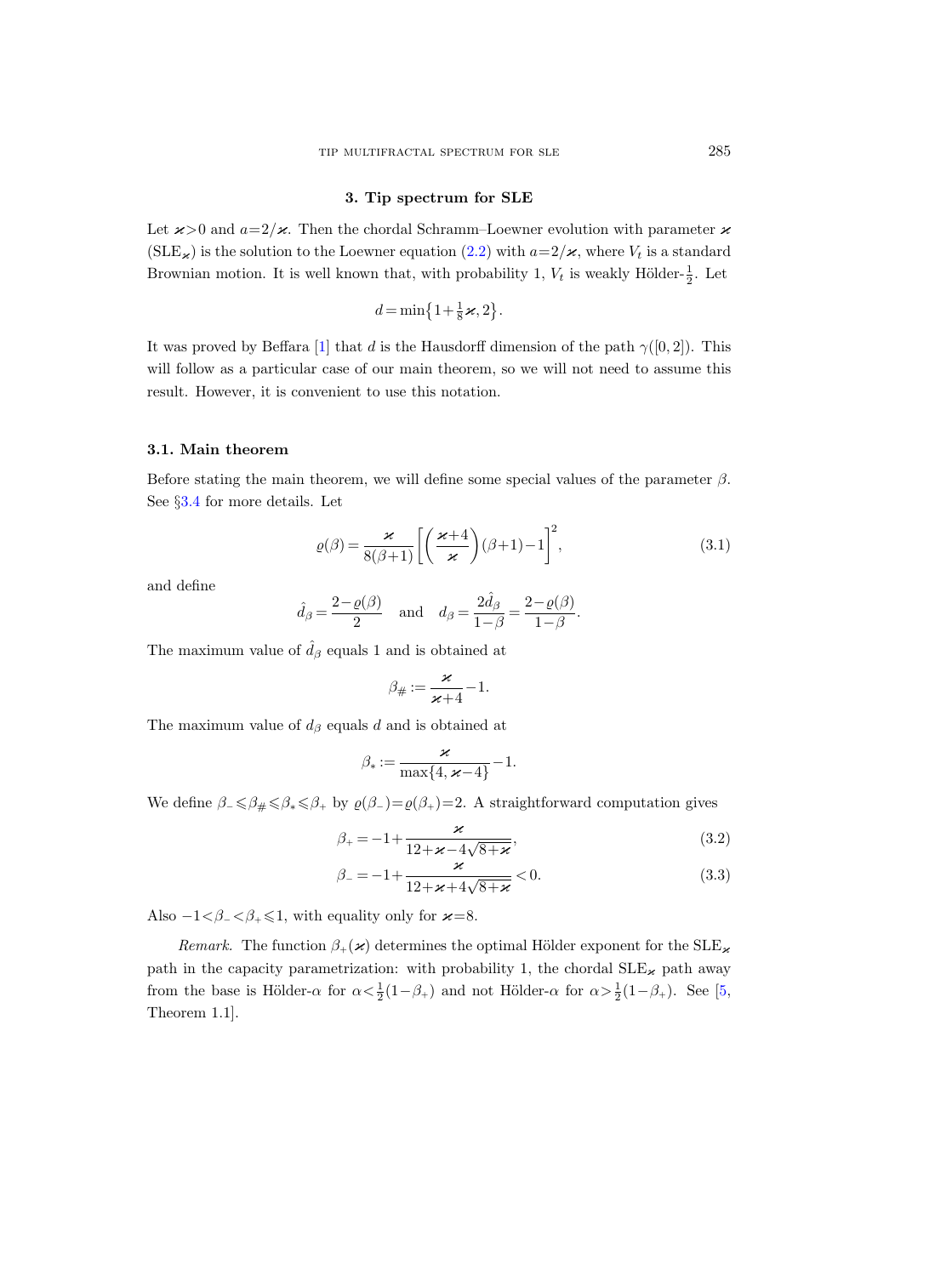We recall from §[2.1](#page-6-0) that

$$
\Theta_{\beta} = \{ t \in (0, 2] : y | \hat{f}'_t(iy) | \approx^* y^{1-\beta} \},\
$$
  
\n
$$
\overline{\Theta}_{\beta} = \{ t \in (0, 2] : y | \hat{f}'_t(iy) | \succ_{i.o.} y^{1-\beta} \},\
$$
  
\n
$$
\widetilde{\Theta}_{\beta} = \{ t \in (0, 2] : y | \hat{f}'_t(iy) | \preccurlyeq y^{1-\beta} \},\
$$
  
\n
$$
\underline{\Theta}_{\beta} = \{ t \in (0, 2] : y | \hat{f}'_t(iy) | \preccurlyeq_{i.o.} y^{1-\beta} \},\
$$
  
\n
$$
\underline{\Theta}_{\beta}^* = \{ t \in (0, 2] : v_t(y) \preccurlyeq_{i.o.} y^{1-\beta} \},\
$$

where the asymptotics are as  $y \rightarrow 0^+$ . We can now state our main result.

<span id="page-21-0"></span>THEOREM 3.1. For chordal  $SLE_{\varkappa}$ , if  $-1 \leq \beta \leq 1$ , the following facts hold with probability 1:

• If  $\beta_-\leq \beta \leq \beta_+$ , then

<span id="page-21-3"></span>
$$
\dim_{\mathcal{H}}(\Theta_{\beta}) = \hat{d}_{\beta} \quad and \quad \dim_{\mathcal{H}}[\gamma(\Theta_{\beta})] = d_{\beta}.
$$
\n(3.4)

• If  $\beta_{\#} \leq \beta \leq \beta_{+}$ , then

<span id="page-21-4"></span><span id="page-21-1"></span>
$$
\dim_{\mathrm{H}}(\overline{\Theta}_{\beta}) = \hat{d}_{\beta}.\tag{3.5}
$$

• If 
$$
\beta_* \le \beta \le \beta_+
$$
, then  
\n
$$
\dim_H[\gamma(\overline{\Theta}_\beta)] = d_\beta.
$$
\n(3.6)

• If 
$$
\beta_- \le \beta \le \beta_{\#}
$$
, then  

$$
\dim_{\mathrm{H}}(\underline{\Theta}_{\beta}) = \hat{d}_{\beta}.
$$
 (3.7)

If 
$$
\beta_- \le \beta \le \beta_*
$$
, then  
\n
$$
\dim_{\mathrm{H}}[\gamma(\underline{\Theta}^*_{\beta})] = d_{\beta}.
$$
\n(3.8)

• If 
$$
\beta > \beta_+
$$
, then

• If 
$$
\beta \leq \beta_{-}
$$
, then

$$
\underline{\Theta}_{\beta} = \varnothing.
$$

<span id="page-21-2"></span> $\overline{\Theta}_{\beta} = \varnothing.$ 

# 3.2. Remarks

• It follows from the theorem that, with probability 1, the results hold for a dense set of  $\beta$ . This implies that, with probability 1, [\(3.5\)](#page-21-1)–[\(3.8\)](#page-21-2) hold for all  $\beta$ . However, we have not shown whether or not for a particular realization there might be an exceptional  $\beta$  for which [\(3.4\)](#page-21-3) does not hold.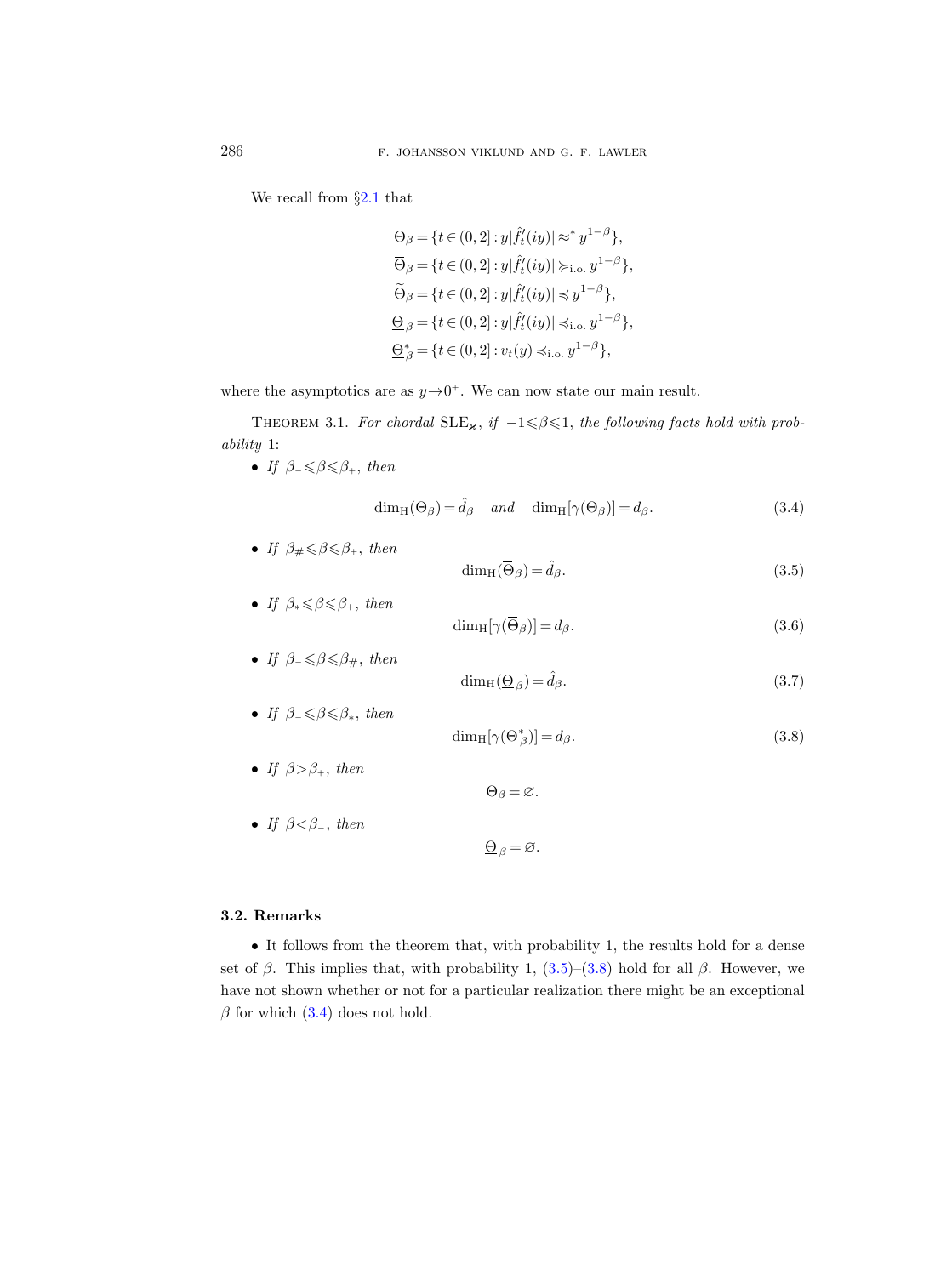• The restriction to  $t \in (0, 2]$  is only a convenience. By scaling we get a similar result for  $t \in (0, \infty)$ .

• The relationship dim<sub>H</sub>[ $\gamma(\Theta_{\beta})$ ]=2 dim<sub>H</sub>( $\Theta_{\beta}$ )/(1– $\beta$ ) can be understood as follows. For s small, the image of the interval  $[t, t+s^2]$  under  $\hat{f}_t$  can be approximated by a set of diameter  $s|\hat{f}'_t(is)|$  containing  $\hat{f}_t(is)$ . If  $|\hat{f}'_t(is)| \approx s^{-\beta}$ , then this set has diameter  $s^{1-\beta}$ . That is to say, intervals of length (diameter)  $s^2$  in a covering of  $\Theta_\beta$  are sent to sets of diameter  $s^{1-\beta}$ . Note that this is in contrast to complex Brownian motion where intervals of length  $s^2$  are always sent to sets whose diameter is of order s.

• Since  $\Theta_{\beta} \subset \overline{\Theta}_{\beta} \cap \Theta_{\beta}^* \cap \Theta_{\beta}^*$  and  $\underline{\Theta}_{\beta}^* \subset \underline{\Theta}_{\beta}$ , it suffices to prove the lower bounds for  $\Theta_{\beta}$  in [\(3.4\)](#page-21-3) and the upper bounds for  $\overline{\Theta}_{\beta}$ ,  $\underline{\Theta}_{\beta}$  and  $\underline{\Theta}_{\beta}^{*}$  in [\(3.5\)](#page-21-1)–[\(3.8\)](#page-21-2). The upper bounds will be proved in §[4.1](#page-27-0) and the lower bounds in §[4.2.](#page-31-0)

• To prove the upper bound  $(3.5)$  it suffices to show that, for each  $s > 0$ ,

$$
\dim_{\mathrm{H}}(\overline{\Theta}_{\beta}\cap(s,2])\leqslant\hat{d}_{\beta},
$$

and similarly for  $(3.6)$ – $(3.8)$ . This is what we do in §[4.1.](#page-27-0)

• Recall that  $\underline{\Theta}_{\beta}^* \subset \underline{\Theta}_{\beta}$ . It is open whether or not

$$
\dim_{\mathrm{H}}[\gamma(\underline{\Theta}_{\beta})] \leq d_{\beta}.
$$

• Note that  $(0, 2] = \overline{\Theta}_{\beta_*} \cup \underline{\Theta}^*_{\beta_*}$ . It follows that

$$
\dim_{\mathcal{H}}(\gamma((0,2])) = d_{\beta_*} = d.
$$

Hence, Beffara's theorem on the dimension of the path [\[1\]](#page-56-8), [\[9\]](#page-56-18) is a particular case of the theorem.

• The statements about the dimension of  $\gamma(\Theta_{\beta}), \gamma(\overline{\Theta}_{\beta})$  and  $\gamma(\underline{\Theta}_{\beta}^{*})$  are independent of the parametrization of the curve.

• Using the Markov property for SLE it is not hard to show that, with probability 1, either  $\Theta_{\beta}$  is dense in  $(0,\infty)$  or it is empty. Also,  $\dim_{\mathrm{H}}[\gamma(\Theta_{\beta}\cap [t_1,t_2])]$  is the same for all  $0 \lt t_1 \lt t_2 \leq 2$ . In particular, in order to prove the lower bound on dimension, it suffices to prove that, for all  $\alpha < d_{\beta}$ ,

$$
\mathbb{P}\{\dim_{\mathrm{H}}[\gamma(\Theta_{\beta}\cap[1,2])] \geqslant \alpha\} > 0.
$$

This is what we will do in §[4.2.](#page-31-0) The proof proves the slightly stronger (for  $\varkappa > 4$ ) result

$$
\mathbb{P}\{\dim_{\mathrm{H}}[\mathbb{H}\cap \gamma(\Theta_{\beta}\cap [1,2])]\geqslant \alpha\}>0.
$$

• If  $\varkappa = 8$ , we have  $\beta_* = \beta_+ = 1$  and  $\dim_H[\gamma(\Theta_1)] = 2$ . This is related to the fact that this is the hardest case to establish the existence of the curve; the curve is almost surely not Hölder continuous (in the capacity parametrization) when  $\varkappa = 8$  [\[5\]](#page-56-10). For other values of  $\varkappa$ , we have  $\beta_* < \beta_* < 1$ .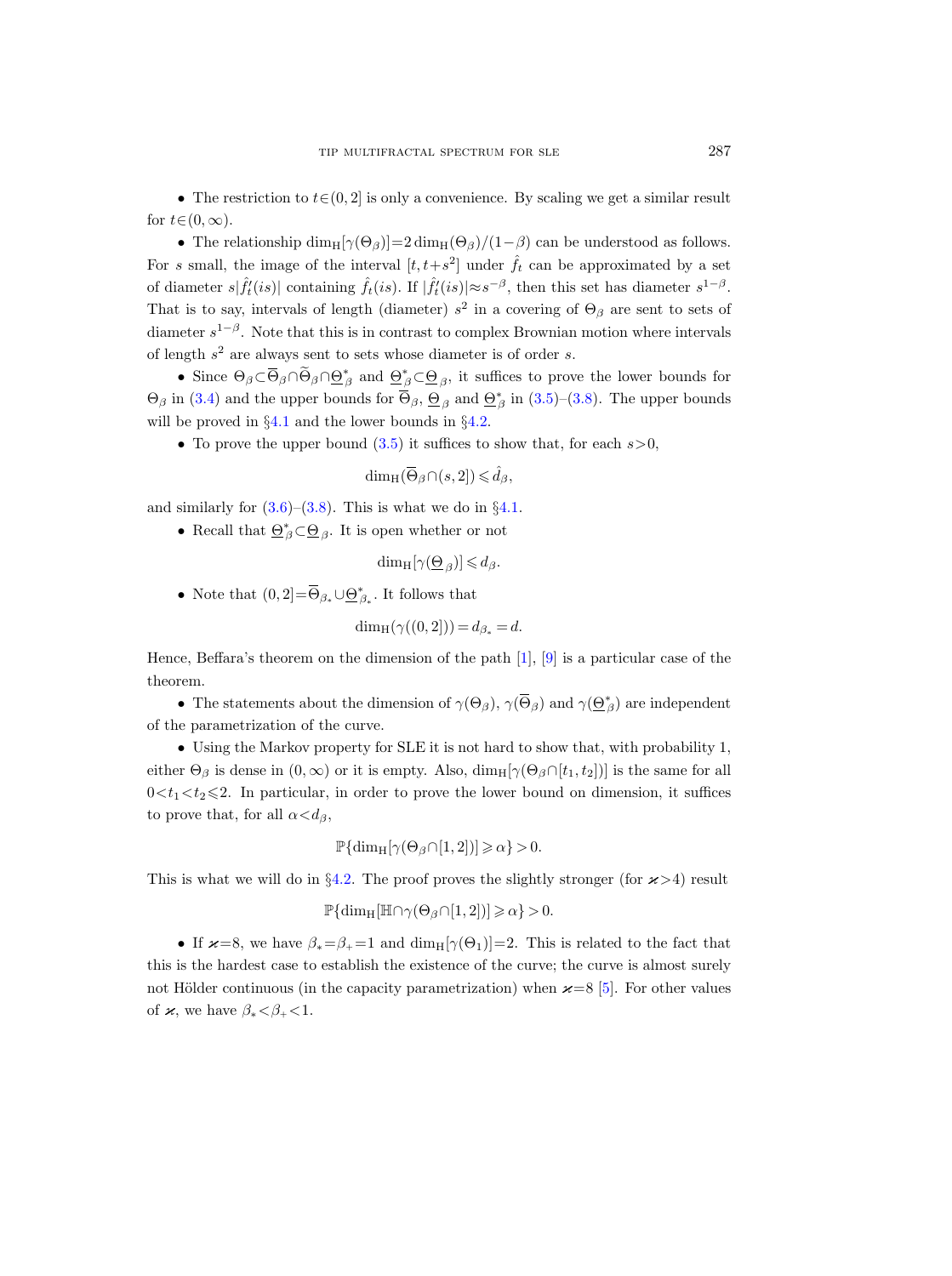### <span id="page-23-2"></span>3.3. Multifractal spectrum of harmonic measure

Let  $\Theta_{\alpha}^{\text{hm}}$  be defined as in §[2.3.](#page-17-0) Let

$$
F_{\mathrm{tip}}(\alpha) := d_{1-1/\alpha} = \alpha \left( 1 - \frac{4}{\varkappa} \right) + \frac{(4+\varkappa)^2}{8 \varkappa} - \frac{\varkappa}{8} \left( \frac{\alpha^2}{2\alpha - 1} \right),
$$

and let  $\alpha_-\,$ ,  $\alpha_*$  and  $\alpha_+$  correspond to  $\beta_-\,$ ,  $\beta_*$  and  $\beta_+$ , respectively, through the relation

$$
\alpha = \frac{1}{1 - \beta}.
$$

Remark. We can compare the function  $F_{\text{tip}}$  with the conjectured almost sure bulk spectrum for  $SLE_{\varkappa}$  given by

$$
F_{\text{bulk}}(\alpha) = \alpha + \frac{(4+\varkappa)^2}{8\varkappa} - \frac{(4+\varkappa)^2}{8\varkappa} \left(\frac{\alpha^2}{2\alpha - 1}\right).
$$

<span id="page-23-0"></span>THEOREM 3.2. Suppose that  $\alpha_-\leq \alpha \leq \alpha_+$ . For chordal SLE<sub> $\infty$ </sub>, with probability 1,

$$
\dim_{\mathrm{H}}[\gamma(\Theta_{\alpha}^{\mathrm{hm}})] = F_{\mathrm{tip}}(\alpha).
$$

Proof. This is an immediate corollary of Theorem [3.1](#page-21-0) and Lemma [2.9.](#page-19-3)

Theorem [3.2](#page-23-0) combined with [\(2.19\)](#page-19-0) gives some information on  $\Theta_{\alpha}^{\text{hm}}$ . In §[6,](#page-44-0) we will use the forward Loewner flow to give a proof of the following result.

<span id="page-23-1"></span>THEOREM 3.3. If  $0 < \varkappa < 8$  and  $\frac{1}{2} \le \alpha \le \alpha_*$ , then, with probability 1, there exists a set V such that  $\dim_{\mathrm{H}}[\gamma(V)] \leq F_{\mathrm{tip}}(\alpha)$  and for  $t \notin V$ ,  $\gamma(t) \in \mathbb{H}$ ,

<span id="page-23-3"></span>
$$
\tilde{\mu}(t, 2^{-n}) \preccurlyeq 2^{-n\alpha}, \quad n \to \infty. \tag{3.9}
$$

Let

$$
\widetilde{T}_{\alpha}^{\text{hm}} = \{ t \in (0,2] : \widetilde{\mu}(t, 2^{-n}) \succcurlyeq 2^{-\alpha n} \text{ and } \gamma(t) \in \mathbb{H} \}
$$

and note that Theorem [3.3](#page-23-1) combined with [\(2.19\)](#page-19-0) and Theorem [3.2](#page-23-0) implies that, for each  $\alpha_-\leqslant\alpha<\alpha_*,$  with probability 1,

$$
\dim_{\mathrm{H}}[\gamma(\widetilde{T}_{\alpha}^{\mathrm{hm}})] = F_{\mathrm{tip}}(\alpha).
$$

Indeed, it follows directly from [\(2.19\)](#page-19-0) and Theorem [3.2](#page-23-0) that the lower bound on the dimension holds with probability 1. To get the upper bound, notice that  $\overline{T}_{\alpha}^{\text{hm}}$  is contained in  $\{t\in(0,2]:\tilde{\mu}(t,2^{-n})\succ_{i.o.}2^{-n\alpha}\},\$  which, for those t such that  $\gamma(t)\in\mathbb{H},\$  in turn is contained in the set V from Theorem [3.3.](#page-23-1)

 $\Box$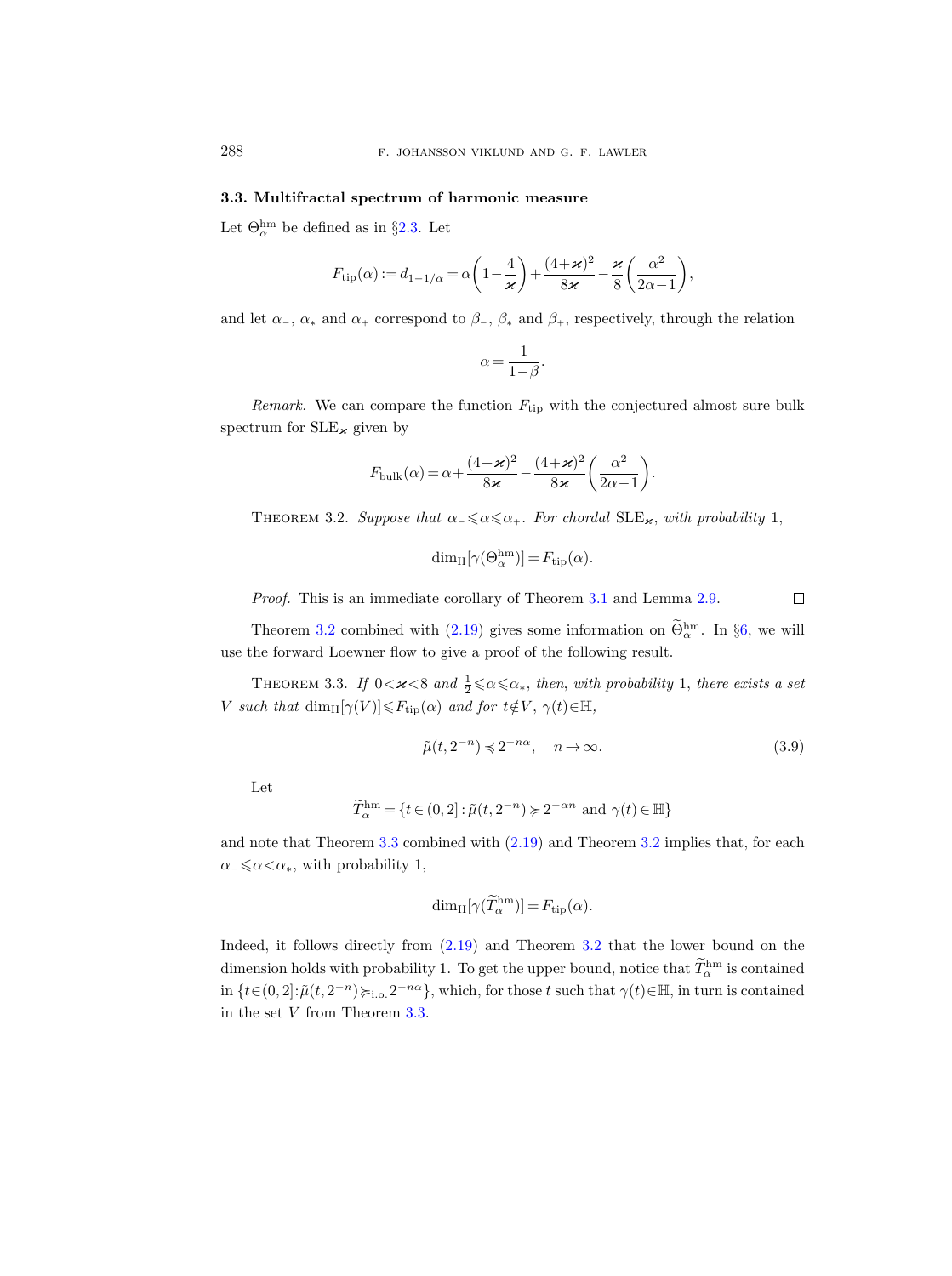# <span id="page-24-0"></span>3.4. Parameters

In the statement of the main theorem,  $\beta$  and  $\varrho$  were the parameters used. However, in deriving the result, it is useful to consider a number of other parameters. Let

$$
r_* = \min\left\{1, \frac{8}{\varkappa}\right\}
$$
 and  $r_c = \frac{1}{2} + \frac{4}{\varkappa}$ ,

and note that

$$
0 < r_* \leqslant r_c,
$$

where the second inequality is strict unless  $\varkappa=8$ . Let  $r < r_c$ ; we define  $\lambda$ ,  $\zeta$ ,  $\beta$  and  $\varrho$  as functions of  $r$ .

Let

$$
\lambda = \lambda(r) = r\left(1 + \frac{1}{4}\varkappa\right) - \frac{1}{8}\varkappa r^2. \tag{3.10}
$$

We write  $\lambda_* = \lambda(r_*)$ , and similarly for other parameters. As r increases from  $-\infty$  to  $r_c$ ,  $\lambda$  increases from  $-\infty$  to

$$
\lambda_c = 1 + \frac{3\kappa}{32} + \frac{2}{\kappa}.
$$

Since the relationship is injective, we can write either  $\lambda(r)$  or  $r(\lambda)$ . Solving the quadratic equation gives

$$
r(\lambda) = \frac{4 + \varkappa - \sqrt{(4 + \varkappa)^2 - 8\lambda\varkappa}}{\varkappa}.
$$

Also,

$$
\lambda(0) = 0 \quad \text{and} \quad \lambda_* = d.
$$

Let

$$
\zeta = \zeta(r) = r - \frac{1}{8}\varkappa r^2 = \lambda(r) - \frac{1}{4}\varkappa r,\tag{3.11}
$$

and note that

$$
\zeta_* = 2 - d.
$$

We can write  $\zeta$  as a function of  $\lambda$ ,

$$
\zeta(\lambda) = \lambda + \frac{\sqrt{(4+\varkappa)^2 - 8\lambda\varkappa} - 4 - \varkappa}{4}.
$$

We now briefly discuss some results from [\[9\]](#page-56-18) and [\[5\]](#page-56-10). The reverse-time  $SLE_{\varkappa}$  Loewner flow  $h_t$  (see §[5.2](#page-39-0) for definitions) has the property that, for fixed t, the distribution of  $|h'_t(z)|$  is the same as that of  $|\hat{f}'_t(z)|$ . Let

$$
Z_t = X_t + iY_t = h_t(i) - V_t.
$$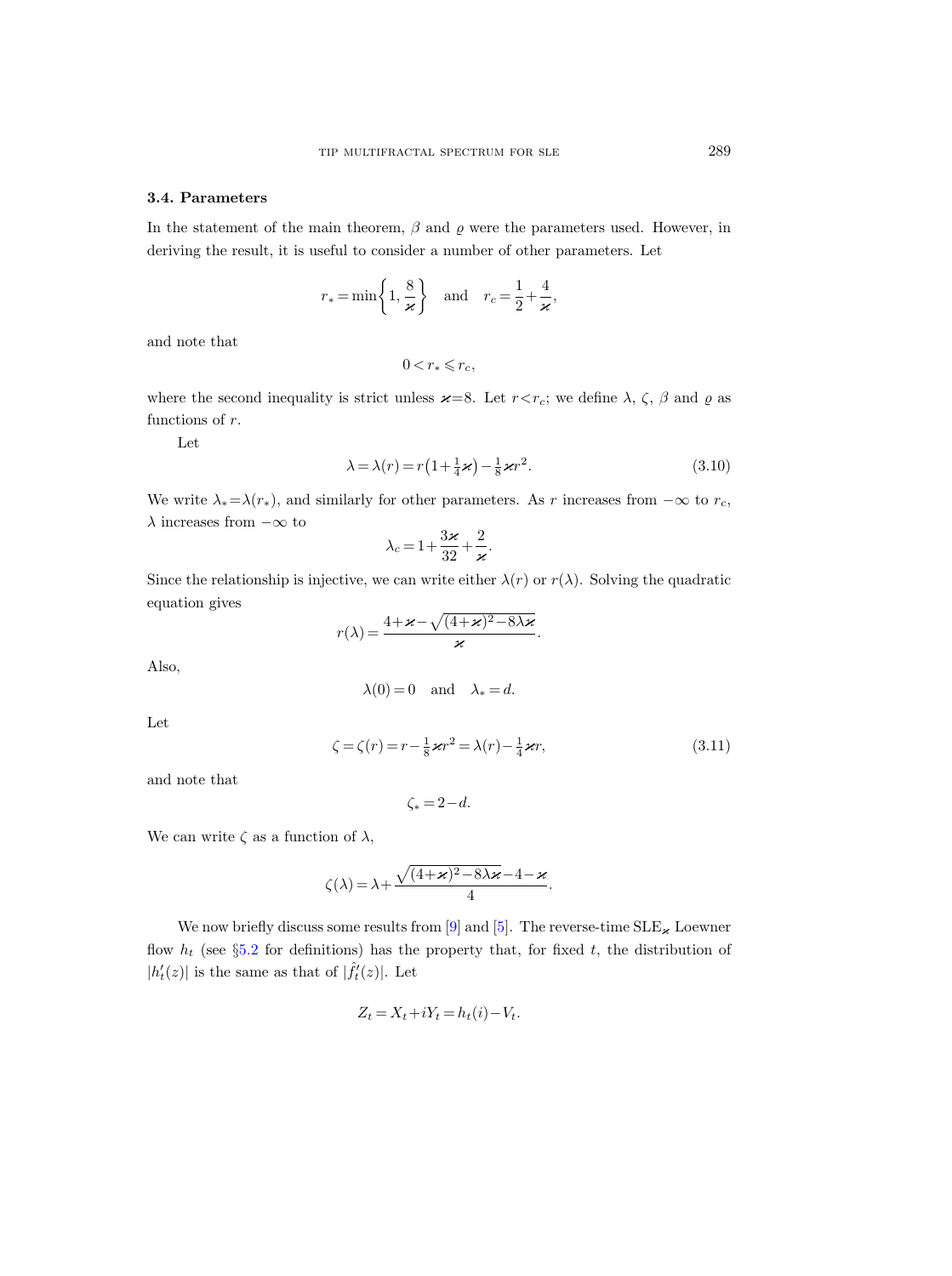Then, if  $r \in \mathbb{R}$  and  $\lambda$  and  $\zeta$  are defined as above, we have that

$$
|h'_t(z)|^{\lambda} Y_t(z)^{\zeta}[\sin \arg Z_t(z)]^{-r}
$$

is a martingale. Typically one expects  $Y_t(i)$ √ t and sin arg  $Z_t(i) \leq 1$ . If this is true, then the martingale property would imply that

$$
\mathbb{E}[|\hat{f}'_{t^2}(i)|^{\lambda}] = \mathbb{E}[|h'_{t^2}(i)|^{\lambda}] \asymp t^{-\zeta}.
$$

It turns out that this argument can be carried out if  $r < r<sub>c</sub>$ , and this is the starting point for determining the multifractal spectrum.

We define  $\beta = \beta(r)$  by the relation

$$
\frac{d\zeta}{d\lambda} = -\beta.
$$

A straightforward calculation gives

$$
\beta(r) = -1 + \frac{\varkappa}{4 + \varkappa - \varkappa r}
$$
 and  $\varkappa r(\beta) = 4 + \varkappa - \frac{\varkappa}{\beta + 1}$ .

Note that  $\beta$  increases with r with

$$
\beta(-\infty)=-1,\quad \beta(0)=-\frac{4}{4+\varkappa}=\beta_\#, \quad \beta(r_*)=\beta_*\quad \text{and}\quad \beta_c=1,
$$

where  $\beta_{\#}$  and  $\beta_{*}$  are as defined in the previous section. Roughly speaking,  $\mathbb{E}[\hat{f}_{t2}'(i)|^{\lambda}]$  is carried on an event on which  $|\hat{f}'_{t^2}(i)| \approx t^{\beta}$  and

<span id="page-25-0"></span>
$$
\mathbb{P}\{|\hat{f}_{t^2}'(i)| \approx t^{\beta}\} \approx t^{-(\zeta + \lambda \beta)}.\tag{3.12}
$$

We emphasize that the relation between r,  $\lambda$  and  $\beta$  for  $-\infty < r < r_c$  is bijective, and in order to specify the values of the parameters it suffices to give the value of any one of these. For example, we could choose  $\beta$  as the independent variable and write  $r(\beta)$  and  $\lambda(\beta)$ . This is the natural approach when proving Theorem [3.1,](#page-21-0) but the formulas tend to be somewhat simpler if we choose  $r$  to be the independent variable.

From  $(3.12)$ , it is natural to define

$$
\varrho = \varrho(r) = \zeta(r) + \lambda(r)\beta(r) = \frac{\varkappa^2 r^2}{8(4 + \varkappa - \varkappa r)}.
$$

We can also write  $\rho$  as a function of  $\beta$  and a computation gives [\(3.1\)](#page-20-1). Note that

$$
\frac{d\rho}{d\beta} = \frac{d\zeta}{d\lambda} \frac{d\lambda}{d\beta} + \lambda + \beta \frac{d\lambda}{d\beta} = \lambda.
$$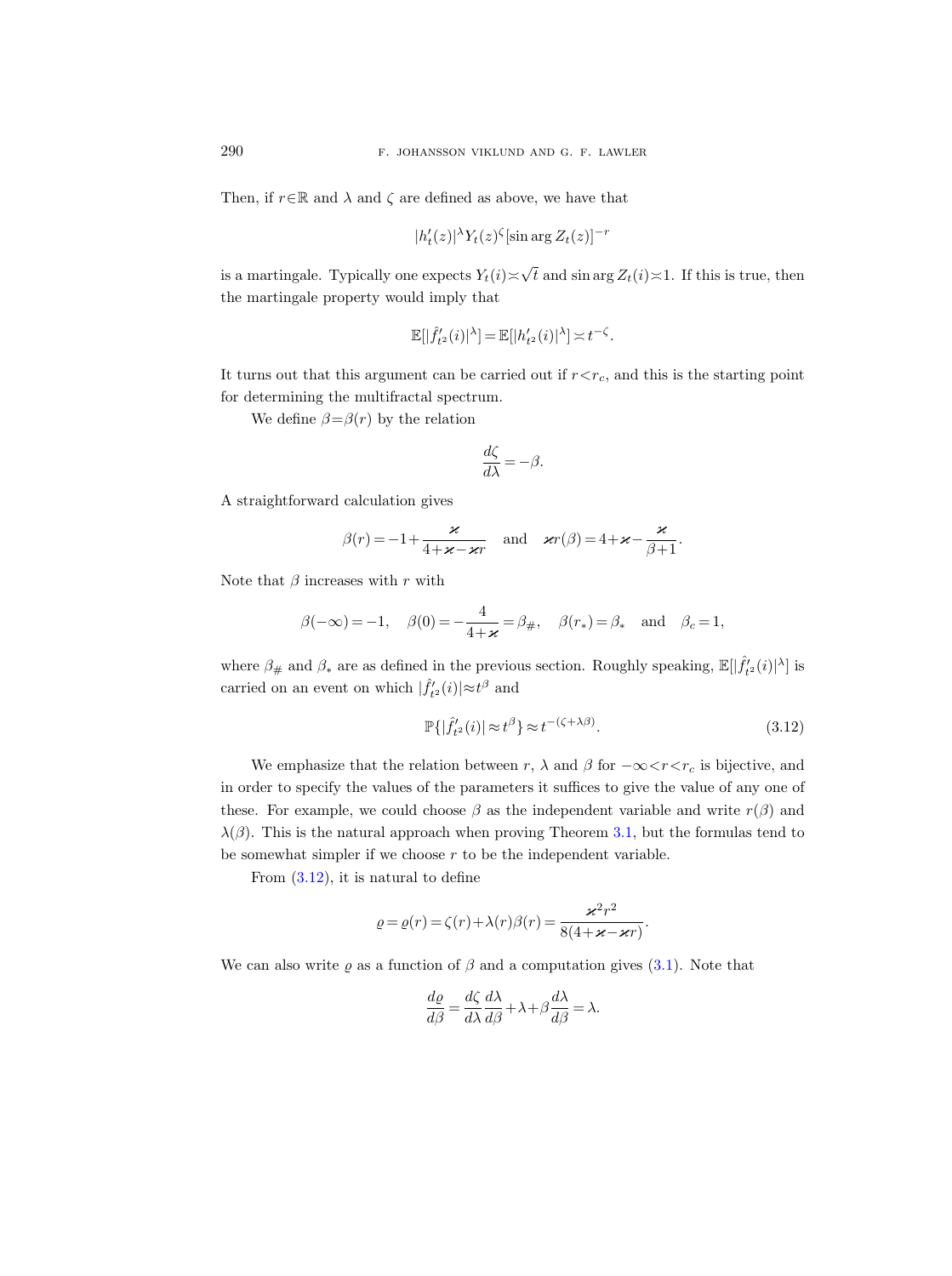Let  $r_+$  and  $r_-$  denote the two values of r for which  $\zeta(r)+\lambda(r)\beta(r)=2$ , with corresponding values  $\beta_+ = \beta(r_+)$  and  $\beta_- = \beta(r_-)$ . Then

$$
r_{\pm}=\frac{4}{\varkappa}(-2\pm\sqrt{8+\varkappa}\,),
$$

and  $\beta_+$  and  $\beta_-$  are given as in [\(3.2\)](#page-20-2) and [\(3.3\)](#page-20-3). Note that, if  $\varkappa \neq 8$ , then  $r_+ < r_c$ .

Define

$$
d_{\beta} = \frac{2 - \varrho(\beta)}{1 - \beta} = \frac{2 - (\zeta + \beta \lambda)}{1 - \beta}.
$$

Note that  $d_{\beta}$  is maximized at  $\beta = \beta_*$  (interpreted as a limit for  $\varkappa = 8$ ) with  $d_* = d$ . We can also define  $d$  as a function of  $r$ , that is

$$
d(r) = 1 + \frac{\varkappa - \frac{1}{8}\varkappa^2 r^2}{8 + \varkappa - 2\varkappa r}.
$$

Straightforward differentiation shows that  $d'(r)=0$  implies  $r=1$  or  $r=8/\varkappa$ . Note that  $1=8/\varkappa=r_{+}$  if  $\varkappa=8$  and

$$
1 < r_+ < \frac{8}{\varkappa}, \quad \text{if } \varkappa < 8,
$$
\n
$$
\frac{8}{\varkappa} < r_+ < 1, \quad \text{if } \varkappa > 8.
$$

From this we can see that  $d(r)$  achieves its maximum on  $(-\infty, r_+)$  at  $r=r_*$ ; in fact,  $d(\beta)$ increases for  $\beta < \beta_*$  and decreases for  $\beta_* < \beta < \beta_+$ .

In order to match the notation of [\[9\]](#page-56-18), let

$$
q = r_c - r = \frac{1}{2} + \frac{4}{\varkappa} - r.
$$
\n(3.13)

Obviously,  $q>0$  if and only if  $r < r_c$ . For future reference, we note that

$$
\frac{1-2q}{1+2q} = \beta.
$$
\n(3.14)

#### 4. Proof of the main theorem

<span id="page-26-0"></span>In this section we will present the proof of the theorem relying on estimates about moments of derivatives of the map  $\hat{f}$ . The upper bounds are proved in §[4.1,](#page-27-0) and the lower bound is proved in §[4.2.](#page-31-0)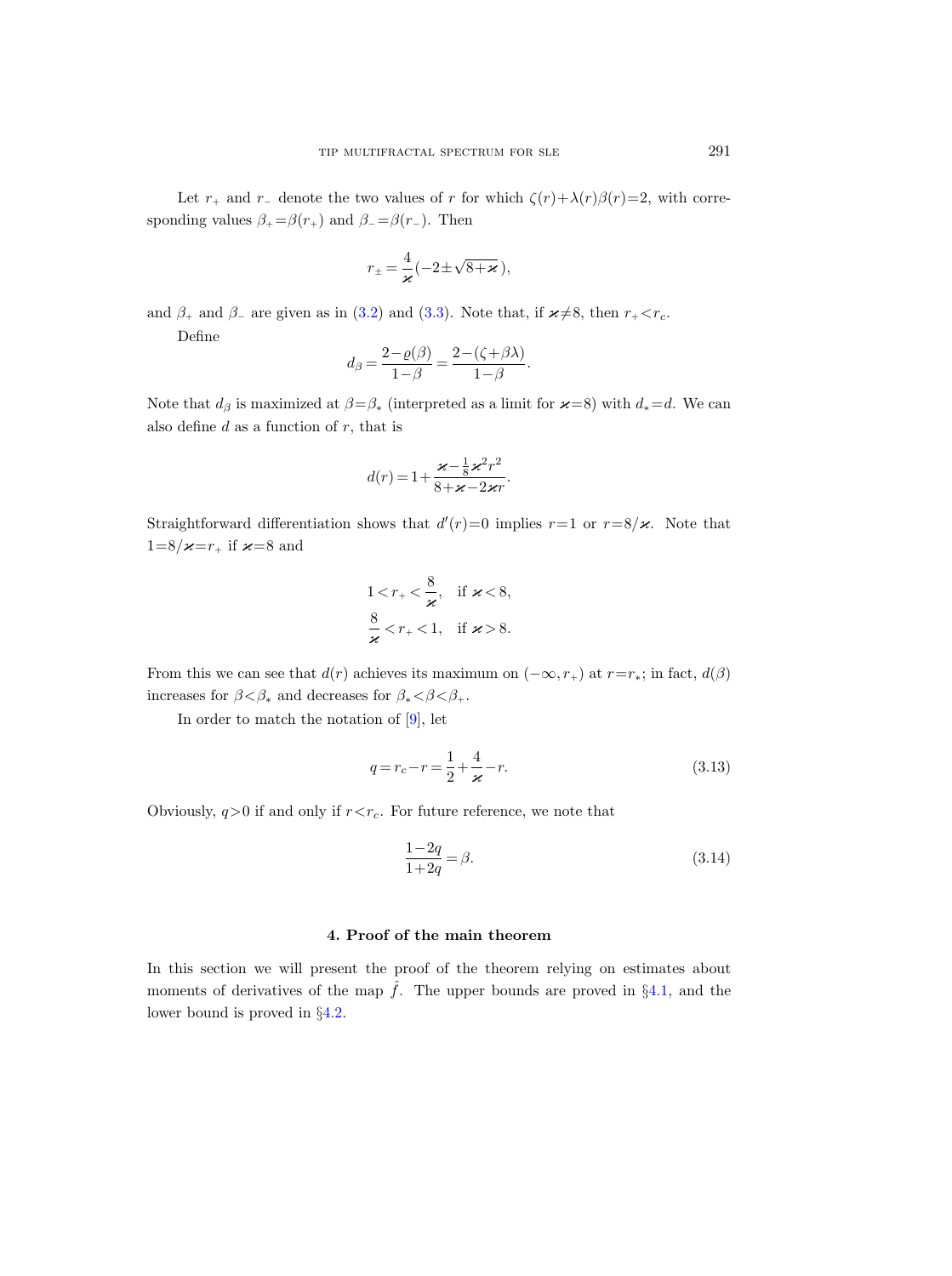# <span id="page-27-0"></span>4.1. Upper bounds

In this subsection (and this subsection only) we write

$$
\hat{f}_{j,n} = \hat{f}_{(j-1)2^{-2n}}.
$$

For each  $t \in [0, \infty)$ , we associate a dyadic time by defining

$$
t_n = t_n(t) = \frac{j-1}{2^{2n}},
$$
 if  $\frac{j-1}{2^{2n}} \le t < \frac{j}{2^{2n}}.$ 

We fix s with  $0 < s \leq 2$  and allow constants to depend on s.

The next theorem states the derivative estimates that we will use for the upper bounds; a proof can be found in [\[5\]](#page-56-10).

<span id="page-27-3"></span>THEOREM4.1. ([\[5\]](#page-56-10)) If  $r < r_c$ , there exists  $c < \infty$  such that, for all  $t \geq 1$ ,

$$
\mathbb{E}[|\hat{f}'_{t^2}(i)|^{\lambda}] \leqslant ct^{-\zeta}.\tag{4.1}
$$

COROLLARY 4.2. If  $\beta \geqslant \beta_{\#},$  there is a  $c < \infty$  such that, if

$$
N_{n,\beta} = \sum_{s2^{2n} \leqslant j \leqslant 2^{2n+1}} 1_{\{|\hat{f}'_{j,n}(i2^{-n})| \geqslant 2^{n\beta}\}}
$$

then

<span id="page-27-1"></span>
$$
\mathbb{E}[N_{n,\beta}] \leqslant c2^{n(2-\varrho)}.\tag{4.2}
$$

*Proof.* The range  $\beta \geq \beta_{\#}$  corresponds to  $\lambda \geq 0$ . Hence, by Chebyshev's inequality,

$$
\mathbb{P}\{|\hat{f}'_{j,n}(i2^{-n})|\geqslant 2^{n\beta}\}\leqslant 2^{-n\beta\lambda}\mathbb{E}[|\hat{f}'_{j,n}(i2^{-n})|^{\lambda}]=2^{-n\beta\lambda}\mathbb{E}[|\hat{f}'_j(i)|^{\lambda}]\leqslant c2^{-n\beta\lambda}j^{-\zeta/2},
$$

and hence

$$
\mathbb{E}[N_{n,\beta}] = \sum_{s2^{2n} \leq j \leq 2^{2n+1}} \mathbb{P}\{|\hat{f}'_{j,n}(2^{-n})| \geq 2^{n\beta}\}\
$$
  

$$
\leq 2^{-n\beta\lambda} \sum_{s2^{2n} \leq j \leq 2^{2n+1}} j^{-\zeta/2} \leq c2^{n(2-\beta\lambda-\zeta)} = c2^{n(2-\varrho)}.
$$

COROLLARY 4.3. If  $\beta < \beta_{\#}$ , there is a  $c < \infty$  such that, if

$$
N_{n,\beta}^*=\sum_{s2^{2n}\leqslant j\leqslant 2^{2n+1}}1_{\{|\hat{f}'_{j,n}(i2^{-n})|\leqslant 2^{n\beta}\}},
$$

then

<span id="page-27-2"></span>
$$
\mathbb{E}[N_{n,\beta}^*] \leqslant c2^{n(2-\varrho)}.\tag{4.3}
$$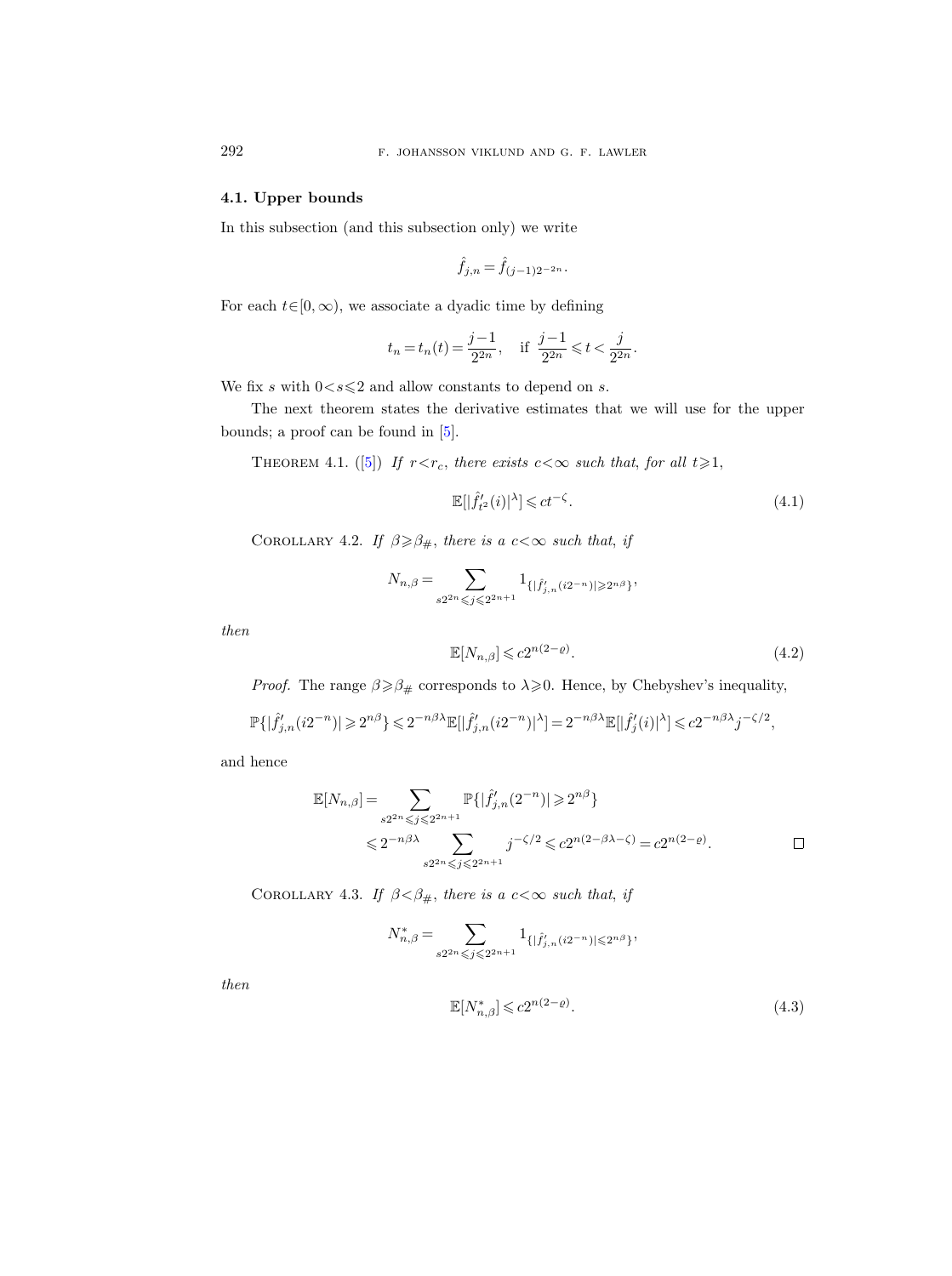*Proof.* This is proved in the same way using  $\lambda < 0$ .

The standard technique to find upper bounds for Hausdorff dimension uses an appropriate sequence of covers for a set. We will now describe the covers that we will use. Let

$$
I(j,n) = \left[\frac{j-1}{2^{2n}}, \frac{j}{2^{2n}}\right].
$$

If  $b, \overline{b} \in \mathbb{R}$  with  $-1 < b < \overline{b} < 1$ , let  $\overline{\mathcal{B}}(j, n, \overline{b})$  be the closed disk in ℂ of radius  $2^{n(\overline{b}-1)}$  centered at  $\hat{f}_{j,n}(i2^{-n})$ , and let

$$
I_n(s, b) = \bigcup_j I(j, n)
$$
 and  $B_n(s, b, \overline{b}) = \bigcup_j \overline{\mathcal{B}}(j, n, \overline{b}),$ 

where in each case the union is over  $s2^{2n} \leq j \leq 2^{2n+1}$  with  $|\hat{f}'_{j,n}(i2^{-n})| \geq 2^{nb}$ . Let

$$
I^{m}(s,b) = \bigcup_{n=m}^{\infty} I_{n}(s,b) \text{ and } \mathcal{B}^{m}(s,b,\overline{b}) = \bigcup_{n=m}^{\infty} \mathcal{B}_{n}(s,b,\overline{b}).
$$

<span id="page-28-0"></span>LEMMA 4.4. If  $-1 < b < \beta < b_1 < \bar{b} < 1$  then, for each m,

$$
\overline{\Theta}_{\beta} \cap (s,2] \subset I^m(s,b) \quad \text{and} \quad \gamma(\overline{\Theta}_{\beta} \cap \widetilde{\Theta}_{b_1} \cap (s,2]) \subset \mathcal{B}^m(s,b,\overline{b}).
$$

*Proof.* Suppose that  $t \in \overline{\Theta}_{\beta} \cap (s, 2]$ . By Proposition [2.8,](#page-16-0) there exists a subsequence  $n_j \rightarrow \infty$  such that

$$
|f_{t_{n_j}}'(i2^{-n_j})| \geqslant 2^{n_j b}.
$$

In other words, there is a sequence  $n_j$  such that  $I(t_{n_j} 2^{2n_j}, n_j) \in I_{n_j}(s, b)$ . This proves the first assertion.

If  $t \in \overline{\Theta}_{\beta} \cap \widetilde{\Theta}_{b_1} \cap (s, 2]$  and  $b_1 < u < \overline{b}$ , then  $(2.18)$  shows that, for all sufficiently large n,

$$
|\gamma(t)-\hat{f}_{t}(i2^{-n})|\leqslant 2^{(u-1)n}.
$$

The triangle inequality gives

$$
|\gamma(t) - \hat{f}_{t_n}(i2^{-n})| \le |\gamma(t) - \hat{f}_t(i2^{-n})| + |\hat{f}_t(i2^{-n}) - \hat{f}_{t_n}(i2^{-n})|,
$$

and estimating as in  $(2.16)$ , we have, for *n* sufficiently large,

$$
|\hat{f}_{t}(i2^{-n}) - \hat{f}_{t_n}(i2^{-n})| \leqslant 2^{(u-1)n}.
$$

Hence, for  $n$  sufficiently large,

$$
|\gamma(t)-\widehat{f}_{t_n}(i2^{-n})|\leqslant 2^{n_j(\bar b-1)}.
$$

<span id="page-28-1"></span>This implies that, for all sufficiently large  $j$ ,

$$
\gamma(t) \in \mathcal{B}(t_{n_j} 2^{2n_j}, b, \bar{b}). \square
$$

 $\Box$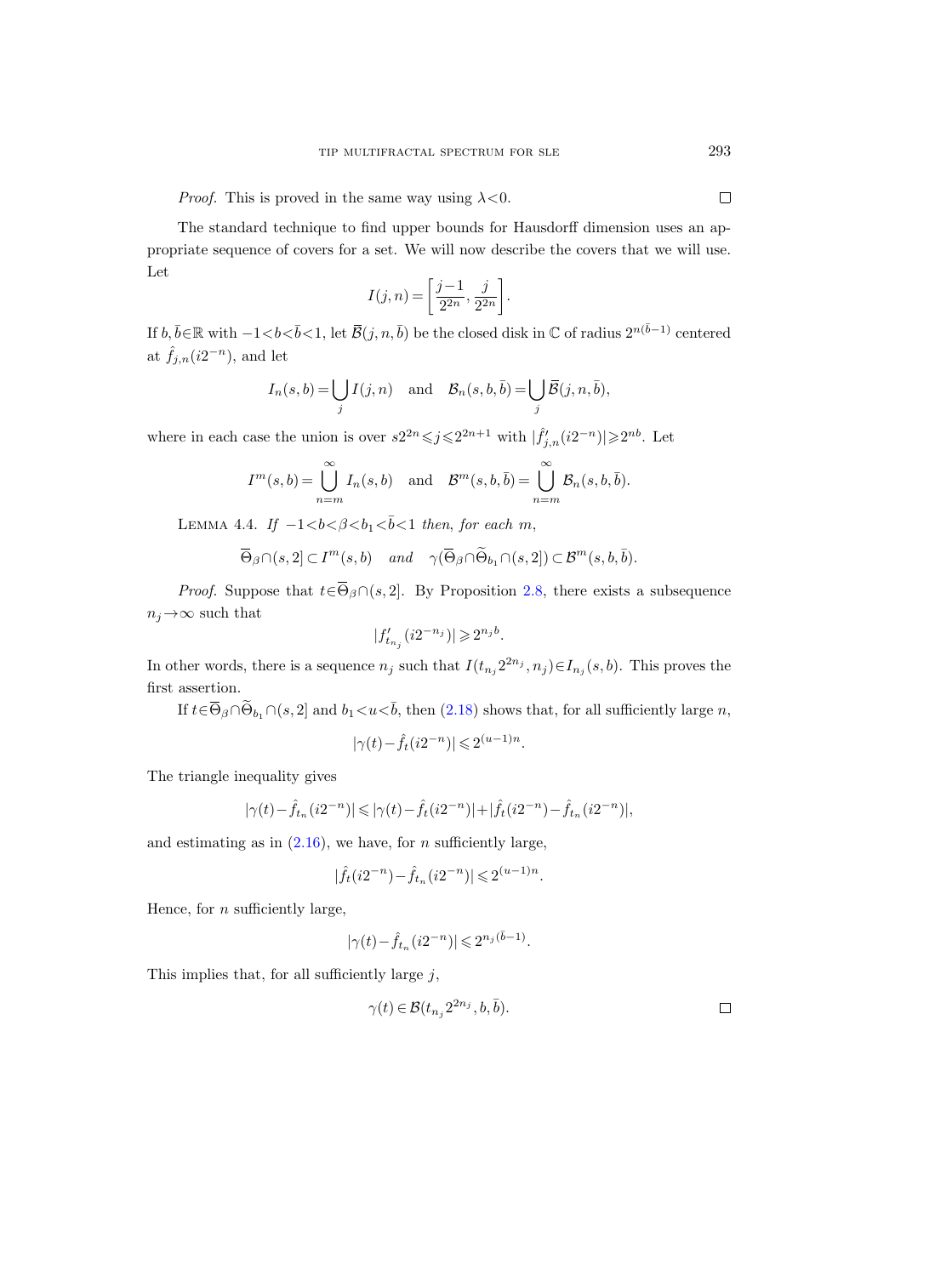PROPOSITION 4.5. If  $\beta \geq \beta_{\#}$ , then, with probability 1,

<span id="page-29-0"></span>
$$
\dim_{\mathrm{H}}(\overline{\Theta}_{\beta}\cap(s,2]) \leq \hat{d}_{\beta}.\tag{4.4}
$$

Moreover, if  $\beta > \beta_+$ , then, with probability 1,

$$
\overline{\Theta}_{\beta} \cap (s, 2] = \varnothing.
$$

*Proof.* It suffices to consider  $\beta_{\#} < \beta < 1$ . Suppose that  $\beta_{\#} < b < \beta < 1$ . Using the cover from Lemma [4.4,](#page-28-0) we get

$$
\mathcal{H}^{\alpha}(\overline{\Theta}_{\beta}\cap(s,2])\leqslant \sum_{n=m}^{\infty}N_{n,b}2^{-2\alpha n},
$$

and hence [\(4.2\)](#page-27-1) implies that

$$
\mathbb{E}[\mathcal{H}^\alpha(\overline{\Theta}_\beta \cap (s,2])] \leqslant c \sum_{n=m}^\infty 2^{n(2-\varrho(b))} 2^{-2\alpha n}.
$$

The sum goes to zero, provided  $2\alpha > 2-\varrho(b)$ , and hence, with probability 1,

$$
\mathcal{H}^{\alpha}(\overline{\Theta}_{\beta} \cap (s, 2]) = 0, \quad \alpha > 1 - \frac{1}{2}\varrho(b).
$$

Letting  $b \rightarrow \beta$  gives [\(4.4\)](#page-29-0).

For the second assertion, note that

$$
\mathbb{P}\{\overline{\Theta}_{\beta}\cap(s,2]\neq\varnothing\}\leqslant\sum_{n=m}^{\infty}\mathbb{E}[N_{n,b}]\leqslant c\sum_{n=m}^{\infty}2^{n(2-\varrho(b))}.
$$

If  $\beta > \beta_+$ , then  $\varrho(\beta) > 2$  and we can find  $b < \beta$  with  $\varrho(b) > 2$ .

<span id="page-29-2"></span>LEMMA 4.6. If  $\beta_{\#} \leq \beta < b_1 < 1$ , then, with probability 1,

<span id="page-29-1"></span>
$$
\dim_{\mathrm{H}}[\gamma(\overline{\Theta}_{\beta} \cap \widetilde{\Theta}_{b_1} \cap (s, 2])] \leqslant \frac{2 - \varrho(\beta)}{1 - b_1}.
$$
\n(4.5)

*Proof.* Choose b and  $\bar{b}$  with  $\beta_{\#} < b < \beta < b_1 < \bar{b} < 1$ . Using the cover from Lemma [4.4,](#page-28-0) we get

$$
\mathcal{H}^{\alpha}[\gamma(\overline{\Theta}_{\beta} \cap \widetilde{\Theta}_{b_1} \cap (s,2])] \leq \sum_{n=m}^{\infty} N_{n,b} 2^{\alpha(\overline{b}-1)n},
$$

and hence [\(4.2\)](#page-27-1) implies that

$$
\mathbb{E}[\mathcal{H}^{\alpha}(\gamma(\overline{\Theta}_{\beta}\cap\widetilde{\Theta}_{b_1}\cap(s,2]))] \leqslant c \sum_{n=m}^{\infty} 2^{n(2-\varrho(b))} 2^{\alpha(\overline{b}-1)n}.
$$

The sum on the right goes to zero provided

$$
\alpha > \frac{2-\varrho(b)}{1-\bar{b}}.
$$

We now choose sequences of values for b and  $\bar{b}$  that converge to  $\beta$  and  $b_1$ , respectively, to conclude  $(4.5)$ .  $\Box$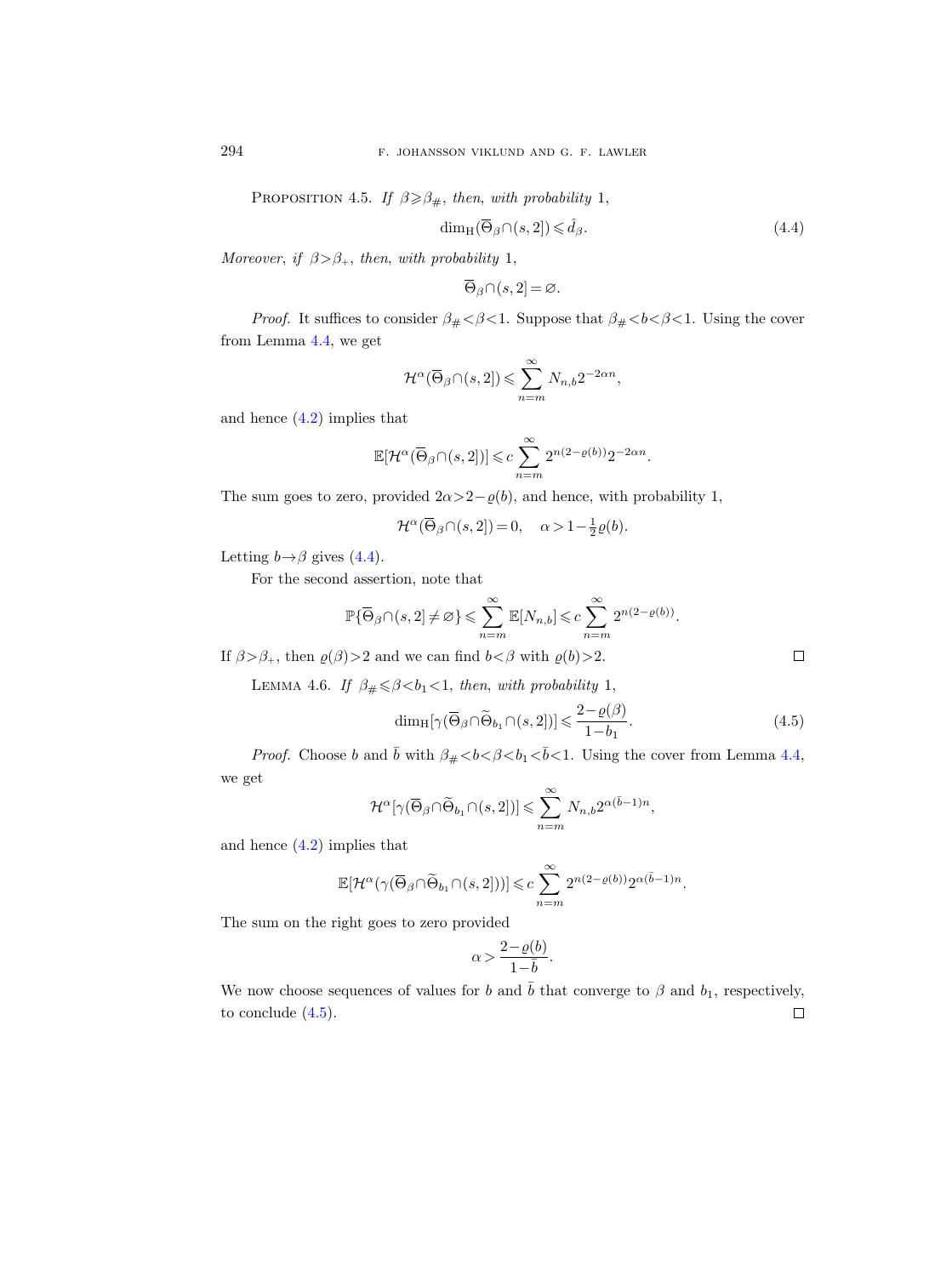PROPOSITION 4.7. If  $\beta_* \leq \beta \leq 1$ , then, with probability 1,

$$
\dim_{\mathrm{H}}[\gamma(\overline{\Theta}_{\beta}\cap(s,2])] \leq d_{\beta}.\tag{4.6}
$$

*Proof.* If  $\beta = b_0 < b_1 < b_2 < ... < b_k < 1$  with  $b_k > b_+$ , then

$$
\overline{\Theta}_{\beta} = \bigcup_{j=1}^{k} (\overline{\Theta}_{b_{j-1}} \cap \widetilde{\Theta}_{b_j}).
$$

Therefore, [\(4.5\)](#page-29-1) implies that

$$
\dim_{\mathrm{H}}[\gamma(\overline{\Theta}_{\beta}\cap(s,2])]\leqslant \max\bigg\{\frac{2-\varrho(b_{j-1})}{1-b_j}:j=1,...,k\bigg\}.
$$

By taking finer and finer partitions and using the continuity of  $\rho$ , we see that

$$
\dim_{\mathrm{H}}[\gamma(\overline{\Theta}_{\beta}\cap(s,2])]\leqslant \sup_{b\geqslant\beta}\frac{2-\varrho(b)}{1-b}=d_{\beta}.
$$

The last equality uses  $\beta \ge \beta_*$  and the fact, which can easily be verified (see §[3.4\)](#page-24-0), that the function

$$
b \longmapsto \frac{2 - \varrho(b)}{1 - b}
$$

is decreasing on the interval  $[\beta_*, \beta_+]$ .

For  $\beta \hspace{-0.05cm}< \hspace{-0.05cm} \beta_\#$  we use a slightly different cover. Let  $I(j,n)$  be as above and let

$$
I_n^*(s, b) = \bigcup_j I(j, n) \text{ and } \mathcal{B}_n^*(s, b, \overline{b}) = \bigcup_j \mathcal{B}(j, n, \overline{b}),
$$

where in each case the union is over  $s2^{2n} \leq j \leq 2^{2n+1}$  with  $|\hat{f}'_{j,n}(i2^{-n})| \leq 2^{nb}$ . Let

$$
I_*^m(s, b) = \bigcup_{n=m}^{\infty} I_n^*(s, b) \quad \text{and} \quad \mathcal{B}_*^m(s, b, \bar{b}) = \bigcup_{n=m}^{\infty} \mathcal{B}_n^*(s, b, \bar{b}).
$$

LEMMA 4.8. If  $-1 < \beta < b < \bar{b}$ , then

$$
\underline{\Theta}_{\beta} \cap (s,2] \subset I_*^m(s,b) \quad \text{and} \quad \gamma(\underline{\Theta}_{\beta}^* \cap (s,2]) \subset \mathcal{B}_*^m(s,b,\overline{b}).
$$

*Proof.* Suppose that  $t \in \mathcal{Q}_{\beta} \cap (s, 2]$ . By Proposition [2.8,](#page-16-0) there exists a subsequence  $n_j \rightarrow \infty$  such that

<span id="page-30-0"></span>
$$
|\hat{f}'_{t_{n_j}}(i2^{-n_j})| \leq 2^{n_j b}.\tag{4.7}
$$

 $\Box$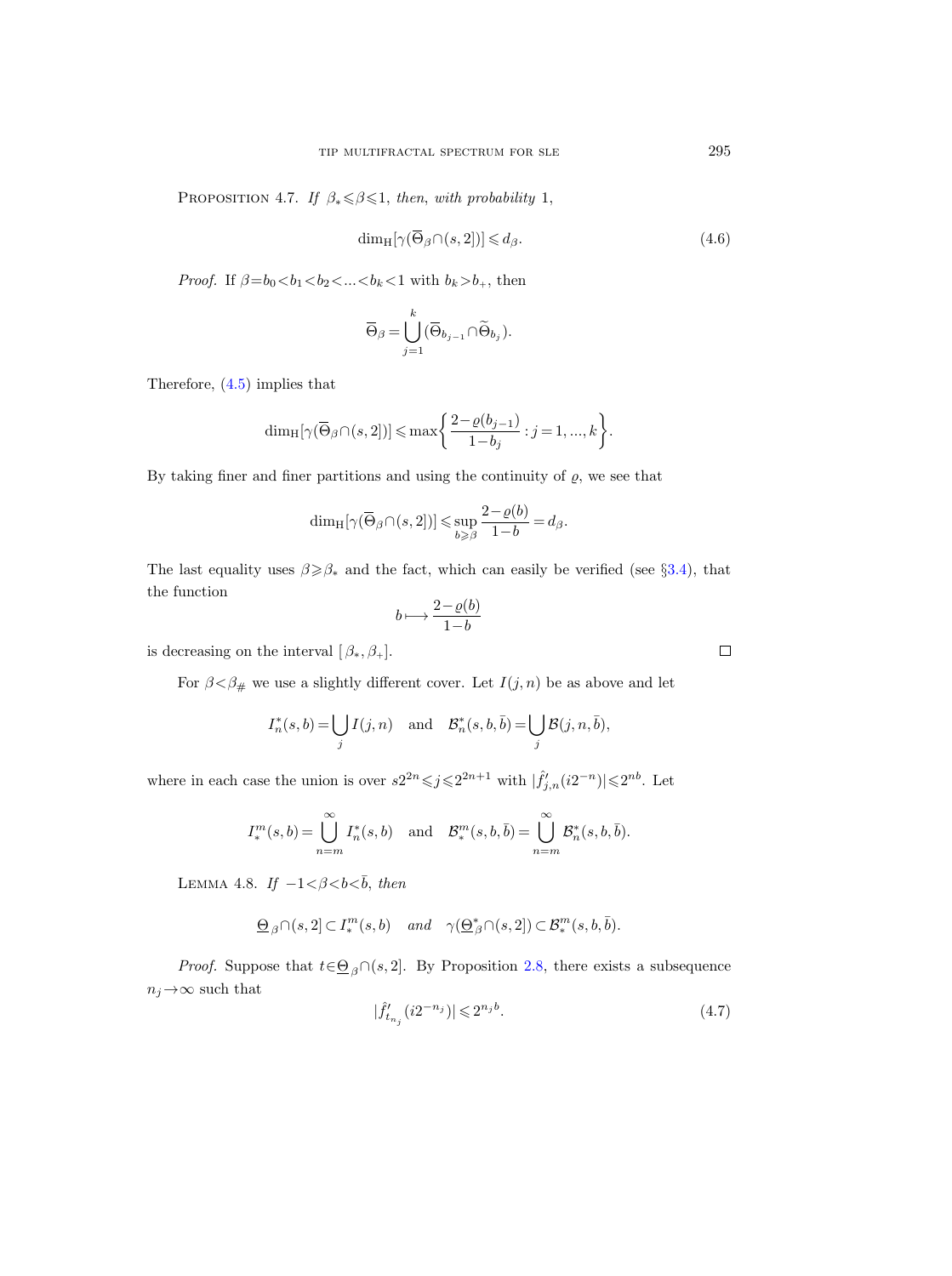In other words, there is a sequence  $n_j$  such that  $I(t_{n_j} 2^{2n_j}, n_j) \in I_{n_j}^*(s, b)$ . This proves the first assertion.

Now suppose that  $t \in \underline{\Theta}^*_{\beta} \cap (s, 2] \subset \underline{\Theta}_{\beta} \cap (s, 2]$ . Then there exists a sequence  $n_j$  such that both [\(4.7\)](#page-30-0) holds and

$$
v_t(2^{-n_j}) \leqslant 2^{n_j(b-1)}.
$$

Using the triangle inequality as in Lemma [4.4,](#page-28-0) we see that

$$
|\gamma(t) - \hat{f}_{t_{n_j}}(i2^{-n_j})| \leqslant v_t(2^{-n_j}) + |\hat{f}_{t}(i2^{-n_j}) - \hat{f}_{t_{n_j}}(i2^{-n_j})|,
$$

and arguing as before we see that, for  $j$  sufficiently large,

$$
|\gamma(t)-\widehat{f}_{t_{n_j}}(i2^{-n_j})|\leqslant 2^{n_j(\bar{b}-1)}
$$

and

$$
\gamma(t)\in \mathcal{B}^*(t_{n_j}2^{2n},b,\bar{b}).
$$

PROPOSITION 4.9. If  $\beta < \beta_{\#}$ , then, with probability 1,

$$
\dim_{\mathrm{H}}(\underline{\Theta}_{\beta}\cap(s,2])\leqslant \hat{d}_{\beta} \quad \text{and} \quad \dim_{\mathrm{H}}[\gamma(\underline{\Theta}_{\beta}^{*}\cap(s,2])]\leqslant d_{\beta}.
$$

Moreover, if  $\beta < \beta_-,$  then, with probability 1,

$$
\underline{\Theta}_{\beta} \cap (s, 2] = \varnothing.
$$

Proof. This is proved in the same way as Proposition [4.5](#page-28-1) and Lemma [4.6](#page-29-2) using  $(4.3).$  $(4.3).$  $\Box$ 

# <span id="page-31-0"></span>4.2. Lower bound

In this subsection we prove the lower bound for the dimension in  $(3.4)$ . We fix r such that  $\varrho = \lambda \beta + \zeta < 2$  and recall that  $r < r_c$ . As has been pointed out, it suffices to show that, with positive probability,

<span id="page-31-1"></span>
$$
\dim_{\mathcal{H}}(\Theta_{\beta}\cap[1,2]) \geqslant \frac{2-\varrho}{2} \quad \text{and} \quad \dim_{\mathcal{H}}[\gamma(\Theta_{\beta}\cap[1,2])] \geqslant \frac{2-\varrho}{1-\beta}.\tag{4.8}
$$

We will use a standard technique of Frostman to show that, with positive probability, there exist non-trivial positive measures  $\mu$  and  $\nu$ , whose supports are contained in

$$
\Theta_{\beta} \cap [1,2]
$$
 and  $\gamma(\Theta_{\beta} \cap [1,2]),$ 

 $\Box$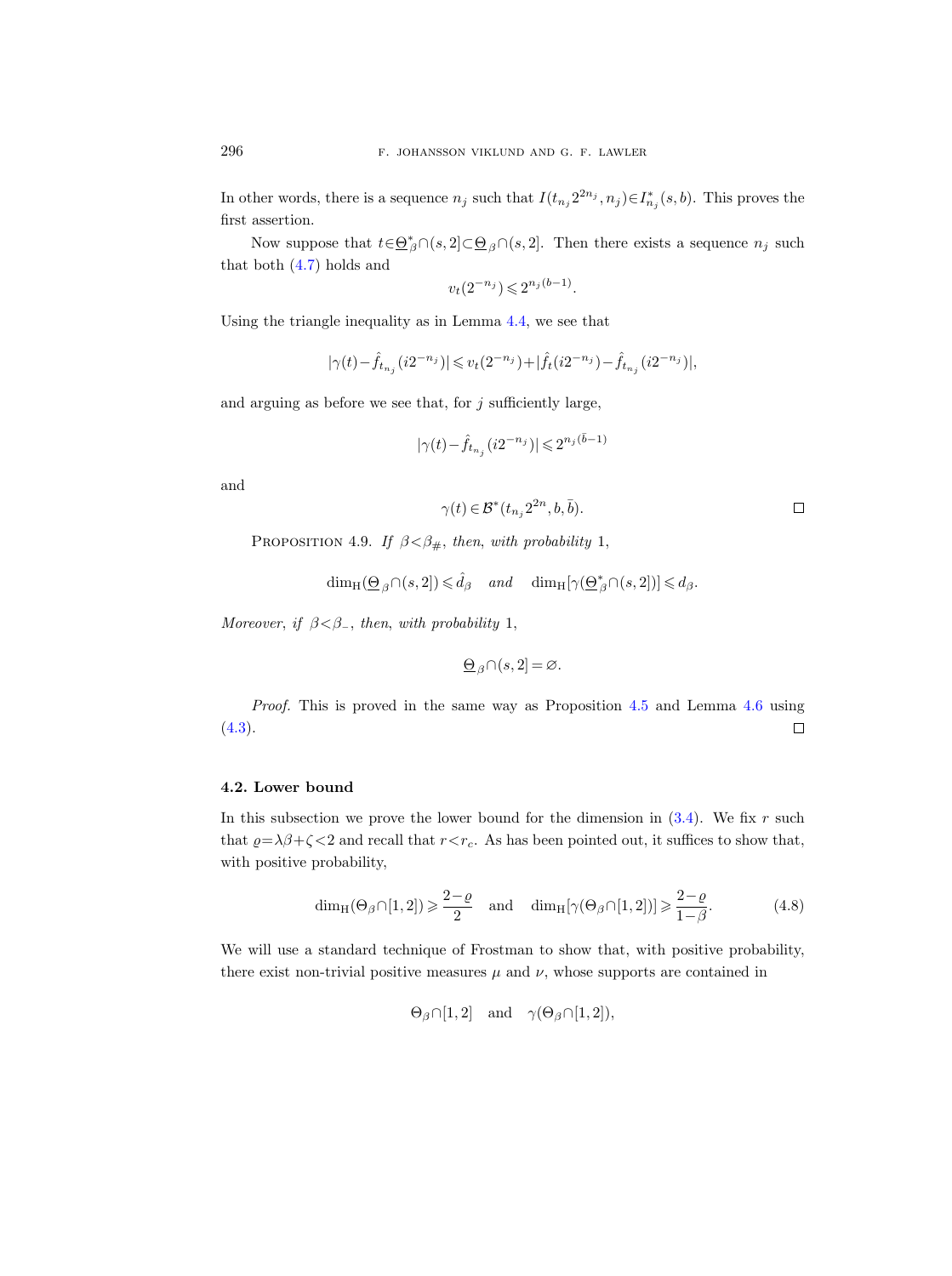respectively, such that

$$
\mathcal{E}_{\alpha}(\mu) < \infty
$$
,  $\alpha < \frac{2-\varrho}{2}$ , and  $\mathcal{E}_{\alpha}(\nu) < \infty$ ,  $\alpha < \frac{2-\varrho}{1-\beta}$ ,

where

$$
\mathcal{E}_{\alpha}(\mu) = \iint \frac{\mu(dx) \,\mu(dy)}{|x - y|^{\alpha}}
$$

is the energy integral. It is well known that this implies [\(4.8\)](#page-31-1); see, e.g., [\[18,](#page-56-21) Theorem 8.9]. For this subsection, we will adopt a different notation than in the previous subsection. We let

$$
\hat{f}_{j,n} = \hat{f}_{1+(j-1)/n^2}, \quad j = 1, 2, ..., n^2.
$$

We will be studying  $|\hat{f}'_{j,n}(i/n)|$ . The proof considers a subset of times in  $\Theta_{\beta} \cap [1,2]$  that behave in some sense nicely. The hard work is Theorem [4.10](#page-32-0) which will be proved in §[5.](#page-36-0) This theorem discusses the existence of some events  $E_{j,n}$  on which

$$
|\hat{f}'_{j,n}(iy)| \approx y^{-\beta}, \quad n^{-1} \leqslant y \leqslant 1.
$$

The definition of the events ("good times") will be left for §[5.](#page-36-0)

<span id="page-32-0"></span>THEOREM 4.10. Let  $\varrho = \lambda \beta + \zeta < 2$ . There exist  $0 < c_1, c_2 < \infty$ , a subpower function  $\psi$ and events

$$
E_{j,n}, \quad n = 1, 2, \dots, j = 1, \dots, n^2,
$$

such that the following holds. Let  $E(j, n) = 1_{E_{j,n}}$  and

$$
F(j,n) = n^{\zeta - 2} \left| \hat{f}'_{j,n} \left( \frac{i}{n} \right) \right|^{\lambda} E(j,n).
$$

• If  $1 \leq j \leq n^2$ , then on the event  $E_{j,n}$ ,

<span id="page-32-4"></span>
$$
\psi\left(\frac{1}{y}\right)^{-1} y^{-\beta} \leqslant |\hat{f}'_{j,n}(iy)| \leqslant \psi\left(\frac{1}{y}\right) y^{-\beta}, \quad n^{-1} \leqslant y \leqslant 1. \tag{4.9}
$$

• If  $1 \leq j \leq k \leq n^2$ , then

<span id="page-32-1"></span>
$$
c_1 n^{-2} \leq \mathbb{E}[F(j,n)] \leq n^{\zeta - 2} \mathbb{E}\left[\left|\hat{f}'_{j,n}\left(\frac{i}{n}\right)\right|^{\lambda}\right] \leq \frac{c_2}{n^2},\tag{4.10}
$$

• If  $1 \leq j \leq k \leq n^2$ , then

<span id="page-32-2"></span>
$$
\mathbb{E}[F(j,n)F(k,n)] \le n^{-4} \left(\frac{n^2}{k-j+1}\right)^{e/2} \psi\left(\frac{n^2}{k-j+1}\right).
$$
 (4.11)

<span id="page-32-3"></span>• If 
$$
1 \le j < k \le n^2
$$
 and  $E(j, n)E(k, n) = 1$ , then  
\n
$$
\left| \hat{f}_{j,n}\left(\frac{i}{n}\right) - \hat{f}_{k,n}\left(\frac{i}{n}\right) \right|^{-(2-\varrho)(1-\beta)} \le \left(\frac{n^2}{k-j+1}\right)^{(2-\varrho)/2} \psi\left(\frac{n^2}{k-j+1}\right)^{d_{\beta}}.
$$
\n(4.12)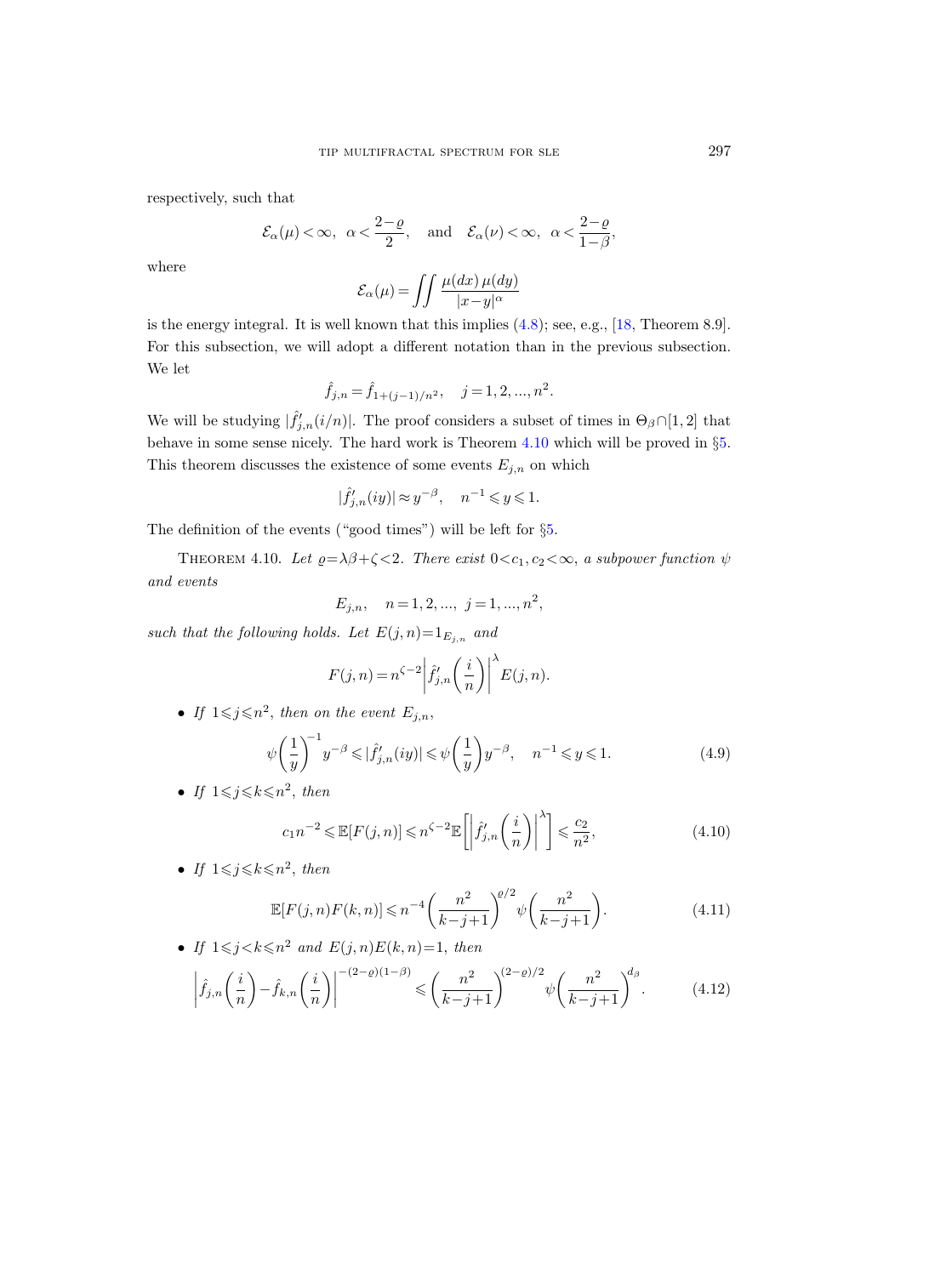Proof. This theorem combines Propositions [5.8](#page-42-0) and [5.9](#page-43-0) with Lemmas [5.5](#page-41-0) and [5.7](#page-41-1)  $\Box$ proved in §[5.](#page-36-0)

<span id="page-33-1"></span>PROPOSITION 4.11. Under the assumptions of Theorem [4.10,](#page-32-0) with positive probability there exists  $A\subset [1,2]$  such that, for  $t\in A$ ,

<span id="page-33-0"></span>
$$
\frac{1}{4}y^{-\beta}\psi(1/y)^{-1} \leq \left|\hat{f}_t'(iy)\right| \leq 4y^{-\beta}\psi(1/y), \quad 0 < y \leq 1,\tag{4.13}
$$

and such that

$$
\dim_{\mathrm{H}}(A) \geqslant \frac{2-\varrho}{2} \quad \text{and} \quad \dim_{\mathrm{H}}[\gamma(A)] \geqslant \frac{2-\varrho}{1-\beta}.
$$

Proof assuming Theorem [4.10](#page-32-0). We use a now standard argument to show that with positive probability a "Frostman measure" of appropriate dimension can be put on the set of t satisfying  $(4.13)$ . The proof is very similar to that of  $[9, \text{Lemma } 10.3]$ , so we omit some of the details.

Let  $\mu_{j,n}$  denote the random measure on  $\mathbb R$  that is a multiple of Lebesgue measure on  $I(j,n) := [1+(j-1)n^{-2}, 1+jn^{-2}]$ , where the multiple is chosen to that  $\|\mu_{j,n}\| = F(j,n)$ . Let  $\nu_{j,n}$  denote the random measure on  $\mathbb C$  that is a multiple of Lebesgue measure on the disk of radius  $\frac{1}{4}n^{\beta-1}\psi(n^2)^{-1}$  centered at  $\hat{f}_{j,n}(i/n)$ , where the constant is chosen so that  $||\nu_{j,n}|| = F(j, n)$ . Let

$$
\mu_n = \sum_{j=1}^{n^2} \mu_{j,n}
$$
 and  $\nu_n = \sum_{j=1}^{n^2} \nu_{j,n}$ .

Note that

$$
||\mu_n|| = ||\nu_n|| = \sum_{j=1}^{n^2} F(j, n).
$$

From  $(4.10)$  and  $(4.11)$ , we see that

$$
\mathbb{E}[\|\mu_n\|] \geqslant c_1 \quad \text{and} \quad \mathbb{E}[\|\mu_n\|^2] \leqslant c_2.
$$

Hence, by the Cauchy–Schwarz inequality, there is a constant  $c > 0$  such that

$$
\mathbb{P}\{\|\mu_n\|>0\}\geqslant c>0
$$

uniformly in n. In Lemma [4.12](#page-34-0) below we show that there is  $c_{\alpha} < \infty$  such that the energy integrals satisfy

$$
\mathbb{E}[\mathcal{E}_{\alpha}(\mu_n)] \leqslant c_{\alpha}, \ \ \alpha < \frac{2-\varrho}{2}, \quad \text{and} \quad \mathbb{E}[\mathcal{E}_{\alpha}(\nu_n)] \leqslant c_{\alpha}, \ \ \alpha < \frac{2-\varrho}{1-\beta}.
$$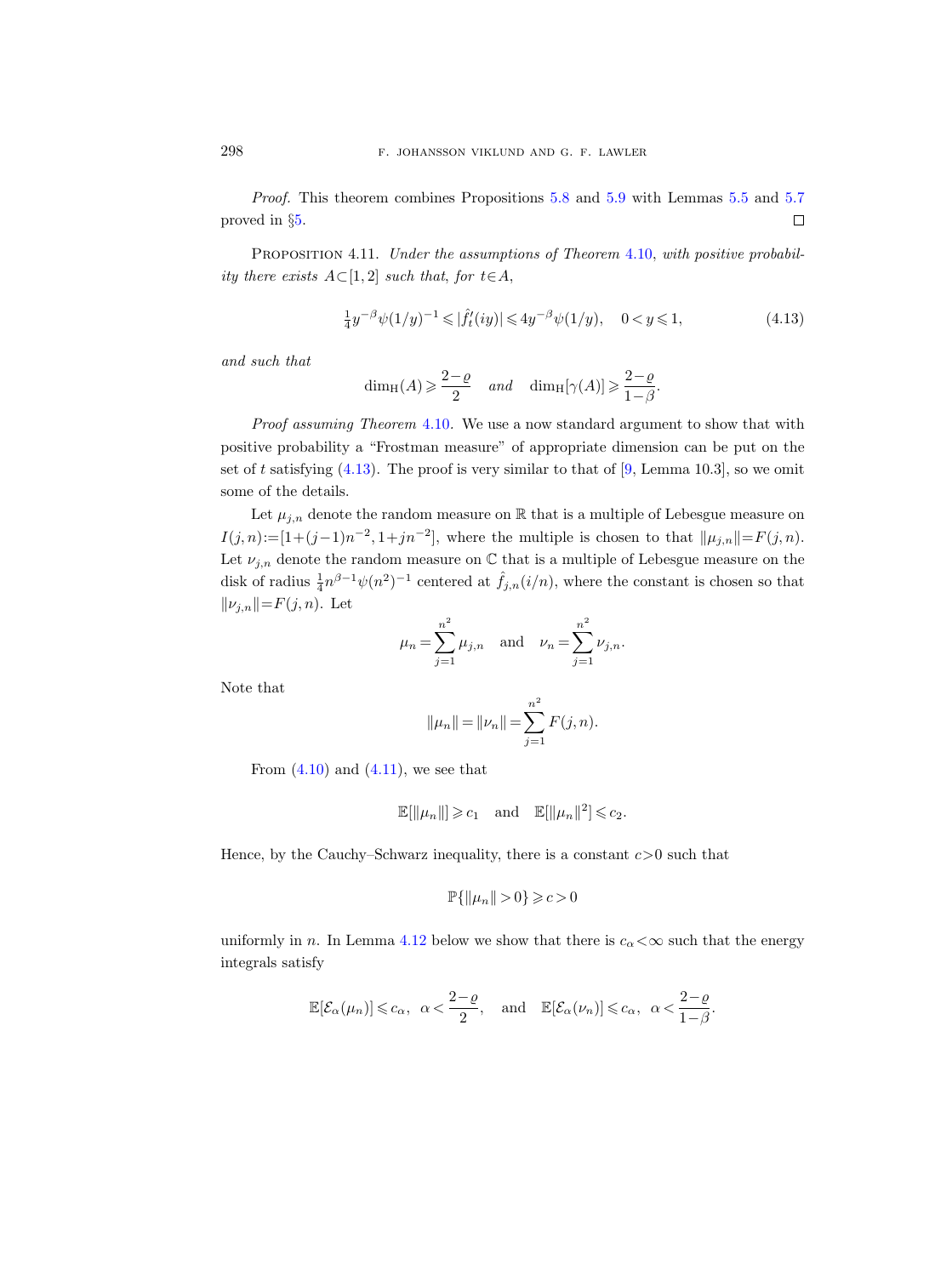We let  $\mu$  denote a subsequential limit of the  $\mu_n$  which with positive probability we know is non-trivial and satisfies  $\mathcal{E}_{\alpha}(\mu) < \infty$  for all  $\alpha < \frac{1}{2}(2-\varrho)$ . Hence,

$$
\dim_{\mathrm{H}}(\mathrm{supp}\,\mu)\geqslant \tfrac{1}{2}(2-\varrho).
$$

Similarly, let  $\nu$  denote a subsequential limit of the  $\nu_n$  which is non-zero with positive probability and satisfies

$$
\dim_{\mathrm{H}}(\mathrm{supp}\,\nu)\geqslant \frac{2-\varrho}{1-\beta}.
$$

We claim that every  $t \in \text{supp }\mu$  satisfies [\(4.13\)](#page-33-0). Indeed, the construction shows that, if t∈supp  $\mu$ , then there is a subsequence  $n_k \to \infty$  and  $j_k \in \{1, ..., n_k^2\}$  such that  $E(j_k, n_k)=1$ and

<span id="page-34-1"></span>
$$
\lim_{k \to \infty} \frac{j_k - 1}{n_k^2} = t.
$$
\n(4.14)

Suppose that, for some  $t \in [1, 2]$  and  $0 < y \le 1$ , we had

$$
|\hat{f}_t'(iy)| \geqslant 4 y^{-\beta} \psi\bigg(\frac{1}{y}\bigg).
$$

Continuity would imply that, for all  $s$  in a neighborhood of  $t$ ,

$$
|\hat{f}_s'(iy)| \geq 2y^{-\beta} \psi\bigg(\frac{1}{y}\bigg).
$$

This implies that there is no sequence  $(j_k, n_k)$  as above with  $E(j_k, n_k)$  satisfying [\(4.14\)](#page-34-1). A similar argument shows that there cannot exist  $t \in \text{supp}\,\mu$  and y with

$$
|\hat{f}_t'(iy)| \leqslant \frac{1}{4} y^{-\beta} \psi\bigg(\frac{1}{y}\bigg)^{\hspace{-0.05cm}-1}
$$

,

and this gives [\(4.13\)](#page-33-0). Similarly, supp  $\nu$  is contained in  $\gamma(A')$ , where A' denotes the set of  $t \in [1, 2]$  satisfying  $(4.13)$ .  $\Box$ 

<span id="page-34-0"></span>LEMMA 4.12. Suppose that the assumptions of Theorem [4.10](#page-32-0) hold and let  $\mu_n$  and  $\nu_n$  be the random measures constructed in the proof of Proposition [4.11](#page-33-1). For every  $\alpha < \frac{1}{2}(2-\varrho)$  and  $\alpha' < (2-\varrho)/(1-\beta)$  there exist constants  $c_{\alpha} < \infty$  and  $c_{\alpha'} < \infty$  depending only on  $\alpha$  and  $\alpha'$ , respectively, such that the energy integrals satisfy

$$
\mathbb{E}[\mathcal{E}_{\alpha}(\mu_n)] \leqslant c_{\alpha} \quad \text{and} \quad \mathbb{E}[\mathcal{E}_{\alpha'}(\nu_n)] \leqslant c_{\alpha'}.
$$

*Proof.* We will show the details for  $\nu_n$ , the argument for  $\mu_n$  being similar. For  $j=1, ..., n^2$ , let

$$
z_{j,n} = \hat{f}_{j,n}\left(\frac{i}{n}\right), \quad r_n = \frac{n^{\beta-1}}{4\psi(n^2)} \quad \text{and} \quad m_{j,n} = \frac{F(j,n)}{\pi r_n^2},
$$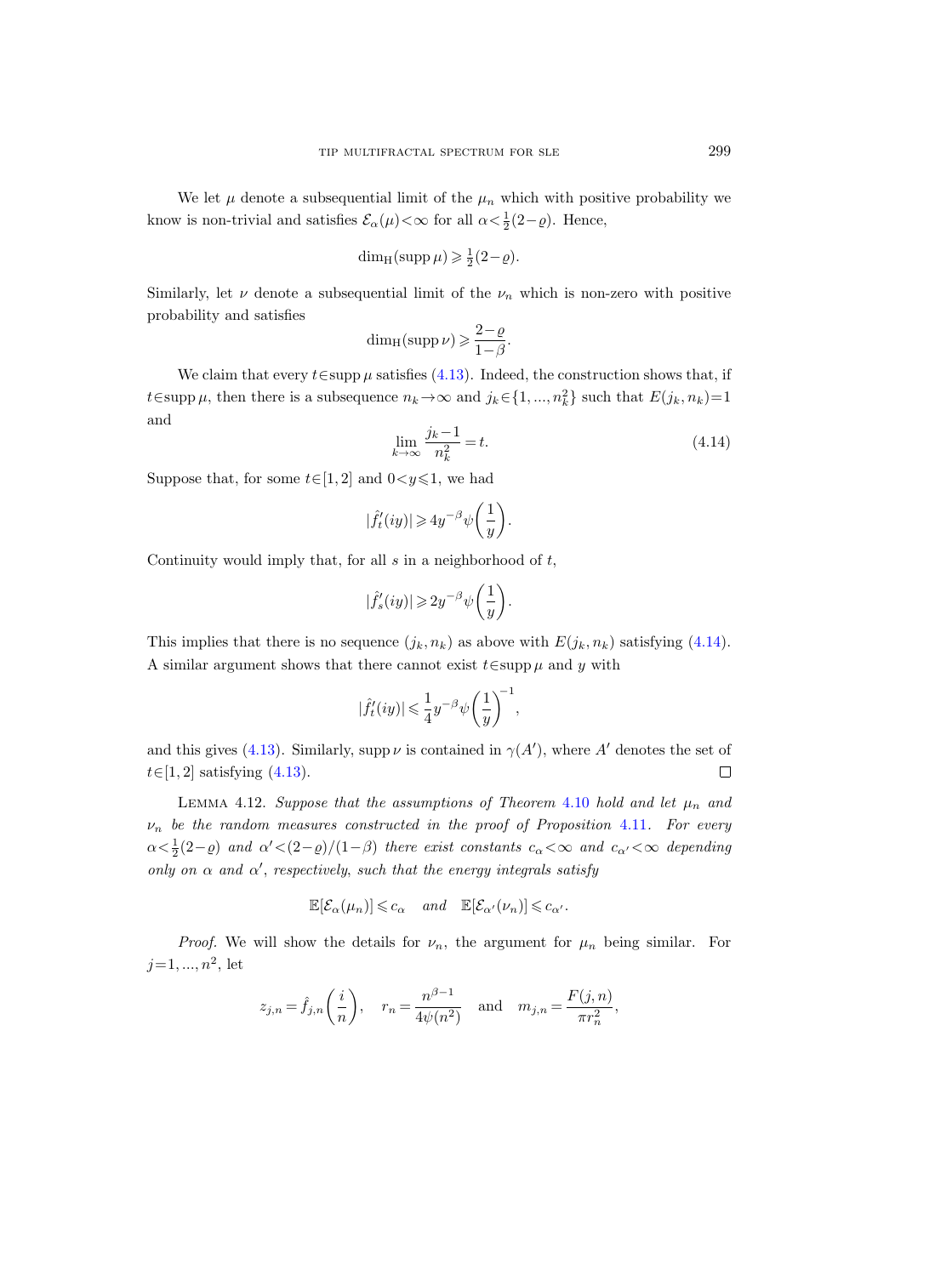where  $\psi$  and F are as in Theorem [4.10.](#page-32-0) Recall that  $\nu_n = \sum_{j=1}^{n^2} \nu_{j,n}$ , where

$$
d\nu_{j,n}(z) = m_{j,n} 1_{\{\mathcal{B}(z_{j,n},r_n)\}} dA(z)
$$

and  $dA(z)$  is the area measure. Suppose that  $\alpha < (2-\varrho)/(1-\beta)$ . By definition,

$$
\mathbb{E}[\mathcal{E}_{\alpha}(\nu_n)] = \sum_{j,k=1}^{n^2} \mathbb{E}\bigg[\iint \frac{d\nu_{j,n}(z) d\nu_{k,n}(w)}{|z-w|^{\alpha}}\bigg].
$$

First consider the case where  $j=k$ :

$$
\iint \frac{d\nu_{k,n}(z) d\nu_{k,n}(w)}{|z-w|^\alpha} = \frac{F(k,n)^2}{\pi^2 r_n^4} \iint_{\mathcal{B}(z_{k,n},r_n)\times\mathcal{B}(z_{k,n},r_n)} \frac{dA(z) dA(w)}{|z-w|^\alpha}.
$$

One can check that there is a constant  $c < \infty$  such that the right-hand side is bounded by  $cF(k,n)^{2}r_{n}^{-\alpha}$ . Taking the expected value, using [\(4.11\)](#page-32-2) and writing  $\varepsilon = (2-\varrho)/(1-\beta)-\alpha$ , we see that

$$
\mathbb{E}\left[\frac{F(k,n)^2}{r_n^{\alpha}}\right] \leqslant cn^{-2-\varepsilon(1-\beta)}\psi_1(n^2),
$$

where  $\psi_1$  is a subpower function. Consequently, since  $\beta < 1$ , we conclude that there is a constant  $c_1 < \infty$  depending only on  $\alpha$  such that

$$
\sum_{k=1}^{n^2} \mathbb{E}\bigg[\iint \frac{d\nu_{k,n}(z) \, d\nu_{k,n}(w)}{|z-w|^\alpha}\bigg] \leqslant c_1
$$

uniformly in *n*. Now let  $j < k$ . We have

$$
\iint \frac{d\nu_{j,n}(z) d\nu_{k,n}(z)}{|z-w|^\alpha} = \frac{F(j,n)F(k,n)}{\pi^2 r_n^4} \iint_{\mathcal{B}(z_{j,n},r_n)\times\mathcal{B}(z_{k,n},r_n)} \frac{dA(z) dA(w)}{|z-w|^\alpha}.
$$

Since  $j < k$ , we can bound the last integral by a constant times

$$
\frac{r_n^4}{|z_{j,n}-z_{k,n}|^{\alpha}}.
$$

Using  $(4.11)$  and  $(4.12)$ , this gives

$$
\mathbb{E}\bigg[\int\int\frac{d\nu_{j,n}(z)\,d\nu_{k,n}(z)}{|z-w|^{\alpha}}\bigg]\leqslant c\bigg(\frac{n^{-2}}{k-j+1}\bigg).
$$

We conclude by noting that the sum over  $1 \leq j \leq k \leq n^2$  of this last quantity is uniformly bounded in n. $\Box$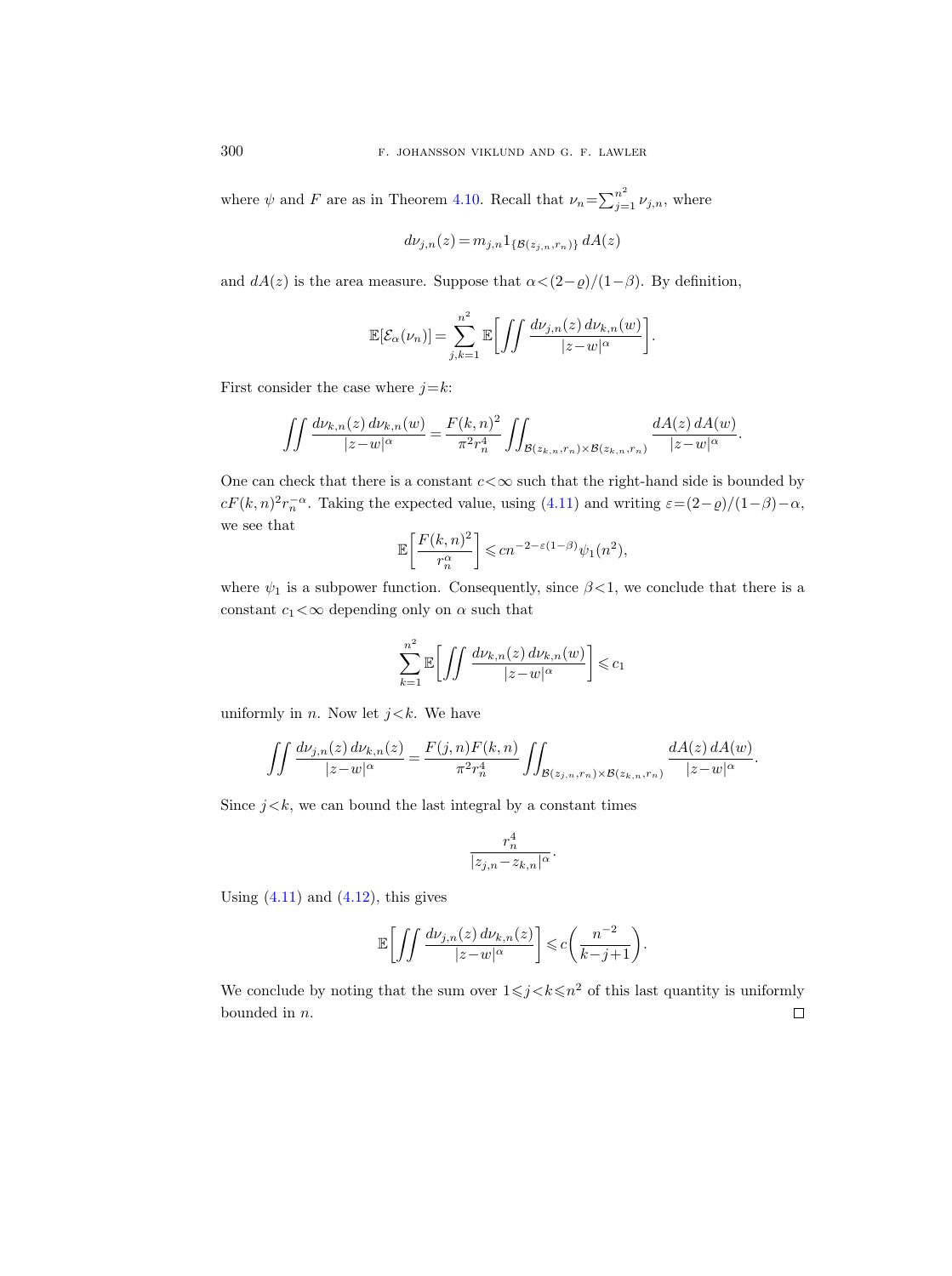### 5. Estimating the moments

<span id="page-36-0"></span>In this section  $r \leq r_c$  with corresponding values of  $\zeta$ ,  $\beta$ ,  $\varrho$  and  $\lambda$ . All constants may depend on r. Let us give an overview of the section. We begin by discussing the reversetime Loewner flow and how it relates to  $f_t$ . We then go on to define the "good times" which, roughly speaking, are T for which the reverse flow driven by  $t \mapsto V_{T-t} - V_t$  behaves "as expected". (Here,  $V_t$  is a two-sided Brownian motion.) We make this precise in a number of lemmas that show how the derivative of the map and the flow of suitable points can be controlled on the event that  $T$  is "good". The needed correlation estimates can then be derived using moment bounds from [\[9\]](#page-56-18) and [\[5\]](#page-56-10). However, to have the paper self-contained, we discuss some of the critical bounds in Appendix [A.](#page-49-0)

#### 5.1. Reverse Loewner flow

Here we state the basic lemma that relates the reverse Loewner flow to the forward flow for SLE. We will estimate the moments for h and  $\tilde{h}$  rather than for  $\hat{f}$ .

If  $V_t$  is a continuous function, define  $g_t$  to be the solution to the forward-time (chordal) Loewner equation

<span id="page-36-1"></span>
$$
\partial_t g_t(z) = \frac{a}{g_t(z) - V_t}, \quad g_0(z) = z.
$$
\n(5.1)

Let  $f_t(z) = g_t^{-1}(z)$  and  $\hat{f}_t(z) = f_t(z + V_t)$ . If  $U_t$  is another continuous function, let  $h_t$  be the solution to the reverse-time (chordal) Loewner equation

<span id="page-36-2"></span>
$$
\partial_t h_t(z) = \frac{a}{U_t - h_t(z)}, \quad h_0(z) = z.
$$
\n(5.2)

The next lemma relates the forward-time and reverse-time equations; although versions of this have appeared before, we give a short proof. We point out that this is a fact about the Loewner equation itself; no assumptions are made about the function  $V$  other than continuity.

<span id="page-36-3"></span>LEMMA 5.1. Assume that  $V_t$ ,  $-\infty < t < \infty$ , is a continuous function with  $V_0=0$ . For each  $T \geqslant 0$ , let

$$
U_{t,T} = V_{T-t} - V_T.
$$

Let  $g_t$ ,  $0 \leq t < \infty$ , be the solution to the forward-time Loewner equation [\(5.1\)](#page-36-1), and let  $f_t$  and  $\hat{f}_t$  be as above. Let  $h_{t,T}$ ,  $0 \leq t < \infty$ , be the solution to the reverse-time Loewner equation [\(5.2\)](#page-36-2) with  $U_t=U_{t,T}$ . Let

$$
Z_{t,T}(z) = h_{t,T}(z) - U_{t,T}.
$$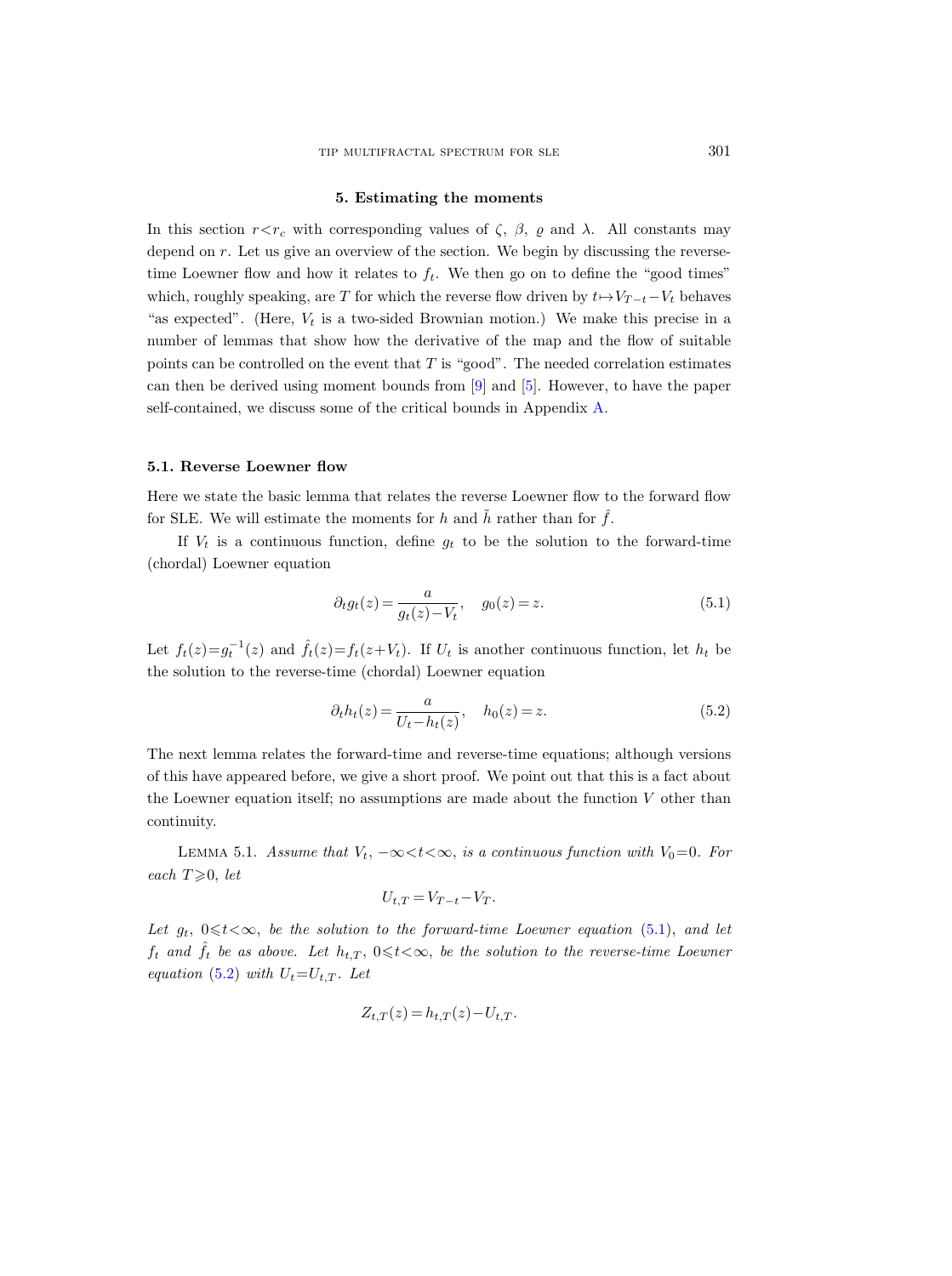Then

$$
h_{T,T}(z) = \hat{f}_T(z) - V_T = \hat{f}_T(z) + U_T,
$$

and, if  $0 \leq S \leq T$  and  $z, w \in \mathbb{H}$ , then

<span id="page-37-1"></span><span id="page-37-0"></span>
$$
h_{T,T}(z) = h_{S,S}(Z_{T-S,T}(z)) + U_{T-S,T},
$$
\n(5.3)

$$
\hat{f}_T(z) - \hat{f}_S(w) = h_{S,S}(Z_{T-S,T}(z)) - h_{S,S}(w).
$$
\n(5.4)

In particular,

$$
h'_{T,T}(z) = h'_{S,S}(Z_{T-S,T}(z))h'_{T-S,T}(z).
$$

Proof. Fix T and write

$$
U_t := U_{t,T} \quad \text{and} \quad h_t := h_{t,T}.
$$

For  $0 \leqslant S \leqslant T$ , we have

$$
U_{t,S} = V_{S-t} - V_S = U_{T-S+t} - U_{T-S}.
$$

Let  $u_t(z) = h_{T-t}(z) + V_T$ . Then  $u_t$  satisfies

$$
\partial_t u_t(z) = -\partial_t h_{T-t}(z) = \frac{a}{h_{T-t}(z) - (V_t - V_T)} = \frac{a}{u_t(z) - V_t},
$$

with initial value  $u_0(z)=h_T(z)+V_T$ . Thus we see from [\(5.1\)](#page-36-1) that  $u_t(z)$  and  $g_t(z)$  satisfy the same ordinary differential equation but with different initial values. However,

$$
\tilde{u}_t(z) := g_t(h_T(z) + V_T)
$$

and  $u_t(z)$  does satisfy the same ordinary differential equation with the same initial conditions, and so it follows that

$$
u_T(z) = g_T(h_T(z) + V_T).
$$

On the other hand, as  $u_T(z)=h_0(z)+V_T=z+V_T$ , we get

$$
z + V_T = g_T(h_T(z) + V_T),
$$

and since  $\hat{f}_T(z) = g_T^{-1}(z+V_T)$ , we can write this as

$$
h_T(z) = \hat{f}_T(z) - V_T = \hat{f}_T(z) + U_T.
$$

For  $0 \le s \le T$ , define  $h_t^{(s)}$  by

$$
h_{s+t} = h_t^{(s)} \circ h_s.
$$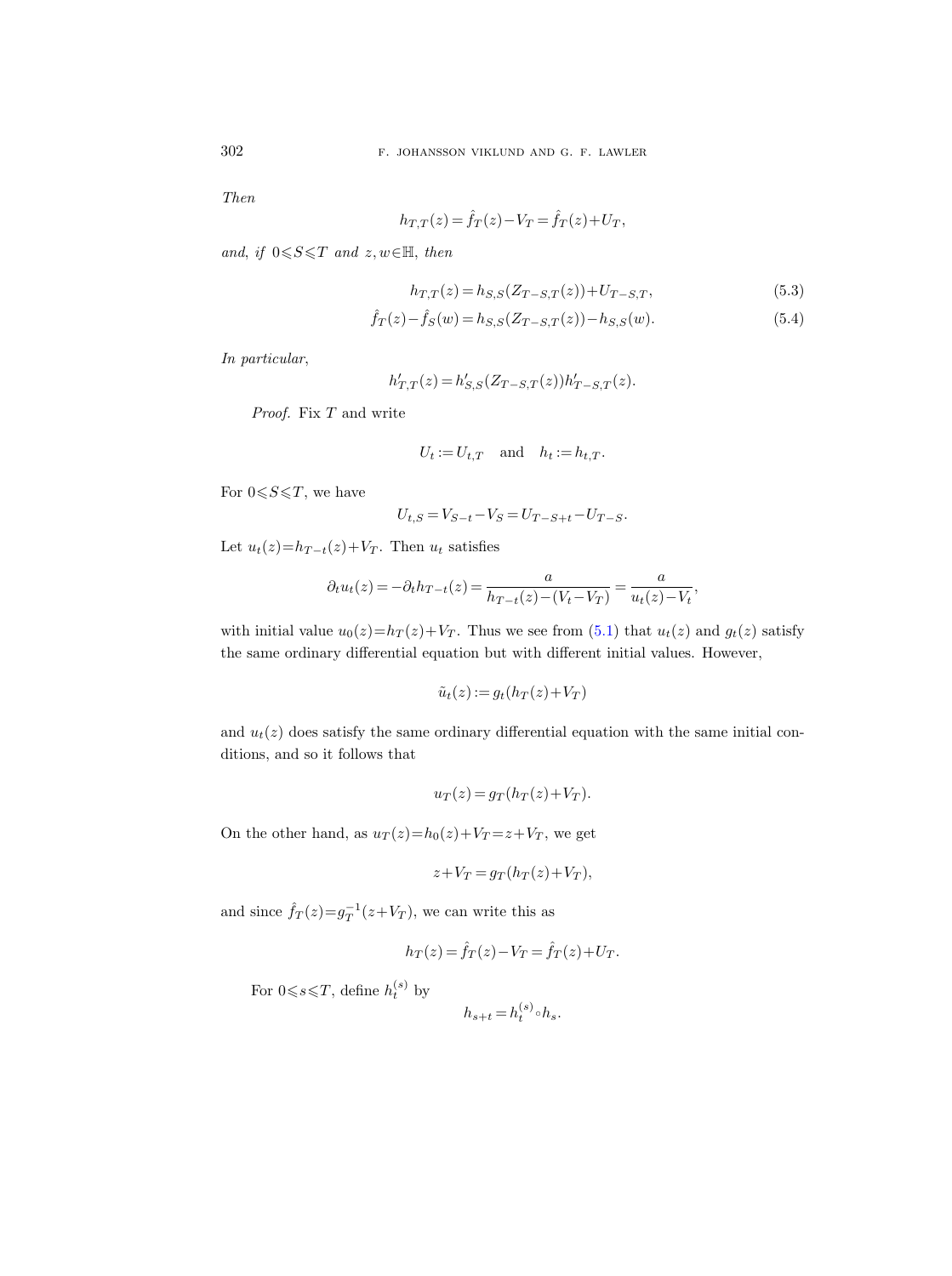By  $(5.2)$ , we see that

$$
\partial_t[h_t^{(s)}(z) - U_s] = \frac{a}{U_{t+s} - h_t^{(s)}(z)} = \frac{a}{U_{t+s} - U_s - [h_t^{(s)}(z) - U_s]},
$$
  

$$
h_0^{(s)}(z) - U_s = z - U_s.
$$

Therefore,

$$
h_t^{(s)}(z) - U_s = h_{t,T-s}(z - U_s),
$$
\n(5.5)

which implies that

$$
h_{s+t}(z) = h_{t,T-s}(Z_{s,T}(z)) + U_s.
$$
\n(5.6)

Setting  $s=T-S$  and  $t=S$  gives [\(5.3\)](#page-37-0), and setting  $s=S$  and  $t=T-S$  gives

$$
\hat{f}_{T-S}(w) = h_{T-S}(w) - U_{T-S,T-S} = h_{T-S,T-S}(w) - (U_T - U_S),
$$
  

$$
\hat{f}_T(z) = h_T(z) - U_T = h_{T-S,T-S}(Z_{S,T}(z)) + U_S - U_T.
$$

Subtracting these equations gives [\(5.4\)](#page-37-1). The final assertion follows from [\(5.3\)](#page-37-0) and the chain rule.  $\Box$ 

The preceding lemma holds for all continuous  $V_t$ . If  $V_t$  is a standard Brownian motion, then so is  $U_{t,T}$  for each T. We get the following corollary.

LEMMA 5.2. Let  $0 < S < T$  and let  $g_t$ ,  $0 \le t \le T$ , be the solution to [\(5.1\)](#page-36-1), where  $V_t$  is a standard Brownian motion. Let  $U_t$  be a standard Brownian motion and let h and  $\tilde{h}$  be the solutions to

$$
\partial_t h_t(z) = \frac{a}{U_t - h_t(z)}, \quad h_0(z) = z,
$$
  
\n
$$
\partial_t \tilde{h}_t(z) = \frac{a}{\tilde{U}_t - \tilde{h}_t(z)}, \quad \tilde{h}_0(z) = z,
$$
\n(5.7)

where  $\widetilde{U}_t=U_{T-S+t}-U_{T-S}$ . Then

$$
h_{T-S+t}(z) = \tilde{h}_t(h_{T-S}(z) - U_{T-S}) + U_{T-S}.
$$

Moreover, the joint distribution of the functions

$$
(\hat{f}'_S(w), \mathrm{Im}\,\hat{f}_S(w), \hat{f}'_T(z), \mathrm{Im}\,\hat{f}_T(z), \hat{f}_T(z) - \hat{f}_S(w))
$$

is the same as the joint distribution of

$$
(\tilde{h}'_S(w), \text{Im }\tilde{h}_S(w), \tilde{h}'_S(Z)h'_{T-S}(z), \text{Im }\tilde{h}_S(Z), \tilde{h}_S(Z) - \tilde{h}_S(w)),
$$

where  $Z = Z_{T-S}(z) = h_{T-S}(z) - U_{T-S}$ .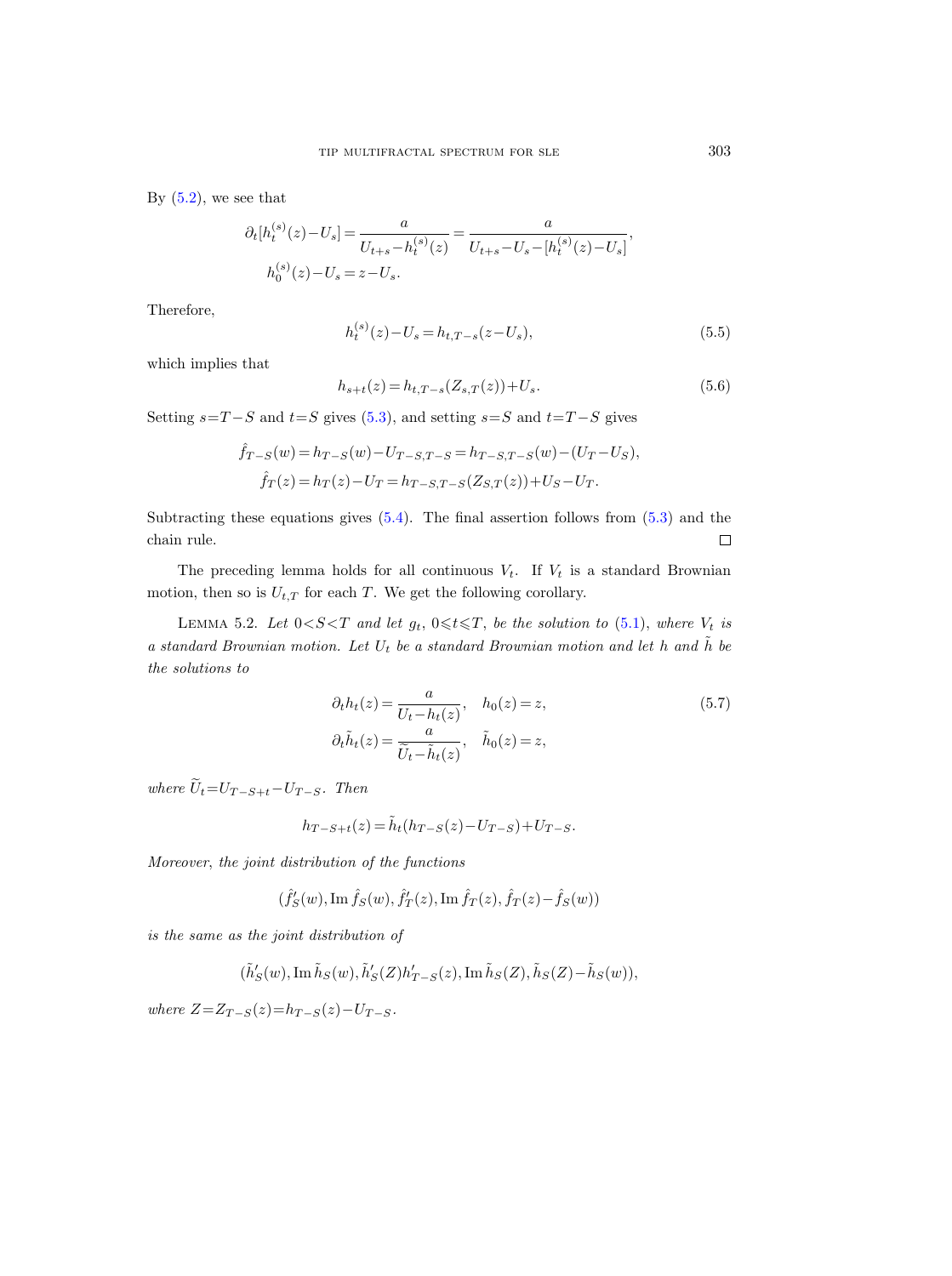# <span id="page-39-0"></span>5.2. Good times

Let  $T > 0$  and let  $h_t = h_t$ , be defined as in the proof of Lemma [5.1.](#page-36-3) More specifically,  $g_t$ is the solution to the forward-time Loewner equation [\(5.1\)](#page-36-1) with a (two-sided) Brownian motion  $V_t$  as driving function, and  $h_t$  is the solution to the reverse-time Loewner equation [\(5.2\)](#page-36-2) with  $U_t = U_{t,T} = V_{T-t} - V_T$  as driving function. Let

$$
Z_t(z) = X_t(z) + Y_t(z) = h_t(z) - U_t.
$$

Recall from Lemma [5.1](#page-36-3) that we have

$$
h_{t+s}(z) = h_{t+s,T}(z) = h_{t,T-s}(Z_s(z)) + U_s.
$$

Note that

<span id="page-39-4"></span>
$$
h'_{t+s}(z) = h'_{t,T-s}(Z_s(z))h'_s(z).
$$
\n(5.8)

If  $\psi$  is a subpower function and  $0 < \delta \leq 1$ , we let

$$
\hat{\psi}_{\delta}(t) = \min\left\{\psi\left(\frac{t}{\delta}\right), \psi\left(\frac{1}{t}\right)\right\} = \begin{cases} \psi(t/\delta), & \text{if } t \leq \sqrt{\delta}, \\ \psi(1/t), & \text{if } t > \sqrt{\delta}. \end{cases}
$$

Note that, for every subpower function  $\psi$  and every  $c < \infty$ , there is an  $M < \infty$  such that, for all  $\delta$ >0,

<span id="page-39-2"></span><span id="page-39-1"></span>
$$
\hat{\psi}_{\delta}(t) \leqslant M, \quad \text{if } \delta \leqslant t \leqslant c\delta \text{ or } t \geqslant \frac{1}{c}.
$$
\n
$$
(5.9)
$$

Roughly speaking,  $\hat{\psi}_{\delta}(t)$  is  $O(1)$  for t comparable to  $\delta$  or comparable to 1, but can be larger for other  $\delta < t < 1$ .

Definition. We call a time T  $\psi$ -good at  $\delta$  if the following conditions hold for  $h_t=h_{t,T}$ with  $\hat{\psi} = \hat{\psi}_{\delta}$  and  $Z_t = X_t + iY_t = Z_t(\delta i)$ :

<span id="page-39-3"></span>
$$
Y_{t^2} \geq t\hat{\psi}(t)^{-1}, \qquad \delta \leq t \leq 2, \qquad (5.10)
$$

$$
|X_{t^2}| \leq (t+\delta)\hat{\psi}(t), \qquad \qquad 0 \leq t \leq 2, \qquad (5.11)
$$

$$
\left(\frac{t}{\delta}\right)^{\beta}\psi(t)^{-1}\leqslant|h'_{t^2}(i\delta)|\leqslant\left(\frac{t}{\delta}\right)^{\beta}\psi(t),\qquad\delta\leqslant t\leqslant 2,\qquad(5.12)
$$

$$
t^{-\beta}\psi(t)^{-1} \leq \frac{|h_4'(i\delta)|}{|h_{t^2}'(i\delta)|} = |h_{4-t^2,T-t^2}'(Z_{t^2})| \leq t^{-\beta}\psi(t), \quad \delta \leq t \leq 2. \tag{5.13}
$$

This definition depends on  $\psi$  and  $\delta$ . Note that if T is  $\psi$ -good at  $\delta$  and  $\phi$  is a subpower function with  $\psi \leq \phi$ , then  $\psi_{\delta} \leq \phi_{\delta}$  and T is  $\phi$ -good at  $\delta$ . In the remainder of this subsection, we derive some properties of  $\psi$ -good times. These will be used to estimate first and second moments for  $|h'_{t^2}(\delta i)|^{\lambda}$  on the event that T is  $\psi$ -good at  $\delta$ .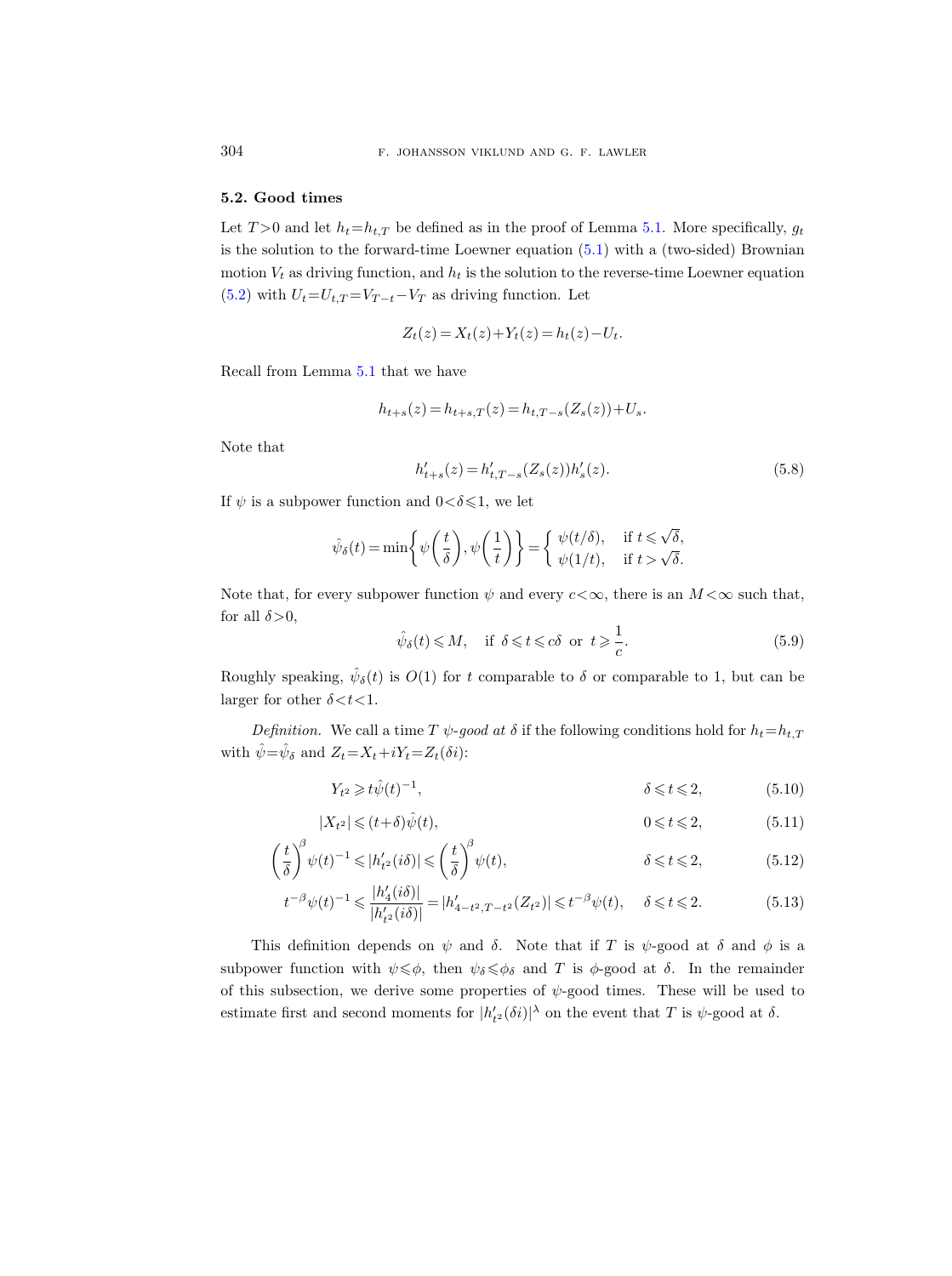PROPOSITION 5.3. For every subpower function  $\psi$  there is a subpower function  $\phi$ such that, for all  $\delta > 0$ , if T is  $\psi$ -good at  $\delta$ , then

<span id="page-40-1"></span>
$$
|U_{t^2}| \leq t\phi\left(\frac{1}{t}\right), \quad \delta \leq t \leq 2. \tag{5.14}
$$

*Proof.* Let  $X_t = X_t(i\delta)$  and  $Y_t = Y_t(i\delta)$ . We let  $\phi$  denote a subpower function, but it may change from line to line. From the Loewner equation, we know that

$$
dX_t = -\frac{aX_t}{X_t^2 + Y_t^2} dt - dU_t.
$$

Hence,

$$
|U_{t^2}| \leq |X_{t^2}| + a \int_0^{t^2} \frac{|X_s| ds}{X_s^2 + Y_s^2}.
$$

By  $(5.11)$ , it suffices to show that

$$
\int_0^{t^2} \frac{|X_s| ds}{X_s^2 + Y_s^2} \leqslant \phi\bigg(\frac{1}{t}\bigg).
$$

Using  $(5.10)$  and  $(5.11)$ , we have

$$
\frac{|X_s|}{X_s^2+Y_s^2}\leqslant \frac{\phi(1/s)}{\sqrt{s}},
$$

and hence

$$
\int_0^{t^2} \frac{|X_s| \, ds}{X_s^2 + Y_s^2} \le \int_0^{t^2} \frac{\phi(1/s) \, ds}{\sqrt{s}} = \int_{t^{-2}}^\infty \phi(x) x^{-3/2} \, dx = \tilde{\phi}\left(\frac{1}{t}\right) t,
$$

where

$$
\tilde{\phi}\left(\frac{1}{t}\right) = \frac{1}{t} \int_0^{t^2} \frac{\phi(1/s) ds}{\sqrt{s}}.
$$

It is easy to check that  $\tilde{\phi}$  is continuous and decays faster than  $x^{\varepsilon}$  for each  $\varepsilon$ .  $\Box$ 

LEMMA 5.4. If  $\psi$  is a subpower function, there is a c > 0 such that, for every  $0 < \delta \leq 1$ , if T is  $\psi$ -good at  $\delta$  and  $Y_t = Y_t(\delta i)$ , then

<span id="page-40-0"></span>
$$
Y_{\delta^2} \geqslant (1+c)\delta. \tag{5.15}
$$

*Proof.* Using  $(5.10)$  and  $(5.11)$ , and the fact that  $Y_{t^2}$  increases with t, we see that there is a  $c_1<\infty$  such that

$$
|X_{t^2}|\leqslant c_1\delta\leqslant c_1Y_{t^2},\quad 0\leqslant t\leqslant \delta.
$$

The Loewner equation [\(5.2\)](#page-36-2) implies that

$$
\partial_s Y_s = \frac{aY_s}{X_s^2+Y_s^2} \geqslant \frac{a}{c_1^2+1}\frac{1}{Y_s}, \quad s\leqslant \delta^2,
$$

from which  $(5.15)$  follows.

 $\Box$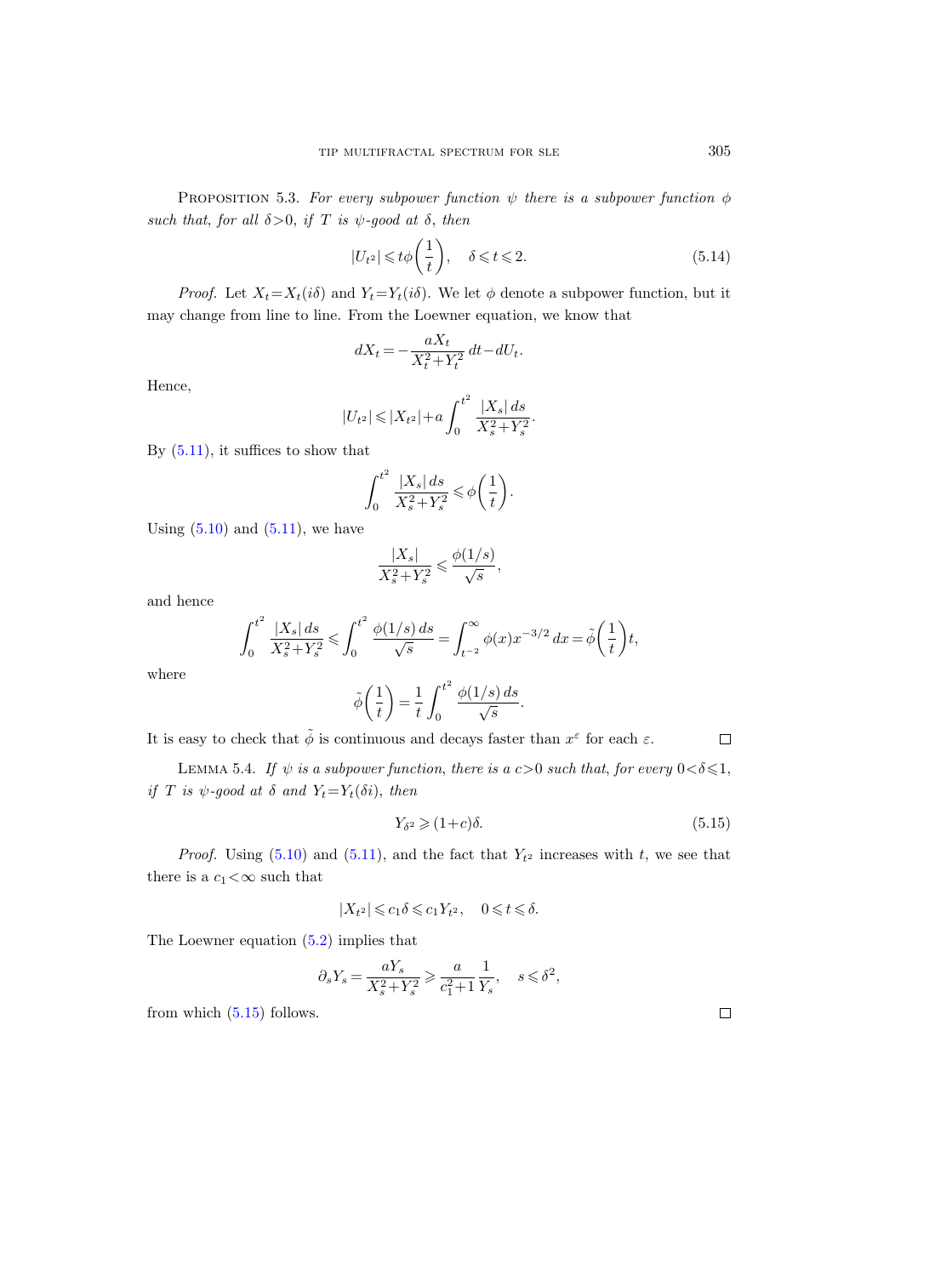<span id="page-41-0"></span>LEMMA 5.5. For every subpower function  $\psi$ , there is a c such that, if  $0 < \delta \leq 1$  and T is  $\psi$ -good at  $\delta$ , then

$$
|h_{4-t^2,T-t^2}(Z_{t^2}) - h_{4-t^2,T-t^2}(\delta i)| \geq c\hat{\psi}_{\delta}(t)^{-2}t^{1-\beta}, \quad \delta \leq t \leq 2.
$$

*Proof.* Using [\(5.10\)](#page-39-2) and [\(5.15\)](#page-40-0), we see that there is a  $c_1 > 0$  such that if  $\beta$  denotes the open disk of radius  $c_1 t \hat{\psi}_\delta(t)^{-1}$  about  $Z_{t^2}$ , then  $\delta i \notin \mathcal{B}$ . Using [\(5.13\)](#page-39-3) and the Koebe <sup>1</sup>/<sub>4</sub>-theorem, we see that  $h_{4-t^2,T-t^2}(\mathcal{B})$  contains a disk of radius  $\frac{1}{4}c_1\hat{\psi}_\delta(t)^{-2}t^{1-\beta}$  about  $\Box$  $h_{4-t^2,T-t^2}(Z_{t^2})$ . Since  $h_{4-t^2,T-t^2}(\delta i) \notin \mathcal{B}$ , the result follows.

LEMMA 5.6. For all subpower functions  $\psi$  and  $\phi$  there is a subpower function  $\bar{\psi}$ such that, if T is  $\psi$ -good at  $\delta$ , then the following holds for all  $\delta \leq t \leq 2$ . Suppose that

$$
t\phi\bigg(\frac{1}{t}\bigg)^{\!-1}\leqslant y\leqslant t\phi\bigg(\frac{1}{t}\bigg)\quad and\quad |x|\leqslant (t+\delta)\phi\bigg(\frac{1}{t}\bigg).
$$

Then

$$
t^{-\beta}\bar{\psi}\bigg(\frac{1}{t}\bigg)^{\!-1}\leqslant|h'_{4-t^2,T-t^2}(x+iy)|\leqslant t^{-\beta}\bar{\psi}\bigg(\frac{1}{t}\bigg)
$$

*Proof.* By Proposition [2.3](#page-10-5) and conditions  $(5.10)$  and  $(5.11)$ ,

$$
\tilde{\psi}\left(\frac{1}{t}\right)^{-1} |h'_{4-t^2,T-t^2}(Z_{t^2})| \leqslant |h'_{4-t^2,T-t^2}(x+iy)| \leqslant \tilde{\psi}\left(\frac{1}{t}\right) |h'_{4-t^2,T-t^2}(Z_{t^2})|,
$$

where  $Z_{t^2} = Z_{t^2}(i\delta)$ . The result then follows from [\(5.13\)](#page-39-3).

<span id="page-41-1"></span>LEMMA 5.7. For all subpower functions  $\psi$  and  $\phi$  there is a subpower function  $\bar{\psi}$ such that, if T is  $\psi$ -good at  $\delta$ , then the following holds for  $1 \leq t \leq 2$ . Let  $w=x+iy$  with

$$
\delta \leqslant y \leqslant 1 \quad and \quad \left(\frac{x}{y}\right)^{\!2} + 1 \leqslant \phi\!\left(\frac{1}{y}\right).
$$

Then,

$$
y^{-\beta}\bar{\psi}_\delta\bigg(\frac{1}{y}\bigg)^{\!\!-1}\leqslant\! |h_{t^2}'(w)|\leqslant\!y^{-\beta}\bar{\psi}_\delta\bigg(\frac{1}{y}\bigg).
$$

In particular,

<span id="page-41-2"></span>
$$
y^{-\beta}\bar{\psi}_{\delta}\left(\frac{1}{y}\right)^{-1} \leqslant |h'_{t^2}(iy)| \leqslant y^{-\beta}\bar{\psi}_{\delta}\left(\frac{1}{y}\right). \tag{5.16}
$$

.

 $\Box$ 

*Proof.* We will do the case  $t=2$ ; the argument is similar for  $1 \le t \le 2$ . We let  $\bar{\psi}$ denote a subpower function in this proof, but it may change from line to line. Since  $(x/y)^2 + 1 \le \phi(1/y)$ , we can see from Proposition [2.3](#page-10-5) that

$$
\bar{\psi}\left(\frac{1}{y}\right)^{-1} |h'_{t^2}(iy)| \leq |h'_{t^2}(w)| \leq \bar{\psi}\left(\frac{1}{y}\right) |h'_{t^2}(iy)|,
$$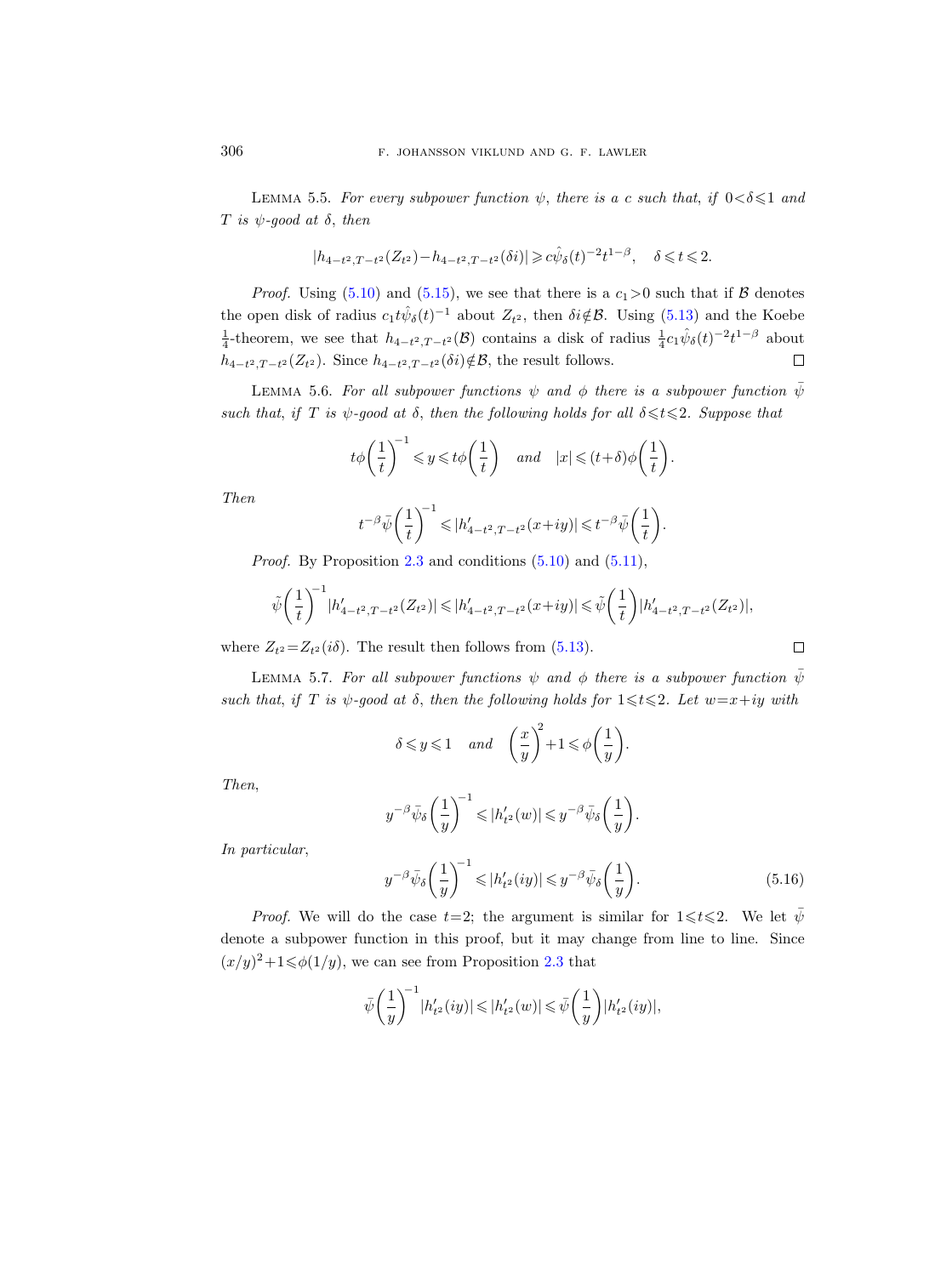so we may assume that  $x=0$ . Let  $s=y$ . Using the Loewner equation [\(5.2\)](#page-36-2), we can see that there is a  $c < \infty$  such that

$$
y\leqslant \operatorname{Im} h_{s^2}(iy)\leqslant cy,\quad |\operatorname{Re} h_{s^2}(iy)|\leqslant cy \quad \text{and}\quad |h'_{s^2}(iy)|\leqslant c.
$$

The last estimate and [\(5.8\)](#page-39-4) imply that

$$
|h'_4(iy)| \asymp |h_{4-s^2,T-s^2}(Z_{s^2}(iy))|.
$$

Using  $(5.14)$ , we see that

$$
|\text{Re } Z_{s^2}(iy)| \leq y \left[ c + \psi\left(\frac{1}{y}\right) \right].
$$

By the previous result,

$$
\bar{\psi}\bigg(\frac{1}{y}\bigg)^{\!\!-1}y^{-\beta}\leqslant|h'_{4-s^2,T-s^2}(Z_{s^2}(iy))|\leqslant \bar{\psi}\bigg(\frac{1}{y}\bigg)y^{-\beta}.\qquad \qquad \Box
$$

*Definition*. If *n* is a positive integer and  $j=1, ..., n^2$ , we say that  $(j, n)$  is  $\psi$ -good if  $T=1+(j-1)n^{-2}$  is  $\psi$ -good at  $n^{-1}$ . We let  $E_{j,n}$  denote the event " $(j,n)$  is  $\psi$ -good" and  $E(j, n)$  denotes the indicator function of  $E_{j,n}$ .

It is important to note that on the event  $E_{j,n}$ , [\(5.16\)](#page-41-2) implies that [\(4.9\)](#page-32-4), the corresponding estimate for  $|\hat{f}'|$ , holds, with perhaps a different choice of subpower function  $\psi$ . Similarly, we note that Lemma [5.5](#page-41-0) implies that  $(4.12)$  holds on the event  $E_{j,n}$ . The main estimate for the lower bound is the following.

<span id="page-42-0"></span>PROPOSITION 5.8. If  $r < r_c$ , there exist a subpower function  $\psi$  and  $c > 0$  such that, for all  $n \geqslant 1$  and all  $j = 1, 2, ..., n^2$ ,

<span id="page-42-1"></span>
$$
\mathbb{E}\left[\left|\hat{f}'_{j,n}\left(\frac{i}{n}\right)\right|^{\lambda}E(j,n)\right]\geqslant cn^{-\zeta}.\tag{5.17}
$$

*Remark.* For fixed *n*, the expectation in  $(5.17)$  is the same for all j.

Although the proof of Proposition [5.8](#page-42-0) has essentially appeared in [\[9,](#page-56-18) Theorem 10.8], we have included Appendix [A](#page-49-0) which discusses it. We point out that the assumption  $r \leq r_c$  is crucial for the result.

### 5.3. Correlations

In this subsection we fix a subpower function  $\psi$  such that Proposition [5.8](#page-42-0) holds. If n is a positive integer, we write j and k for positive integers satisfying  $1 \le j \le k \le n^2$ . We will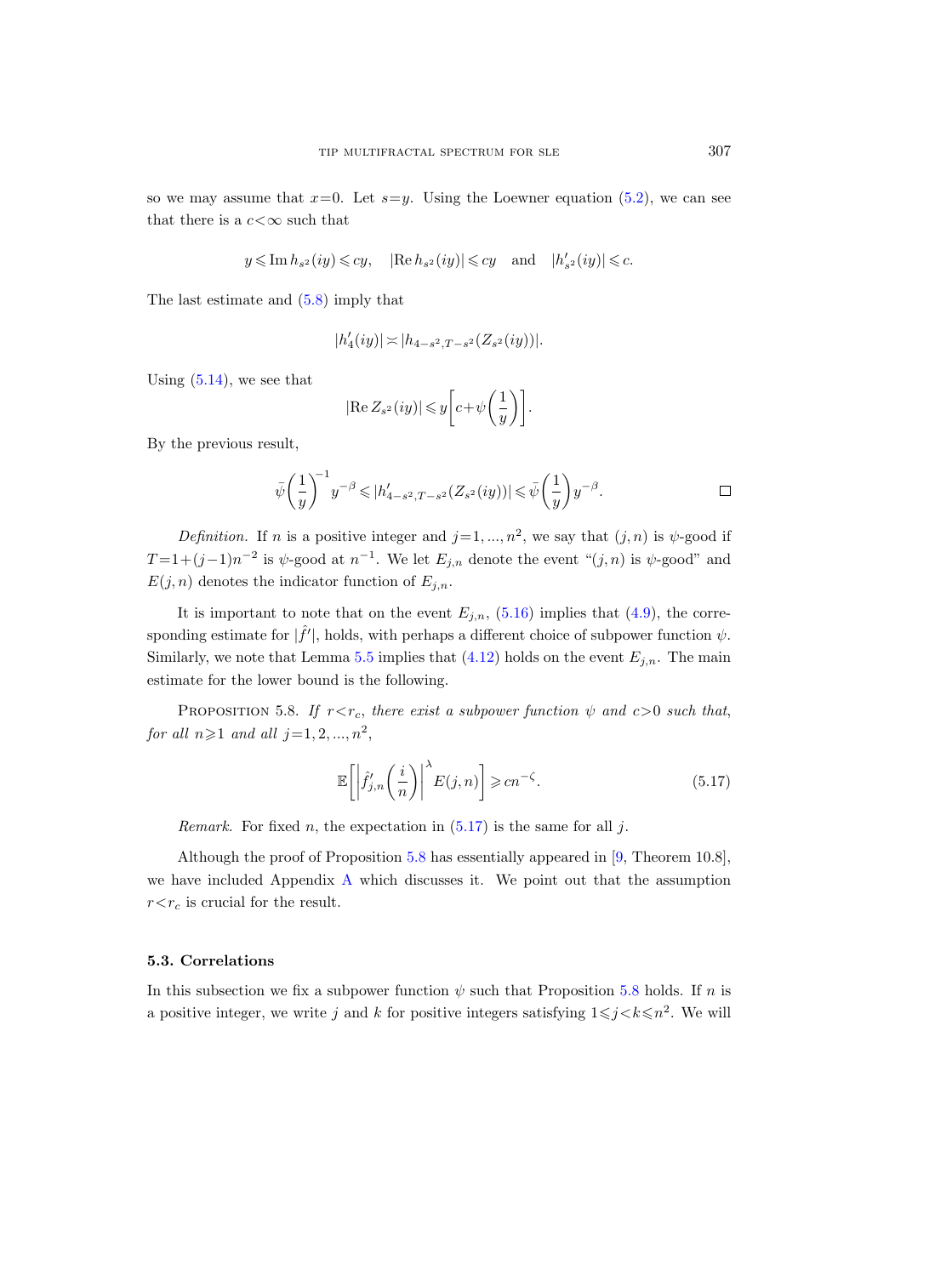consider  $E_{j,n} \cap E_{k,n}$  with indicator function  $E(j,n)E(k,n)$ . If j, k and n are fixed, we write

$$
S=1+\frac{j-1}{n^2}
$$
,  $T=1+\frac{k-1}{n^2}$ ,  $\tilde{h}_t=h_{t,S}$  and  $h_t=h_{t,T}$ ,

and recall that this means that  $\tilde{h}_t$  and  $h_t$  are solutions to the reverse-time Loewner equation with  $V_{S-t}-V_S$  and  $V_{T-t}-V_T$  as driving functions, respectively.

<span id="page-43-0"></span>PROPOSITION 5.9. There is a subpower function  $\phi$  such that, for all  $1 \leq j < k \leq n^2$ ,

$$
\mathbb{E}\left[\left|\hat{f}'_T\left(\frac{i}{n}\right)\right|^{\lambda}\middle|\hat{f}'_S\left(\frac{i}{n}\right)\right|^{\lambda}E(j,n)E(k,n)\right] \leq n^{-2\zeta}\left(\frac{n^2}{k-j}\right)^{(\lambda\beta+\zeta)/2}\phi\left(\frac{n^2}{k-j}\right).
$$

Moreover, on the event  $E_{i,n} \cap E_{k,n}$ ,

$$
\left| \hat{f}_T\left(\frac{i}{n}\right) - \hat{f}_S\left(\frac{i}{n}\right) \right| \ge \left(\frac{k-j}{n^2}\right)^{(1-\beta)/2} \phi\left(\frac{n^2}{k-j}\right).
$$

*Proof.* We write  $\phi$  for a subpower function, but we let it vary from line to line; in the end we choose the maximum of all the subpower functions mentioned. Recall that  $\hat{f}'_S(i/n) = \tilde{h}'_S(i/n), \ \hat{f}'_T(i/n) = h'_T(i/n)$  and

$$
\hat{f}_T\left(\frac{i}{n}\right) - \hat{f}_S\left(\frac{i}{n}\right) = \tilde{h}_S\left(Z_{T-S}\left(\frac{i}{n}\right)\right) - \tilde{h}_S\left(\frac{i}{n}\right).
$$

The second assertion of the proposition follows immediately from Lemma [5.5,](#page-41-0) so we need only show the first one.

Since T is  $\psi$ -good at  $1/n$ , we know from [\(5.13\)](#page-39-3) that

$$
\left| h'_T\left(\frac{i}{n}\right) \right| \leqslant \left| h'_{T-S}\left(\frac{i}{n}\right) \right| \left(\frac{n^2}{k-j}\right)^{\!\!\beta/2} \phi\!\left(\frac{n^2}{k-j}\right).
$$

Therefore,

$$
\mathbb{E}\left[\left|\hat{f}'_T\left(\frac{i}{n}\right)\right|^{\lambda}\middle|\hat{f}'_S\left(\frac{i}{n}\right)\right|^{\lambda}E(j,n)E(k,n)\right]
$$
  
\$\leqslant \left(\frac{n^2}{k-j}\right)^{\lambda\beta/2}\phi\left(\frac{n^2}{k-j}\right)\mathbb{E}\left[\left|h'\_{T-S}\left(\frac{i}{n}\right)\right|^{\lambda}\middle|\tilde{h}'\_S\left(\frac{i}{n}\right)\right|^{\lambda}E(j,n)E(k,n)\right]

Note that  $|h'_{T-S}(i/n)|^{\lambda} E(k, n)$  and  $|\tilde{h}'_S(i/n)|^{\lambda} E(j, n)$  are independent random variables. Therefore, λ λ

$$
\mathbb{E}\Bigg[\Bigg|h'_{T-S}\Big(\frac{i}{n}\Big)\Bigg|^{\lambda}\Bigg|\tilde{h}'_S\Big(\frac{i}{n}\Big)\Bigg|^{\lambda}E(j,n)E(k,n)\Bigg] \leq \mathbb{E}\Bigg[\Big|\tilde{h}'_S\Big(\frac{i}{n}\Big)\Big|^{\lambda}E(j,n)\Bigg]\mathbb{E}\Bigg[\Big|h'_{T-S}\Big(\frac{i}{n}\Big)\Big|^{\lambda}E(k,n)\Bigg].
$$

We now apply Theorem [4.1](#page-27-3) to see that the right-hand side above is bounded above by

$$
n^{-\zeta}(k-j)^{-\zeta/2}\phi\left(\frac{n^2}{k-j}\right) = n^{-2\zeta}\left(\frac{n^2}{k-j}\right)^{\zeta/2}\phi\left(\frac{n^2}{k-j}\right),
$$

and this concludes the proof.

 $\Box$ 

.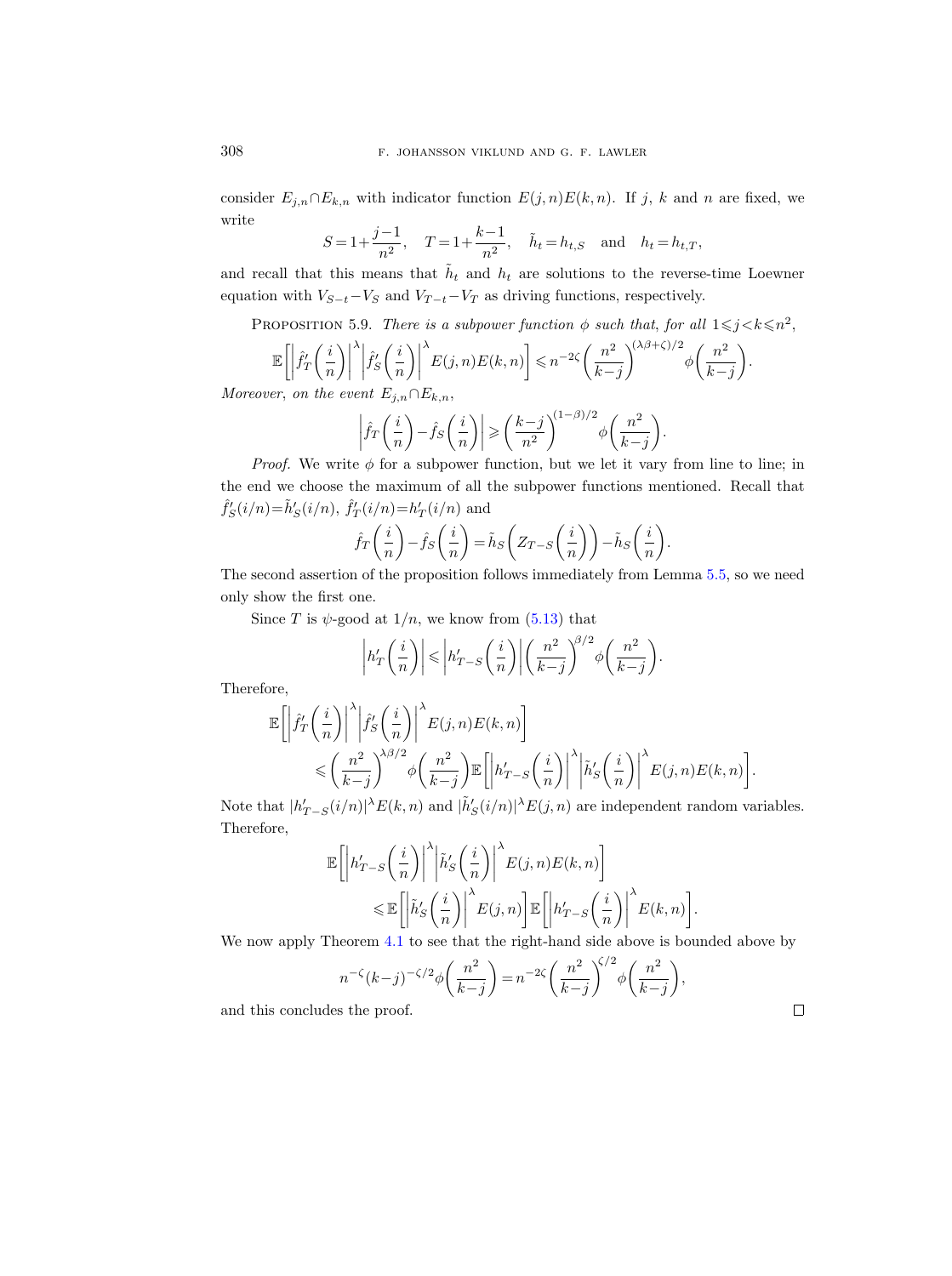### 6. Proof of Theorem [3.3](#page-23-1)

<span id="page-44-0"></span>In this section we will use the forward Loewner flow to prove Theorem [3.3,](#page-23-1) which we now restate.

THEOREM 3.3. If  $0 < \varkappa < 8$  and  $\frac{1}{2} \le \alpha \le \alpha_*$ , then, with probability 1, there exists a set V such that  $\dim_{\mathrm{H}}[\gamma(V)] \leq F_{\mathrm{tip}}(\alpha)$  and, for  $t \notin V$ ,  $\gamma(t) \in \mathbb{H}$ ,

$$
\tilde{\mu}(t,2^{-n})\preccurlyeq 2^{-n\alpha},\quad n\to\infty.
$$

Throughout we will fix  $\varkappa = 2/a < 8$ . We will write u rather than  $\alpha$  (to avoid having both  $\alpha$  and  $\alpha$  in formulas). To prove the theorem it suffices to show that for every bounded domain  $D\subset\mathbb{H}$  bounded away from the real line, there is a set  $V_D$  with

$$
\dim_{\mathrm{H}}[\gamma(V_D)] \leq F_{\mathrm{tip}}(u)
$$

and such that [\(3.9\)](#page-23-3) holds for  $t \notin V_D$  with  $\gamma(t) \in D$ . We fix such a D and allow constants to depend on D. The basic strategy is typical for establishing upper bounds for multifractal spectra. We estimate a particular moment of  $|g'_{\tau}(z)|$  for an appropriate stopping time, use Chebyshev's inequality to get an estimate on probabilities, and use this estimate to bound the dimension of a well-chosen covering.

We warn the reader again that some of the notation in this section is not consistent with that in other sections.

We parameterize  $SLE_{\kappa}$  so that the conformal maps  $g_t$  satisfy

<span id="page-44-1"></span>
$$
\partial_t g_t(z) = \frac{a}{g_t(z) - U_t}, \quad g_0(z) = z,\tag{6.1}
$$

where  $U_t=-B_t$  is a standard Brownian motion. This is valid for  $z\in\mathbb{C}\backslash\{0\}$  up to time  $T_z \in (0, \infty]$ . We let  $H_t$  be the unbounded component of  $\mathbb{H} \setminus \gamma((0, t])$ .

#### 6.1. Preliminaries

Let

$$
Z_t = Z_t(z) = X_t + iY_t = g_t(z) - U_t.
$$

If  $z \in \mathbb{H}$ , let

$$
\Delta_t = |g'_t(z)|, \quad \Upsilon_t = \frac{Y_t}{|g'_t(z)|}, \quad \Theta_t = \arg Z_t \quad \text{and} \quad S_t = \sin \Theta_t.
$$

Note that  $\Upsilon_t$  equals  $\frac{1}{2}$  times the conformal radius of  $H_t$  about z (or we can think of it as the conformal radius normalized so that the conformal radius of  $H$  about i equals 1). The Koebe- $\frac{1}{4}$  theorem implies that

<span id="page-44-2"></span>
$$
\frac{1}{2}\Upsilon_t \le \text{dist}(z, \partial H_t) \le 2\Upsilon_t. \tag{6.2}
$$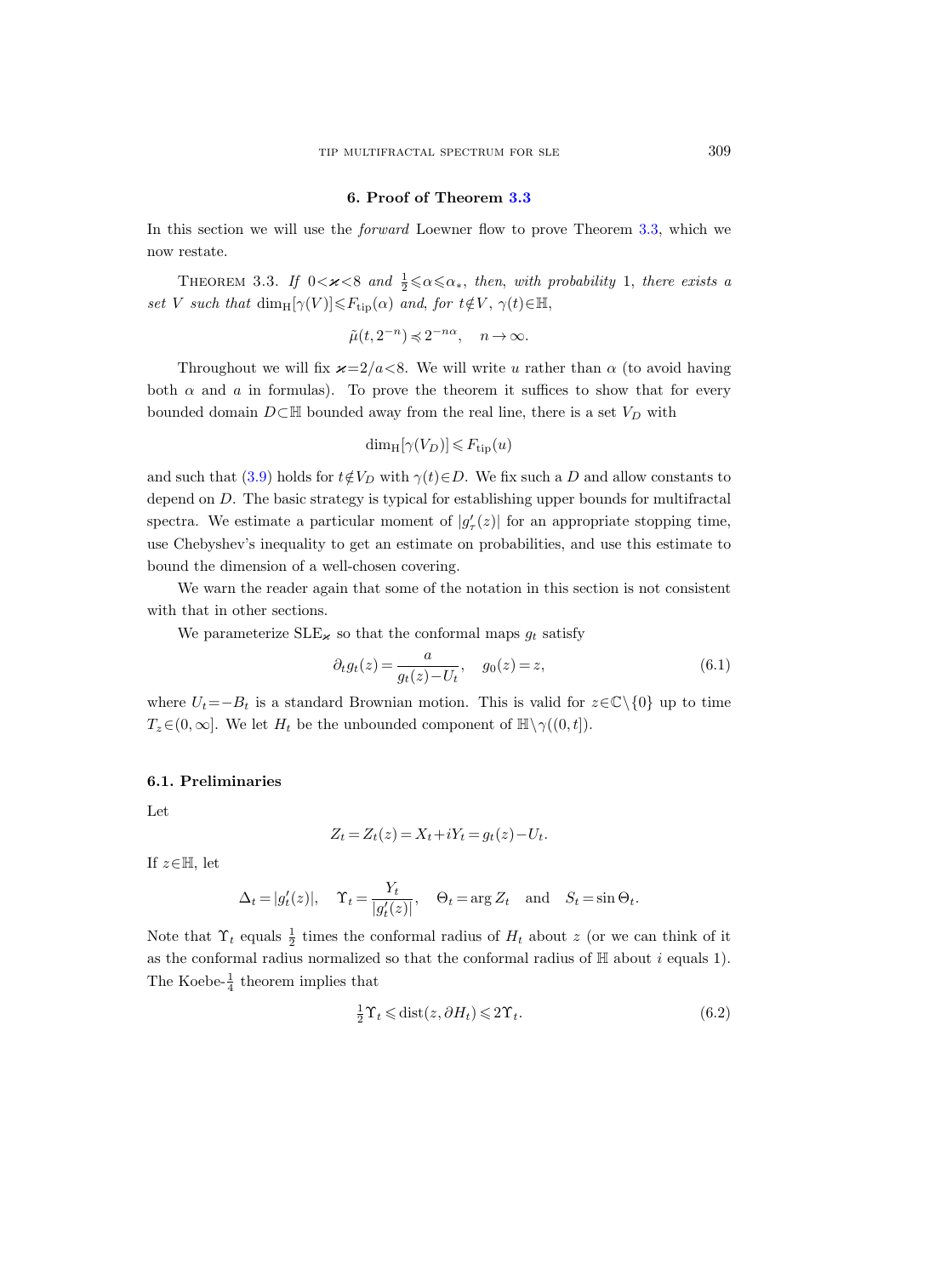Straightforward computations using [\(6.1\)](#page-44-1) show that, for  $z \in \mathbb{H}$ ,

$$
\partial_t \Delta_t = \Delta_t \frac{a(Y_t^2 - X_t^2)}{|Z_t|^4} \quad \text{and} \quad \partial_t \Upsilon_t = -\Upsilon_t \frac{2aY_t^2}{|Z_t|^4}.
$$

There exist  $0 < c_1 < c_2 < \infty$  such that, for  $z \in D$ ,

<span id="page-45-1"></span>
$$
c_1 \leq \Upsilon_0 \leq c_2 \quad \text{and} \quad c_1 \leqslant S_0 \leqslant 1. \tag{6.3}
$$

Let, for  $u \geqslant \frac{1}{2}$ ,

$$
r = r(u) = \frac{1}{2} - 2a - \frac{1}{4u - 2},\tag{6.4}
$$

and let

<span id="page-45-0"></span>
$$
\lambda = \lambda_r = \frac{r^2}{2a} + r\left(1 - \frac{1}{2a}\right)
$$
 and  $\xi = \xi_r = \frac{r^2}{4a} = \frac{\lambda}{2} - \frac{r}{2}\left(1 - \frac{1}{2a}\right).$  (6.5)

Note that  $r$  increases with  $u$ . Define

$$
\hat{u}_c = \frac{1}{2} + \frac{1}{8a - 2}.
$$

Note that  $\hat{u}_c < \alpha_* = 2a/(4a-1)$ . If  $u < \hat{u}_c$ , since  $a > \frac{1}{4}$ ,

$$
r < r(\hat{u}_c) = 1 - 4a < \min\left\{\frac{1}{2} - 2a, 2 - 3a\right\} \quad \text{and} \quad -\lambda < r < 0.
$$

The following is a straightforward Itô's formula calculation that we omit.

PROPOSITION 6.1. Let  $r \in \mathbb{R}$  and let  $\lambda$  and  $\xi$  be as in [\(6.5\)](#page-45-0). If  $z \in \mathbb{H}$  and

$$
M_t = M_t(z) = |Z_t|^r Y_t^{\xi} \Delta_t^{\lambda} = S_t^{-r} \Upsilon_t^{\xi+r} \Delta_t^{\lambda+r},
$$

then  $M_t$  is a local martingale satisfying

$$
dM_t = M_t \frac{rX_t}{|Z_t|^2} dB_t.
$$

Let  $\mathcal{D}_n$  denote the set of dyadic rationals in  $\mathbb{C},$ 

$$
z = \frac{j}{2^n} + i\frac{k}{2^n}, \quad j, k \in \mathbb{Z}.
$$

Note that if  $w \in \mathbb{C}$ , then there exists  $z \in \mathcal{D}_n$  with  $|z-w| \leq 2^{-n}$ , and hence

$$
\mathcal{B}(w, 2^{-n}) \subset \mathcal{B}(z, 2^{-n+1}).
$$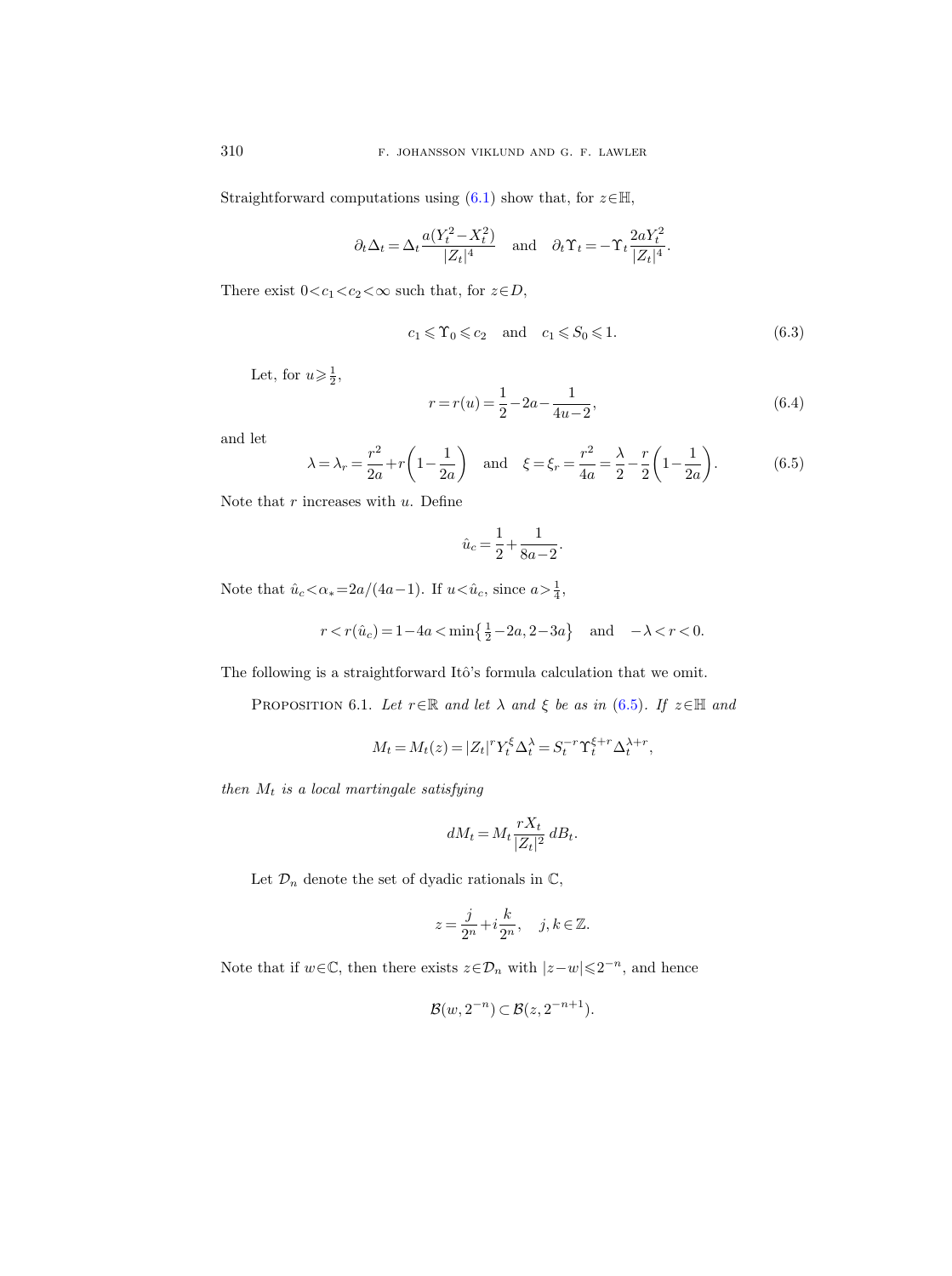# 6.2. Basic strategy

Let

$$
\tau_{n,z} = \inf\{s : \Upsilon_s(z) \leqslant 2^{-n+3}\}.
$$

We will only consider n so large that  $2^{-n+4} \leq c_1$ , where  $c_1$  is the constant in [\(6.3\)](#page-45-1). Note that  $\mathbb{P}\{\tau_{n,z}=\infty\}$  > 0. If  $\tau_{n,z}<\infty$ , [\(6.2\)](#page-44-2) implies that

$$
2^{-n+2} \leq \text{dist}(z, \partial H_{\tau_{n,z}}) = \text{dist}(z, \gamma((0, \tau_{n,z}])) \leq 2^{-n+4}.
$$

In particular, if  $|w-z|\leqslant 2^{-n}$ , then  $dist(w,\partial H_{\tau_{n,z}})\geqslant 2^{-n+1}$ .

Recall that we defined the normalized harmonic measure by

$$
\operatorname{hm}_t(V) = \lim_{y \to \infty} y \operatorname{hm}(iy, V, H_t)
$$

and  $\tilde{\mu}(t, \varepsilon) = \text{hm}_t[\overline{\mathcal{B}}(\gamma(t), \varepsilon)]$ . Similarly, we define

$$
\widehat{\text{hm}}_t(V) := \lim_{y \to \infty} y \operatorname{hm}(iy, \partial V, H_t \setminus V),
$$

and note that  $\text{hm}_t(V) \leq \widehat{\text{hm}}_t(V)$ . Set  $\text{hm}_{n,z} = \text{hm}_{\tau_{n,z}}$ , and similarly for  $\widehat{\text{hm}}$ . If

$$
|z-\gamma(t)| \leqslant 2^{-n}
$$

then  $\tau_{n,z} \leq t$ , and hence, by monotonicity of harmonic measure, we have

$$
\widehat{\text{hm}}_{n,z}[\mathcal{B}(z,2^{-n+1})] \geq \text{hm}_{t}[\mathcal{B}(z,2^{-n+1})] \geq \tilde{\mu}(t,2^{-n}).
$$

Let  $\mathcal{D}_n(D)$  denote the set of  $z \in \mathcal{D}_n$  such that  $dist(z, D) \leq 2^{-n}$  and

$$
A_m^u = A_m^u(D) = \bigcup_{n=m}^{\infty} \bigcup_z \mathcal{B}(z, 2^{-n+1}),
$$

where the inner union is over all  $z \in \mathcal{D}_n(D)$  satisfying

<span id="page-46-0"></span>
$$
\widehat{\text{hm}}_{n,z}[\mathcal{B}(z,2^{-n+1})] \geqslant 2^{-nu}.\tag{6.6}
$$

Then, if  $\gamma(t) \in D \backslash A_m^u$ , for all sufficiently large *n*,

$$
\tilde{\mu}(t, 2^{-n}) \leqslant 2^{-nu}.
$$

Hence, for each m,  $A_m^u$  is a cover of  $D \cap V_u$ , where  $V_u$  is the set of  $\gamma(t)$  that do not satisfy [\(3.9\)](#page-23-3). Let  $N_n = N_{n,u}(D)$  be the cardinality of the set of  $z \in \mathcal{D}_n(D)$  satisfying [\(6.6\)](#page-46-0). Then, for all  $s$ ,

$$
\mathcal{H}^s(D\cap V_u)\leqslant \lim_{m\to\infty}\mathcal{H}^s(A_m^u)\leqslant c\lim_{m\to\infty}\sum_{n=m}^\infty N_n2^{-ns}.
$$

The following proposition follows immediately.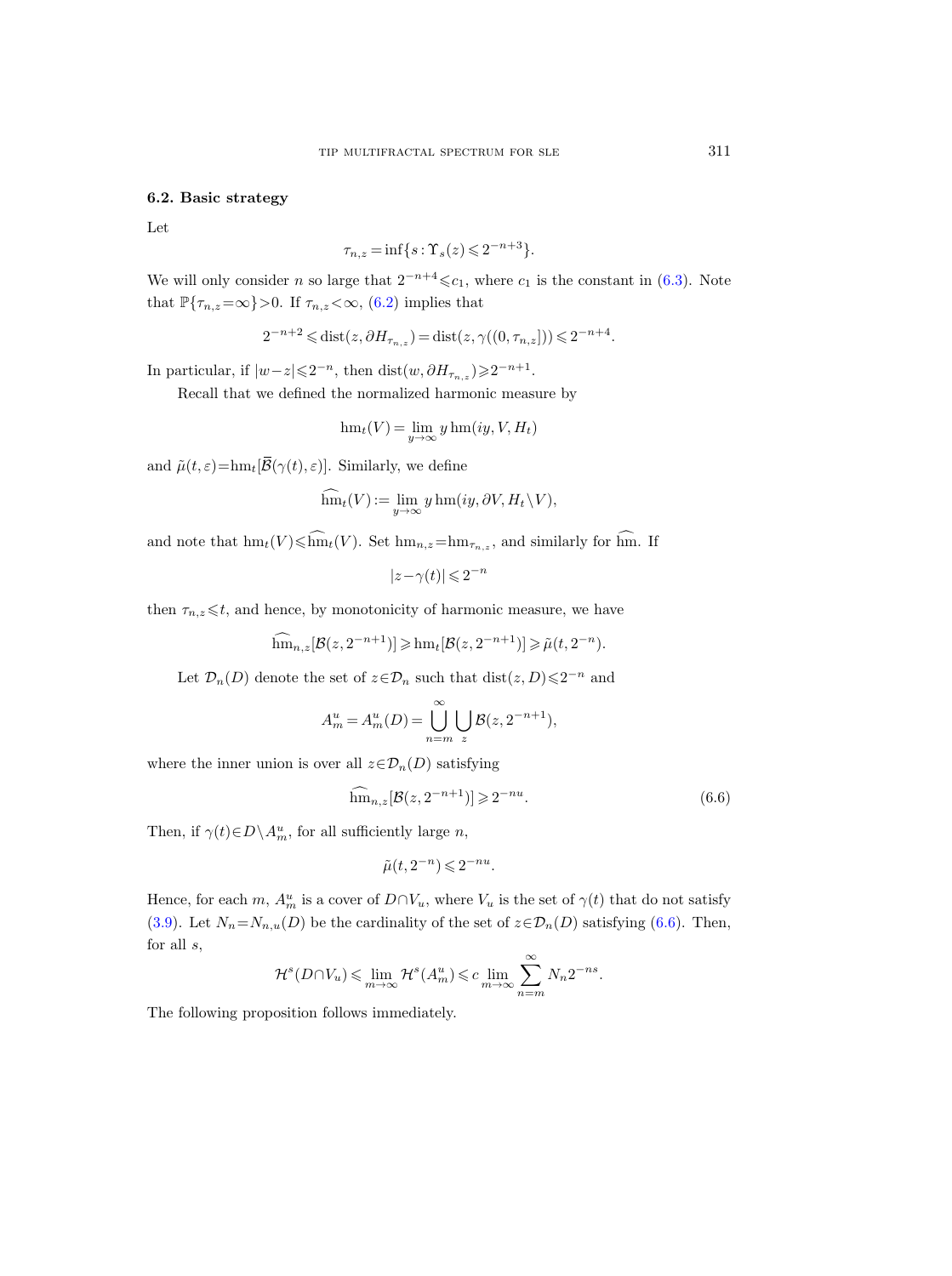PROPOSITION 6.2. Let  $u, s > 0$  and suppose that

$$
N_{n,u}(D)\preccurlyeq 2^{ns},\quad n\to\infty.
$$

Then

$$
\dim_{\mathrm{H}} (D \cap V_u) \leqslant s.
$$

 $\Box$ 

*Proof.* The argument above shows that  $\mathcal{H}^{s'}(D \cap V_u) = 0$  for all  $s' > s$ .

In order to show that for SLE

$$
\dim_{\mathrm{H}} (D \cap V_u) \leqslant s
$$

with probability 1, it suffices to show that

$$
\mathbb{E}[N_{n,u}(D)] \preccurlyeq 2^{ns}, \quad n \to \infty.
$$

Indeed, this relation and the Borel–Cantelli lemma imply that, with probability 1,  $N_{n,u}(D) \leqslant 2^{ns'}$  for all  $s' > s$ . Note that

$$
\mathbb{E}[N_{n,u}(D)] \leqslant c_D 2^{2n} \sup_{\text{dist}(z,D) \leqslant 2^{-n}} \mathbb{P}\{\tau_{n,z} < \infty; \widehat{\text{hm}}_{n,z}[\mathcal{B}(z,2^{-n+1})] \geqslant 2^{-nu}\}.
$$

Notice that conformal invariance of harmonic measure and distortion estimates imply that, on the event  $\tau_{n,z} < \infty$ ,

$$
\widehat{\text{hm}}_{n,z}[\mathcal{B}(z,2^{-n+1})] \asymp 2^{-n} |g'_{\tau_{n,z}}(z)|.
$$

Indeed,  $g_{\tau_{n,z}}(\mathcal{B}(z,2^{-n+1}))$  is a connected set whose diameter is comparable to

$$
2^{-n}|g_{\tau_{n,z}}'(z)|,
$$

and whose distance from the real axis is also comparable to

$$
2^{-n}|g_{\tau_{n,z}}'(z)|.
$$

Hence, there exists  $c < \infty$  such that

$$
\mathbb{E}[N_{n,u}(D)] \leq c_D 2^{2n} \sup_{\text{dist}(z,D) \leq 2^{-n}} \mathbb{P}\{\tau_{n,z} < \infty; |g_{\tau_{n,z}}'(z)| \geq c_2 2^{-n(u-1)}\}.
$$

In the remainder of this section we will show that there exists  $c=c_D < \infty$  such that, for all sufficiently large *n* and all z with  $dist(z, D) \leq 2^{-n}$ ,

<span id="page-47-0"></span>
$$
\mathbb{P}\{\tau_{n,z} < \infty; |g'_{\tau_{n,z}}(z)| \geqslant c2^{-n(u-1)}\} \leqslant 2^{-n\varrho(u)},\tag{6.7}
$$

where

$$
\varrho(u) = \left(\frac{1}{8a} + 2a - 1\right)\left(u - \frac{1}{2}\right) + \left(\frac{1}{2} - \frac{1}{8a}\right) + \frac{1}{32a\left(u - \frac{1}{2}\right)}.
$$

Then from the above arguments we know that, with probability 1,

$$
\dim_{\mathrm{H}} (D \cap V_u) \leq 2 - \varrho(u) = F_{\mathrm{tip}}(u).
$$

The second equality is a straightforward calculation. The remainder of this section is devoted to establishing [\(6.7\)](#page-47-0).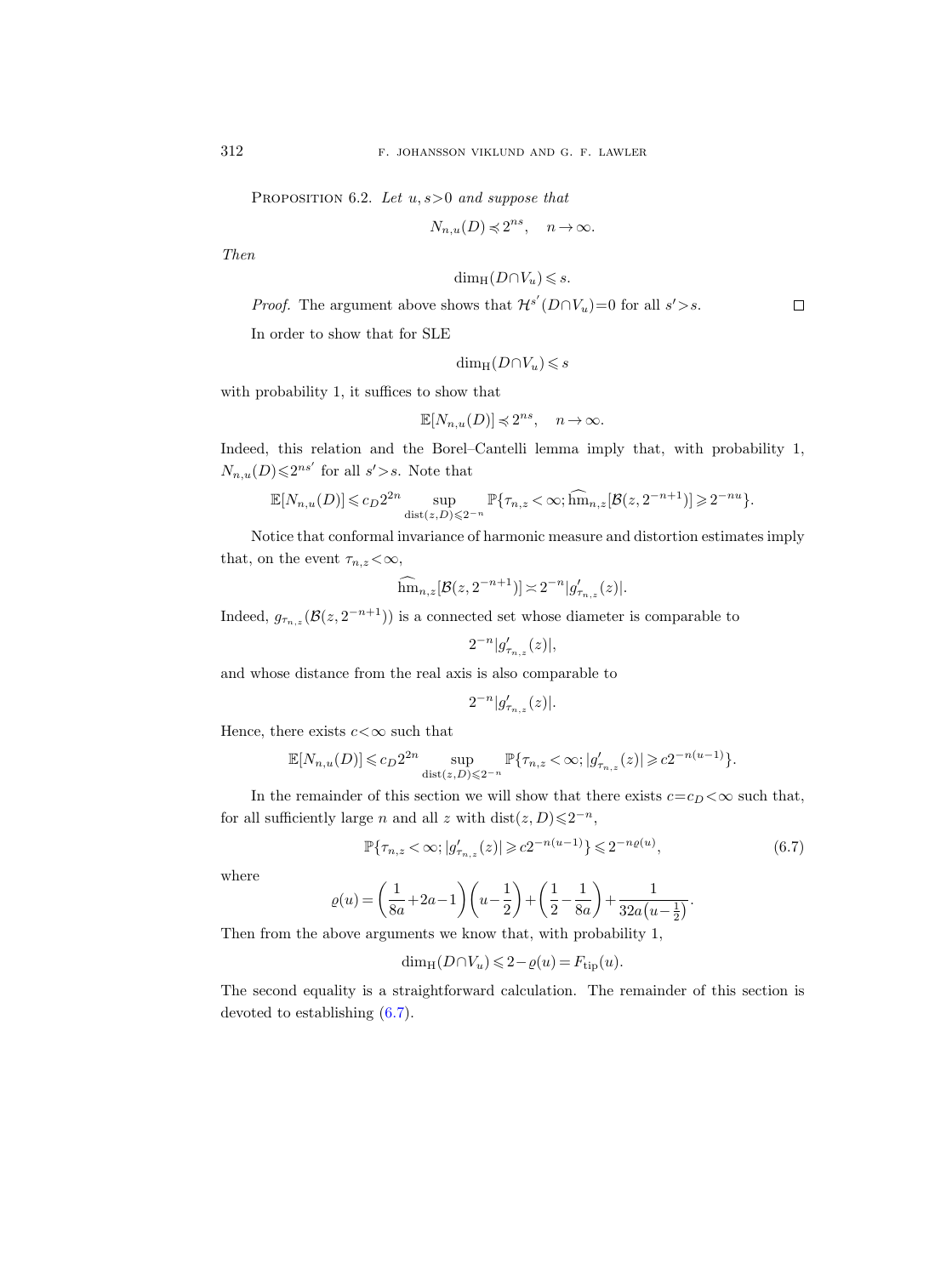# 6.3. Weighting by the martingale

The local martingale  $M_t$  is not a martingale because it "blows up" on the event of measure zero that z is on the path  $\gamma((0,\infty))$ . However, if we choose stopping times  $\tau$ such as  $\tau_{n,z}$  which prevent the path from getting too close to z, then the stopped process  $M_{t\wedge\tau}$  is a martingale. Let  $\mathbb{P}^*$  and  $\mathbb{E}^*$  denote probabilities and expectations with respect to the measure obtained by weighting by (the stopped martingale)  $M$ . The Girsanov theorem implies that

$$
dB_t = \frac{rX_t}{|Z_t|^2} dt + dW_t, \quad 0 \leq t < \tau,
$$

where  $W_t$  is a standard Brownian motion with respect to the measure  $\mathbb{P}^*$ . In particular,

$$
d\Theta_t = \frac{(1 - 2a - r)X_tY_t}{|Z_t|^4} dt - \frac{Y_t}{|Z_t|^2} dW_t.
$$

It is useful to use a "radial" parametrization  $\sigma(t)$ . We write  $Z_t = Z_{\sigma(t)}$ ,  $X_t = X_{\sigma(t)}$ , etc. The radial parametrization is defined by

$$
\widehat{\Upsilon}_t := \Upsilon_{\sigma(t)} = e^{-2at}.
$$

Note that

$$
-2a\widehat{\Upsilon}_t = \partial_t \widehat{\Upsilon}_t = -2a\widehat{\Upsilon}_t \frac{\widehat{Y}_t^2}{|\widehat{Z}_t|^4} \partial_t \sigma(t),
$$

which implies that

$$
\partial_t \sigma(t) = \frac{|\widehat{Z}_t|^4}{\widehat{Y}_t^2}.
$$

Note also that

$$
d\widehat{\Theta}_t = (1 - 2a) \cot \widehat{\Theta}_t dt + d\widehat{B}_t,
$$

and the local martingale  $M_t$  satisfies

$$
d\widehat{M}_t = -r\widehat{M}_t \cot \widehat{\Theta}_t d\widehat{B}_t.
$$

Moreover, we have that

<span id="page-48-0"></span>
$$
d\widehat{\Theta}_t = (1 - 2a - r) \cot \widehat{\Theta}_t dt + d\widehat{W}_t.
$$
\n(6.8)

In the above,  $\widehat{B}_t$  and  $\widehat{W}_t$  are standard Brownian motions with respect to P and  $\mathbb{P}^*$ , respectively. Since  $1-2a-r>\frac{1}{2}$ , we compare with a Bessel process to see that in the measure  $\mathbb{P}^*, \widehat{\Theta}_t$  never reaches  $\{0, \pi\}$ ; see [\[8,](#page-56-4) Chapter 1]. It follows that  $\widehat{M}_t$  is actually a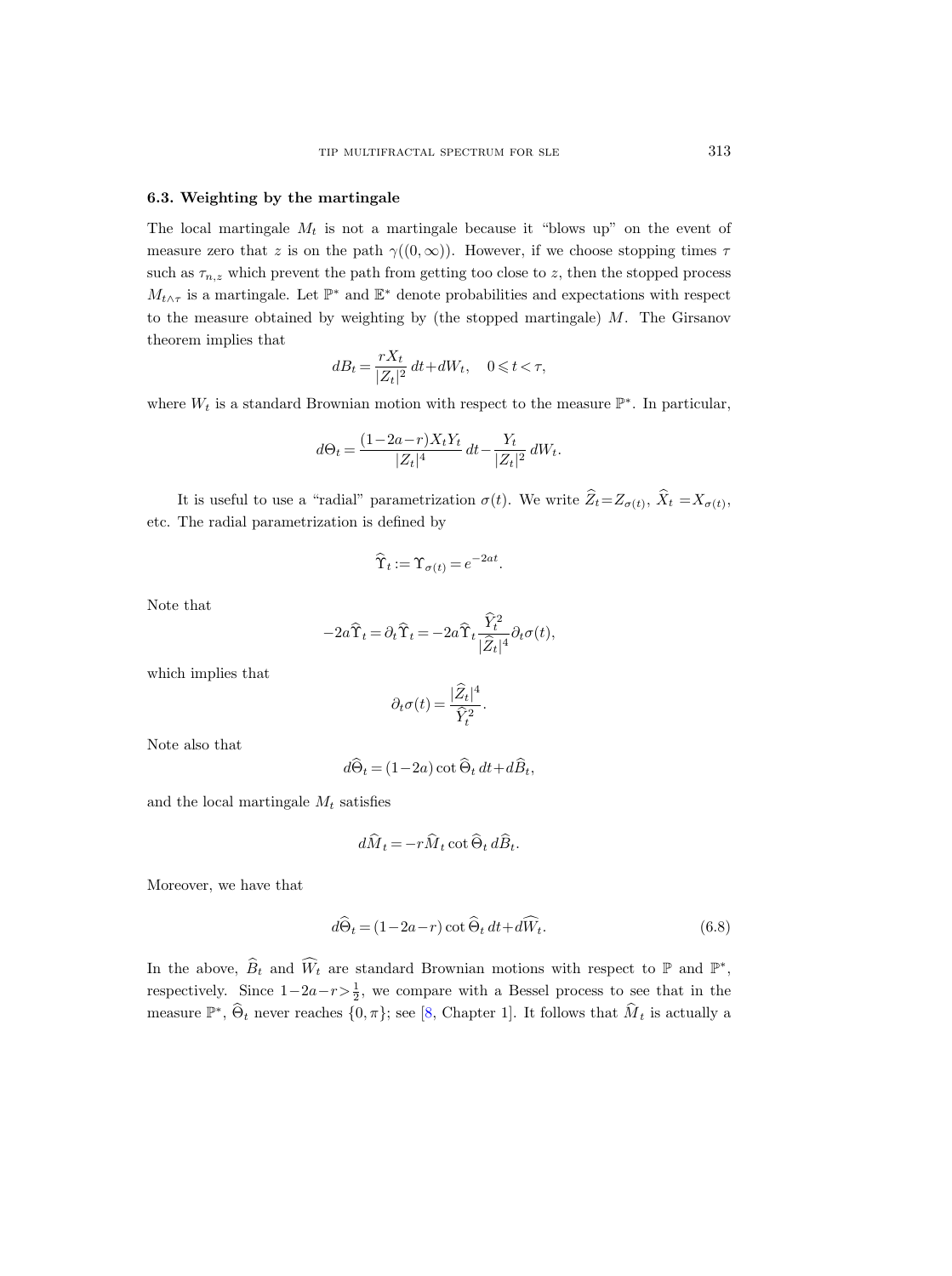martingale. Also, the invariant probability density for the stochastic differential equation  $(6.8)$  equals

$$
f(\theta) = c \sin^{2(1-2a-r)} \theta.
$$

Since  $r < 1-4a < 3-4a$ , it follows that  $\sin^r \theta$  is integrable with respect to  $f(\theta) d\theta$ . The important fact for us is that there is a c such that, if  $\widehat{\Theta}_t$  satisfies [\(6.8\)](#page-48-0) with  $\sin \widehat{\Theta}_0 \geq c_1$ , then, for all  $t>0$ ,

<span id="page-49-1"></span>
$$
\mathbb{E}^*[\hat{S}_t^r] \leqslant c. \tag{6.9}
$$

Let

$$
\tau_s = \inf\{t : \Upsilon_t = e^{-2as}\}.
$$

For  $r < \frac{1}{2} - 2a$ , we have for all s,

$$
\mathbb{P}^*\{\tau_s<\infty\}=1.
$$

Then, using  $(6.9)$ , we have

$$
\mathbb{E}[|g'_{\tau_s}(z)|^{\lambda+r}; \tau_s < \infty] = \mathbb{E}[M_{\tau_s} S_{\tau_s}^r \Upsilon_{\tau_s}^{-\xi-r}; \tau_s < \infty] = e^{2as(\xi+r)} \mathbb{E}[M_{\tau_s} S_{\tau_s}^r; \tau_s < \infty] = e^{2as(\xi+r)} M_0(z) \mathbb{E}^*[\widehat{S}_s^r] \leqslant ce^{2as(\xi+r)}.
$$

Since  $\lambda + r > 0$ , if  $\varepsilon = e^{-2as}$ , then

$$
\mathbb{P}\{\tau_s<\infty; |g_{\tau_s}'(z)| \geqslant \varepsilon^{u-1}\} \leqslant \varepsilon^{-(u-1)(\lambda+r)}\mathbb{E}[|g_{\tau_s}'(z)|^{\lambda+r}; \tau_s < \infty] \leqslant c\varepsilon^{\varrho(u)},
$$

where

$$
\varrho(u) = -(u-1)(\lambda + r) - (r + \xi).
$$

Doing the algebra, we get

$$
\varrho(u)=\bigg(\frac{1}{8a}+2a-1\bigg)\bigg(u-\frac{1}{2}\bigg)+\bigg(\frac{1}{2}-\frac{1}{8a}\bigg)+\frac{1}{32a\big(u-\frac{1}{2}\big)}.
$$

This proves [\(6.7\)](#page-47-0) which concludes the proof of Theorem [3.3.](#page-23-1)

# Appendix A. Proof of Proposition [5.8](#page-42-0)

<span id="page-49-0"></span>In this appendix we will discuss the proof of the lower bound for the moments of the derivative. We shall use the notation from §[5.](#page-36-0) Our goal is to prove the following result.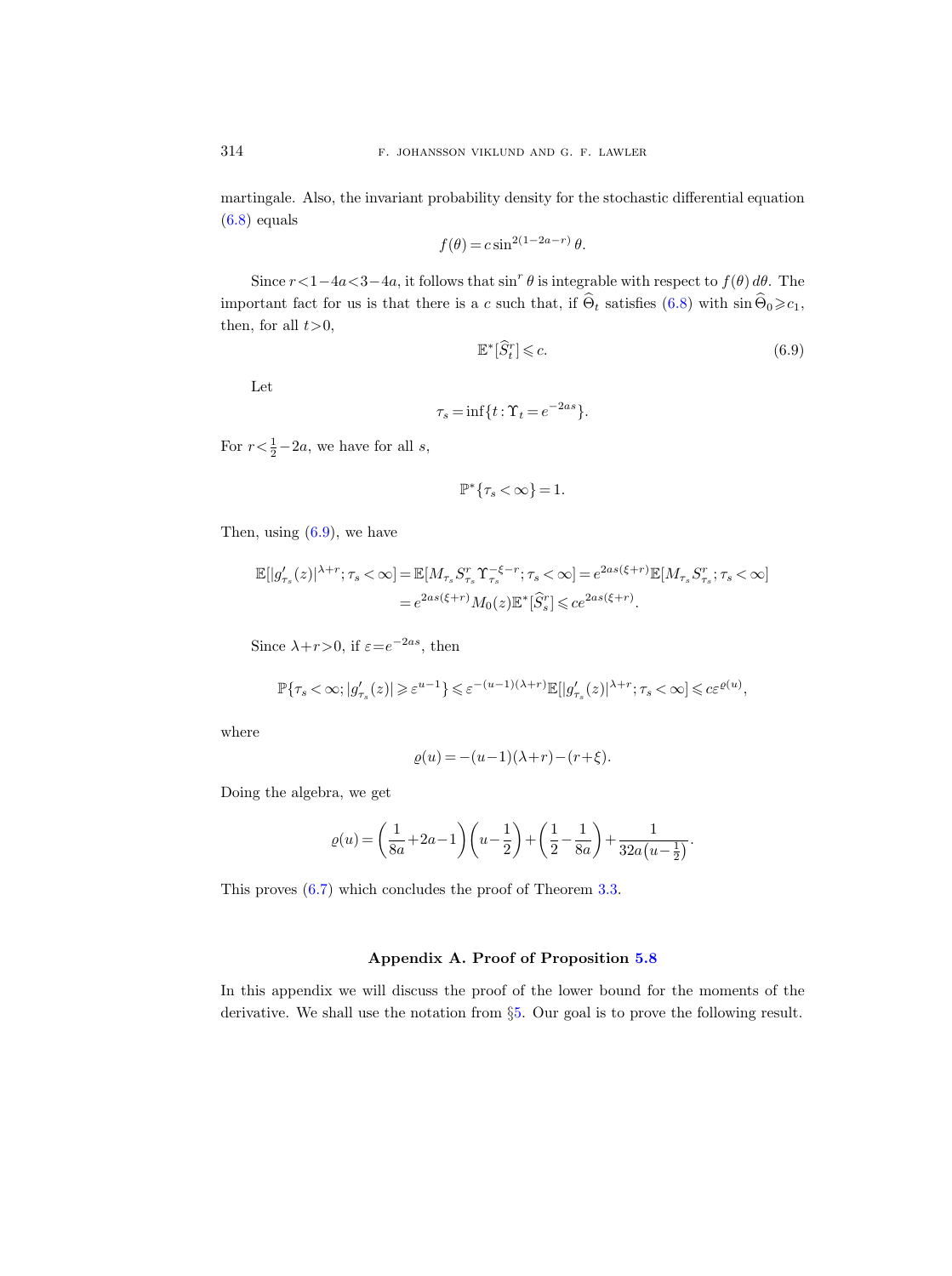PROPOSITION If  $r < r_c$ , there exist a subpower function  $\psi$  and  $c > 0$  such that, for all  $n \ge 1$  and all  $j = 1, 2, ..., n^2$ ,

$$
\mathbb{E}\bigg[\bigg|\hat{f}'_{j,n}\bigg(\frac{i}{n}\bigg)\bigg|^{\lambda}E(j,n)\bigg]\geqslant cn^{-\zeta},
$$

where  $E(j, n)$  is the indicator of the event that  $T = 1 + (j-1)n^{-2}$  is  $\psi$ -good at  $1/n$ .

Since the proof has essentially appeared in [\[9\]](#page-56-18), we shall be rather brief and cite several results. Let  $h_t$  be the reverse-time  $SLE_{\varkappa}$  flow. Scaling implies that the distribution of  $(|h'_{t^2}(\delta i)|, t \in [\delta, 2])$  is the same as that of  $(|h'_{(t/\delta)^2}(i)|, t \in [\delta, 2])$ , so it will be sufficient to study  $\mathbb{E}[|h'_s(i)|^{\lambda}]$  for  $1 \le s \le t$ , as  $t \to \infty$ . We fix  $a > 0$  and  $r < r_c$  and let all constants in the appendix depend on these parameters.

# A.1. Setup

Let  $V_t$  be the driving Brownian motion for h and define

$$
Z_t = h_t(i) - V_t, \quad X_t = \text{Re } Z_t, \quad Y_t = \text{Im } Z_t \quad \text{and} \quad K_t = \frac{X_t}{Y_t}.
$$

The Loewner equation implies that we can write

<span id="page-50-0"></span>
$$
|h'_t(i)|^{\lambda} = \exp\left[a\lambda \int_0^t \left(1 - \frac{2}{1 + K_t^2}\right) \frac{dt}{|Z_t|^2}\right].
$$
 (A.1)

Itô's formula shows that, if  $\lambda$ ,  $\zeta$  and  $r$  are as in §[3,](#page-20-0) then

$$
M_t = |h'_t(i)|^{\lambda} Y_t^{\zeta} (1 + K_t^2)^{r/2}
$$

is a martingale; see [\[9,](#page-56-18) Proposition 2.1]. Note that the Loewner equation implies that  $d \log Y_t/dt = a/|Z_t|^2$ , and so the right-hand side of  $(A.1)$  suggests that we perform a time-change  $t \mapsto \sigma(t)$  so that log  $Y_{\sigma(t)}$  grows linearly. Set

$$
\sigma(t) = \inf\{s : \log Y_s = at\},\
$$

and let  $\hat{X}_t = X_{\sigma(t)}$ ,  $\hat{h}'_t = h'_{\sigma(t)}$ , etc. Differentiating both sides of  $Y_{\sigma(t)} = e^{2at}$  shows that

$$
\sigma(t) = \int_0^t e^{2at} (1 + \widehat{K}_t^2) dt.
$$

The equation for  $\widehat{K}$  is

<span id="page-50-1"></span>
$$
d\widehat{K}_t = -2a\widehat{K}_t dt + \sqrt{1 + \widehat{K}_t^2} d\widehat{B}_t, \tag{A.2}
$$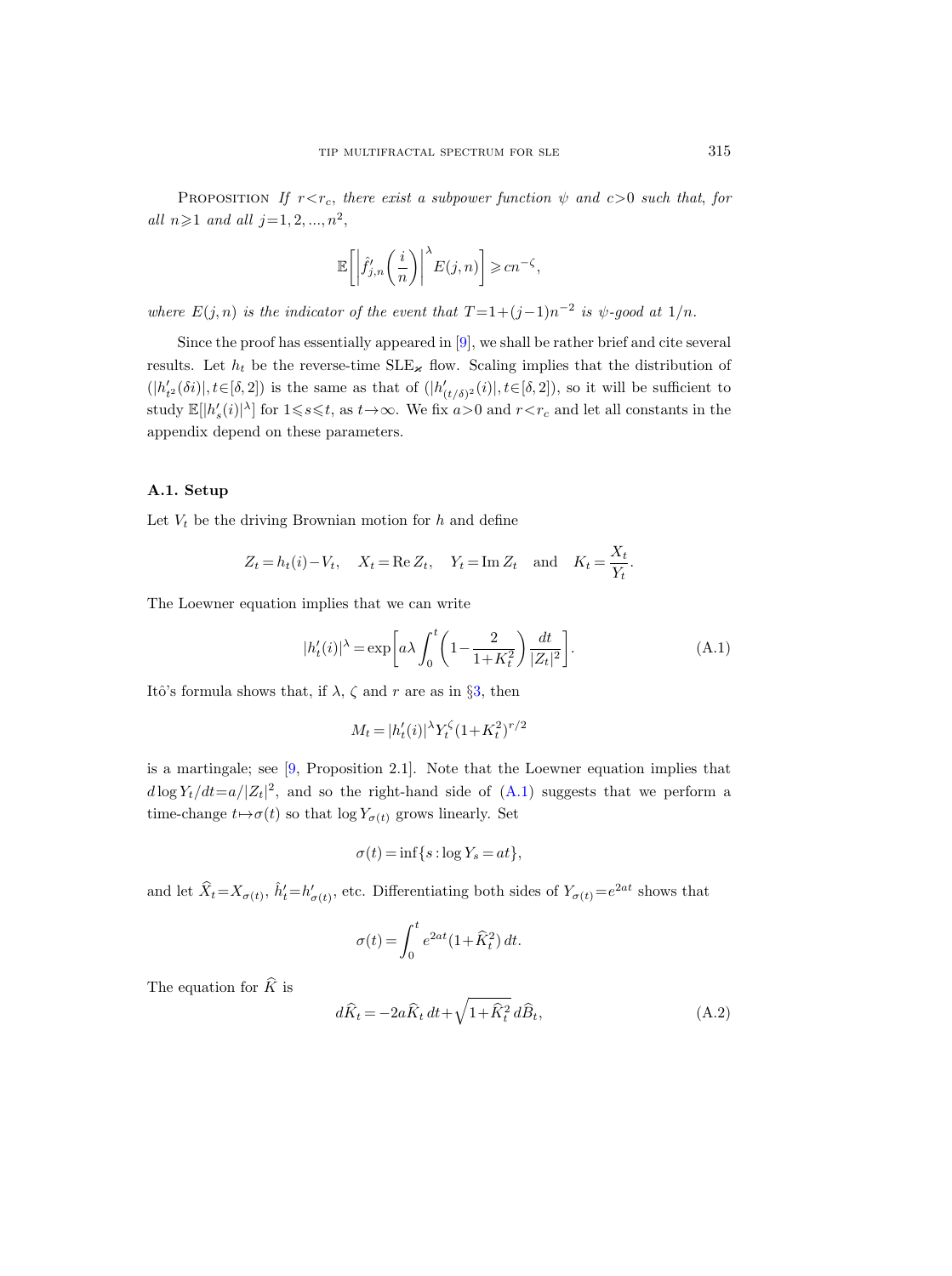where  $\widehat{B}$  is standard Brownian motion and a time change of V:

$$
\widehat{B}_t = \int_0^{\sigma(t)} \frac{dV_t}{|Z_t|}.
$$

It is now useful to consider a change of variable. Recall that

$$
r_c = 2a + \frac{1}{2} = \frac{4}{\varkappa} + \frac{1}{2}
$$

and let

$$
d\hat{J}_t = -r_c \tanh \hat{J}_t dt + d\hat{B}_t.
$$
 (A.3)

Then Itô's formula implies that  $\hat{K}_t$ =sinh  $\hat{J}_t$  satisfies the stochastic differential equation [\(A.2\)](#page-50-1). Define

<span id="page-51-1"></span>
$$
\hat{L}_t = t - \int_0^t \frac{2 dt}{1 + \hat{K}_t^2} = t - \int_0^t \frac{2 dt}{\cosh^2 \hat{J}_t},
$$
\n(A.4)

so that  $|\hat{h}'_t(i)| = e^{a\hat{L}_t}$ . One can check that

$$
N_t = M_{\sigma(t)} = e^{a\lambda \hat{L}_t} e^{a\zeta t} (1 + \hat{K}_t^2)^{r/2} = e^{a\lambda \hat{L}_t} e^{a\zeta t} \cosh^r \hat{J}_t
$$

is again a martingale and

$$
dN_t = r(\tanh \hat{J}_t)N_t \, d\hat{B}_t;
$$

see [\[9,](#page-56-18) Proposition 6.2].

# A.2. Change of measure

The martingale property implies that

$$
\mathbb{E}[e^{a\lambda \hat{L}_t} \cosh^r \hat{J}_t] = e^{-a\zeta t}.
$$

The idea is to show that this integral is, roughly speaking, supported on an event on which  $\cosh^r \hat{J}_t \asymp 1$  and  $\hat{L}_t = \beta t + O(r)$ √ t), where  $\beta = \beta(r)$  is as in §[5.](#page-36-0) We shall use Girsanov's theorem to change measure and compute probabilities in the new measure obtained by weighting by N. For an event E measurable with respect to the  $\sigma$ -algebra generated by  $\widehat{B}_s$ ,  $0 \le s \le t$ , define the measure  $\mathbb{P}_*(E)=\mathbb{E}[1_EN_t]$ ; note that  $N_0=1$ . By Girsanov's theorem, if  $W_t$  is standard Brownian motion under  $\mathbb{P}_*$ , then

<span id="page-51-0"></span>
$$
d\hat{J}_t = -q \tanh \hat{J}_t dt + dW_t,
$$
\n(A.5)

<span id="page-51-2"></span>where  $q:=r_c-r$ . The key observation is that  $\hat{J}$  satisfying the last equation is a positive recurrent process whenever  $q=r_c-r>0$ , and therefore has an invariant density.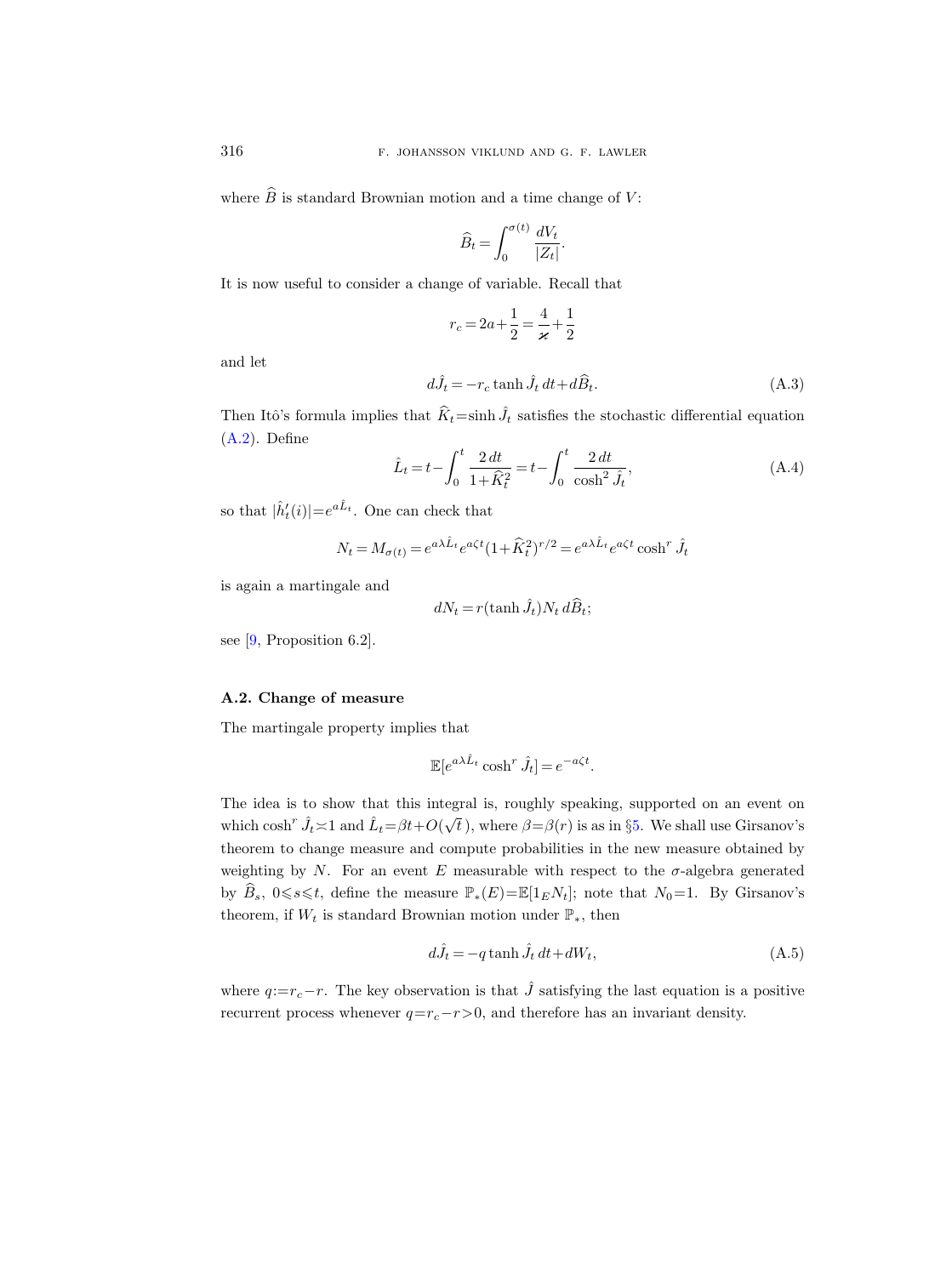LEMMA A.1. Let  $q>0$ , assume that  $\hat{J}_t$  satisfies the stochastic differential equation [\(A.5\)](#page-51-0) under the measure  $\mathbb{P}_{*}$  and let  $\hat{L}_{t}$  be defined by [\(A.4\)](#page-51-1). Then the following holds:

(i) The process  $\hat{J}_t$  is positive recurrent with invariant density

$$
v_q(x) = \frac{C_q}{\cosh^{2q} x}, \quad -\infty < x < \infty,
$$

where  $C_q = \Gamma\left(q + \frac{1}{2}\right)/\Gamma\left(\frac{1}{2}\right)\Gamma(q)$ . Moreover,

$$
\int_{-\infty}^{\infty} \left(1 - \frac{2}{\cosh^2 x}\right) v_q(x) dx = \frac{1 - 2q}{1 + 2q} = \beta.
$$

(ii) There exists a constant  $c < \infty$  depending only on q such that, if  $\hat{J}_0 = 0, k \geq 0$  and  $u \geqslant 1$ , then

$$
\mathbb{P}_{*} \{ there exists t \in [k, k+1] with \cosh \hat{J}_t \geqslant u \} \leqslant cu^{-2q}.
$$

(iii) There exists  $c < \infty$  such that, for  $0 \le s \le t$ ,

$$
\mathbb{E}_*\bigg[\exp\bigg(\frac{(2q+1)|\hat{L}_t-\hat{L}_s-\beta(t-s)|}{\sqrt{t-s}}\bigg)\bigg]\leqslant c.
$$

*Proof.* By the stochastic differential equation for  $\hat{J}_t$ , we have that the invariant density  $v$  solves the equation

$$
\frac{1}{2}v''(x) - ((-q \tanh x)v(x))' = 0;
$$

see, e.g., [\[7,](#page-56-22) §15.5]. A solution is given by  $v=v_q$ , and one can check that this is an invariant density for  $\hat{J}_t$ . Next, we note that we get an upper bound for the probability in (ii) by considering the same probability but with  $\hat{J}_0$  having the law of the invariant distribution. Indeed, this follows by coupling the two processes. Let  $x \geq 1$ , suppose that  $\hat{J}_0$  has the law of the invariant distribution and, for  $k\geqslant 0$ , set

$$
Y = Y_{k,x} = \int_{k}^{k+2} 1_{\{|\hat{J}_t| \ge x-1\}} dt.
$$

Then,

$$
\mathbb{E}_*[Y] = 2 \int_{|y| \geqslant x-1} v_q(y) \, dy \leqslant \frac{c}{\cosh^{2q} x}.
$$

Using the strong Markov property and the fact that the drift tanh  $\hat{J}_t$  is bounded when  $\hat{J}_t$  is close to x (and the fact that  $\hat{J}_t$  has continuous paths) it follows that there exists a  $\delta$ >0 such that

$$
\mathbb{E}_*[Y \mid \text{there exists } t \in [k, k+1] \text{ with } |\hat{J}_t| \geqslant x] \geqslant \delta,
$$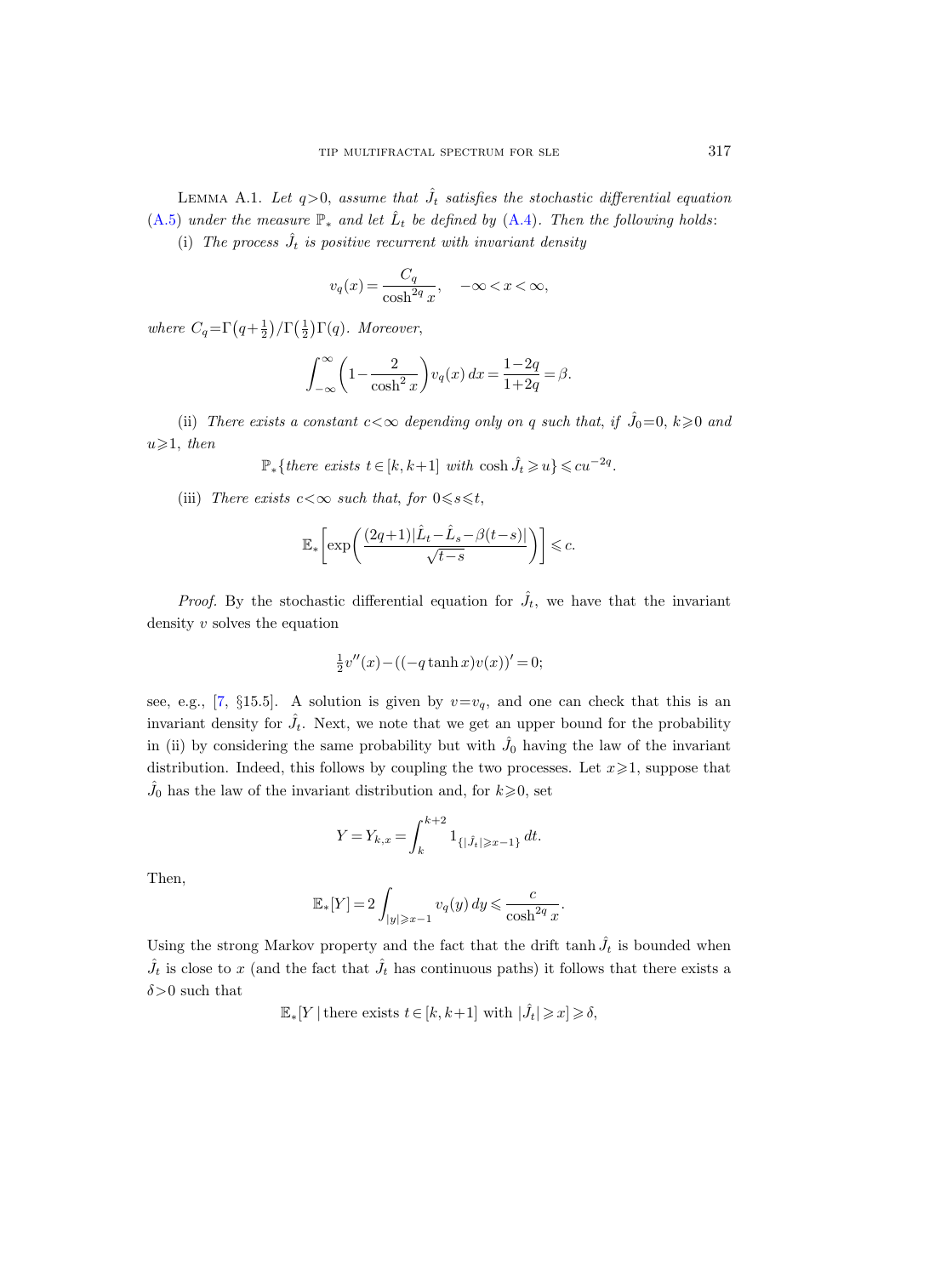and consequently

$$
\mathbb{P}_{*} \{ \text{there exists } t \in [k, k+1] \text{ with } |\hat{J}_t| \geqslant x \} \leqslant \delta^{-1} \mathbb{E}_{*} [Y].
$$

Using the estimate on  $\mathbb{E}_*[Y]$ , this completes the proof of (ii).

We now turn to (iii). Since  $|\hat{L}_t - \hat{L}_s - \beta(t-s)| \leq 2(t-s)$ , it is enough to prove the bound for  $t-s$  sufficiently large. We shall assume that  $4/\sqrt{t-s} \leq q$ . For  $r \in \mathbb{R}$ , let

$$
\delta = r\left(\frac{1}{2}q + \frac{1}{4}\right) - \frac{1}{4}r^2 \quad \text{and} \quad \eta = r\left(\frac{1}{2}q - \frac{1}{4}\right) - \frac{1}{4}r^2.
$$

Then Itô's formula shows that the process

$$
O_t = e^{\delta(\hat{L}_t - \beta t)} e^{(\eta + \delta \beta)t} \cosh^r \hat{J}_t
$$

is a martingale and so, for  $s < t$ ,

<span id="page-53-0"></span>
$$
\mathbb{E}_*[e^{\delta(\hat{L}_t - \hat{L}_t - \beta(t-s))}e^{(\eta + \delta\beta)(t-s)}\cosh^r \hat{J}_t] = \mathbb{E}_*[\cosh^r \hat{J}_s].
$$
\n(A.6)

It follows from (ii) that there is a constant  $c < \infty$  such that  $\mathbb{E}_*$  [cosh<sup>r</sup>  $\hat{J}_s$ ]  $< c$ . We combine this with [\(A.6\)](#page-53-0) with the choice  $r=4/\sqrt{t-s}$  which was assumed to be at most q. We can therefore Taylor expand  $\delta$  and  $\eta$  to obtain

<span id="page-53-1"></span>
$$
\mathbb{E}_{*}\left[\exp\left(\pm b\frac{\hat{L}_{t}-\hat{L}_{s}-\beta(t-s)}{\sqrt{t-s}}\right)(\cosh\hat{J}_{t})^{\pm 4/\sqrt{t-s}}\right] \leq c,\tag{A.7}
$$

where  $b:=2q+1$ . From this it follows directly that

$$
\mathbb{E}_\ast\biggl[\exp\biggl(b\frac{\hat L_t\!-\!\hat L_s\!-\!\beta(t\!-\!s)}{\sqrt{t\!-\!s}}\biggr)\biggr]\leqslant c.
$$

The remaining case, when b is replaced by  $-b$ , can be easily verified using  $(A.7)$  and condition (ii).  $\Box$ 

The next lemma defines the event corresponding to a "good time" (for the timechanged process) in terms of  $\hat{J}$  and  $\hat{L}$ . The proof is a consequence of the estimates in Lemma [A.1](#page-51-2) and the Chebyshev inequality.

<span id="page-53-2"></span>LEMMAA.2. ([\[9\]](#page-56-18), Proposition 7.3) For each  $u, t > 0$ , let  $E_{t,u}$  be the event that the following estimates hold for  $0 \leq s \leq t$ :

$$
|\hat{J}_s| \leqslant u \log \min\{s+2, t-s+2\},
$$
  

$$
|\hat{L}_s - \beta s| \leqslant u\sqrt{s} \log(s+2),
$$
  

$$
|\hat{L}_t - \hat{L}_s - \beta(t-s)| \leqslant u\sqrt{t-s} \log(t-s+2).
$$

Then,

$$
\lim_{u \to \infty} \inf_{t > 0} \mathbb{P}_*(E_{t,u}) = 1.
$$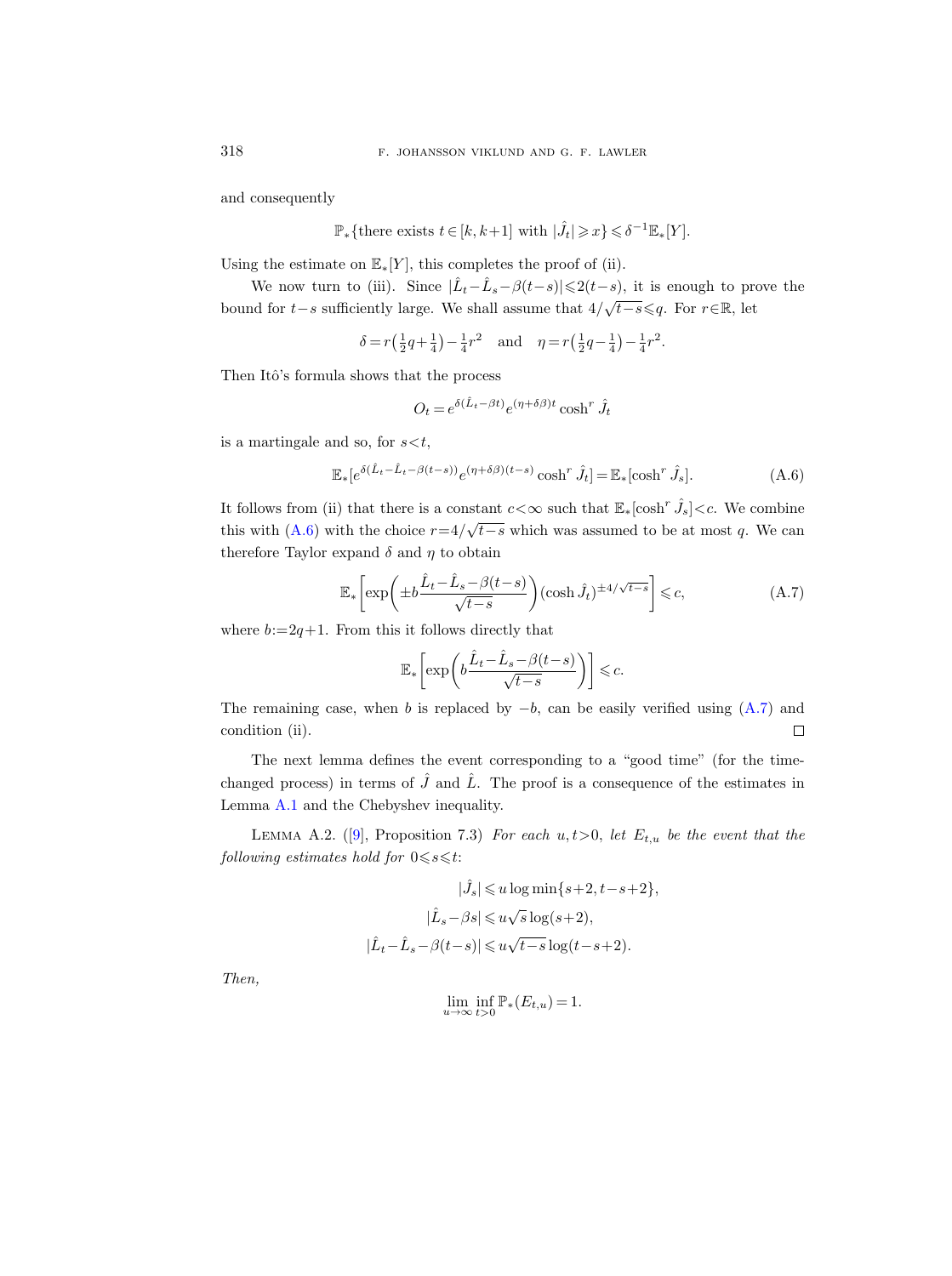It remains to transfer these estimates to the processes in their original time-parametrizations. Using the lemmas proved in §[5,](#page-36-0) Proposition [5.8](#page-42-0) follows from the next result.

PROPOSITION A.3. There exists a subpower function  $\psi$  such that if

$$
\psi_{t,s} = \psi(\min\{e^{as}, e^{a(t-s)}\}), \quad t \geqslant 0,
$$

and  $E_t$  is the event that the following estimates hold for  $0 \le s \le t$ :

$$
Y_{e^{2as}} \geqslant e^{as}\psi_{t,s}^{-1},
$$
  
\n
$$
|X_{e^{2as}}| \leqslant e^{as}\psi_{t,s},
$$
  
\n
$$
\psi(e^{as})^{-1}e^{as\beta} \leqslant |h'_{e^{2as}}(i)| \leqslant e^{as\beta}\psi(e^{as}),
$$
  
\n
$$
\psi(e^{a(t-s)})^{-1}e^{a(t-s)\beta} \leqslant \frac{|h'_{e^{2at}}(i)|}{|h'_{e^{2as}}(i)|} \leqslant e^{a(t-s)\beta}\psi(e^{a(t-s)}),
$$

then

$$
\mathbb{E}[|h'_{e^{2at}}(i)|^{\lambda}1_{E_t}] \asymp e^{-a\zeta t}.
$$

*Proof.* We shall use  $\psi$  to denote a subpower function that may change from expression to expression. In the end we choose the maximum of those that we have used. First note that Lemma [A.2](#page-53-2) implies that we can find a  $u_* < \infty$  such that  $\inf_{t>0} \mathbb{P}_*(E_{u_*,t}) \geq \frac{1}{2}$ . Let  $E_t=E_{u_*,t}$  and write  $E(t)$  for the indicator of  $E_t$ . Note that on  $E_t$  we have that 1≤cosh  $\hat{J}_t$  ≤c<sub>\*</sub>, where  $c_*$  is a constant depending only on  $u_*$ ; in the sequel we will allow constants (and subpower functions) to depend on  $u_*$ . Consequently,

<span id="page-54-2"></span>
$$
\mathbb{E}[|h'_{\sigma(t)}(i)|^{\lambda}E(t)] \asymp e^{-a\zeta t}.\tag{A.8}
$$

It remains to relate  $\sigma(t)$  to the original time parametrization. When  $s < t$ , cosh  $\hat{J}_s$  is not uniformly bounded on  $E_t$ , but if  $F(s, t) = 2 + \min\{s, t-s\}$ , then taking exponentials gives

$$
1 \leqslant \cosh \hat{J}_s \leqslant cF(s,t)^{u_*}, \quad 0 \leqslant s \leqslant t,
$$

on  $E_t$ . Hence, there is a constant  $c_* < \infty$  such that, on  $E_t$ ,

<span id="page-54-0"></span>
$$
\frac{e^{2as} - 1}{2a} \leq \int_0^s e^{2as} \cosh^2 \hat{J}_s \, ds = \sigma(s) \leq c_* F(s, t)^{2u_*} e^{2as}, \quad 0 \leq s \leq t,
$$
 (A.9)

where the first inequality is immediate. We wish to use this to show that the bounds on  $|h'_{\sigma(s)}(i)|$  from Lemma [A.2](#page-53-2) also hold for  $|h'_{e^{2as}}(i)|$  with suitable subpower corrections. It is enough to consider s so large that  $\sigma(s) \geq e^{2as}/4a$ . Indeed,  $|h'_{e^{2as}}(i)| \asymp 1$  for s bounded by a constant. In terms of Y,  $(A.9)$  implies that there is a constant  $c < \infty$  such that

<span id="page-54-1"></span>
$$
e^{as-c\log F(s,t)} \leqslant Y_{e^{2as}} \leqslant ce^{as}, \quad 0 \leqslant s \leqslant t. \tag{A.10}
$$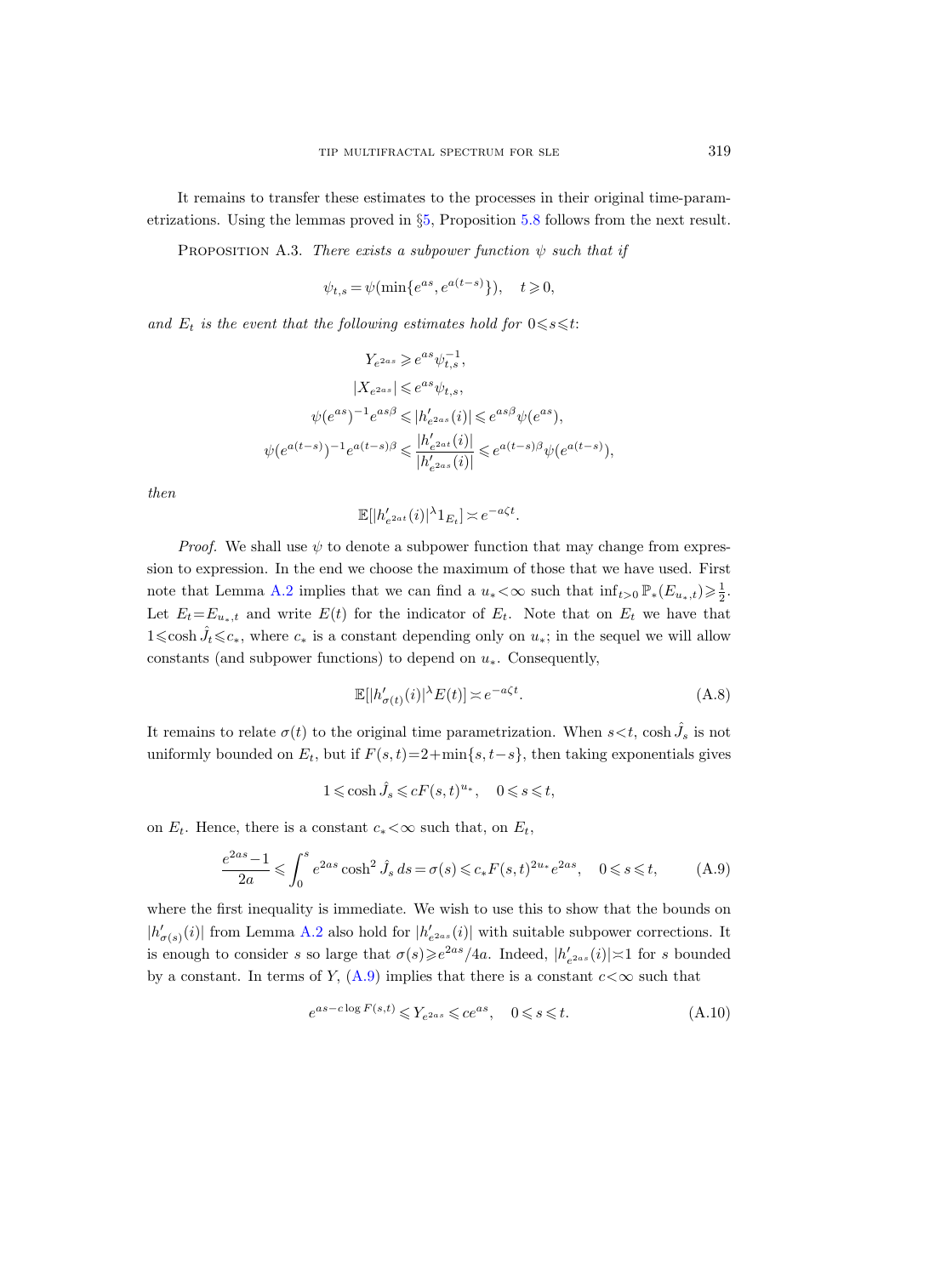Write

$$
\sigma_s = \sigma_{s,t} = \sigma(s - c \log F(s, t)),
$$

where c is as in [\(A.10\)](#page-54-1) and, for a given subpower function  $\psi$ , set

$$
\psi_{t,s} = \psi(\min\{e^{as}, e^{a(t-s)}\}).
$$

Then we see that there is a subpower function  $\psi$  and  $r\!\in\![0,e^{2as}\psi_{t,s}]$  such that

$$
e^{2as} = \sigma_s + r.
$$

Next, note that

$$
|h'_{e^{2as}}(i)|\,{=}\,|(h^{\sigma_s}_r)'(Z_{\sigma_s})|\,|h'_{\sigma_s}(i)|,
$$

where  $r \mapsto h_r^{\sigma_s}$  solves the reverse-time Loewner equation driven by  $V_{\sigma_s+r}$  as in §[5.](#page-36-0) Since  $Y_{\sigma_s} \geqslant e^{as} \psi_{t,s}^{-1}$  and  $r \leqslant e^{2as} \psi_{t,s}$ , it follows that

<span id="page-55-0"></span>
$$
\psi_{t,s}^{-1} \leqslant \frac{|h'_{e^{2as}}(i)|}{|h'_{\sigma_s}(i)|} \leqslant \psi_{t,s},\tag{A.11}
$$

and we can use Lemma [A.2](#page-53-2) to conclude that, on  $E_t$ ,

$$
\psi(e^{as})^{-1}e^{as\beta} \leqslant |h'_{e^{2as}}(i)| \leqslant e^{as\beta}\psi(e^{as}), \quad 0 \leqslant s \leqslant t,
$$
\n(A.12)

and

$$
\psi(e^{a(t-s)})^{-1}e^{a(t-s)\beta} \leq \frac{|h'_{e^{2at}}(i)|}{|h'_{e^{2as}}(i)|} \leq e^{a(t-s)\beta}\psi(e^{a(t-s)}), \quad 0 \leq s \leq t. \tag{A.13}
$$

A similar argument shows that

$$
\frac{|h_{\sigma(t)}'(i)|}{|h_{\sigma_t}'(i)|}\asymp 1,
$$

which combined with  $(A.11)$  and  $(A.8)$  shows that

$$
\mathbb{E}[|h'_{e^{2at}}(i)|^{\lambda}E(t)] \asymp e^{-a\zeta t}.
$$

Finally, recall that  $\cosh^2 \hat{J}_s = 1 + e^{-2as} X_{\sigma(s)}^2$ , and so it follows that

$$
X_{e^{2as}}^2\leqslant ce^{2as}\psi_{t,s},\quad 0\leqslant s\leqslant t.
$$

This completes the proof.

 $\Box$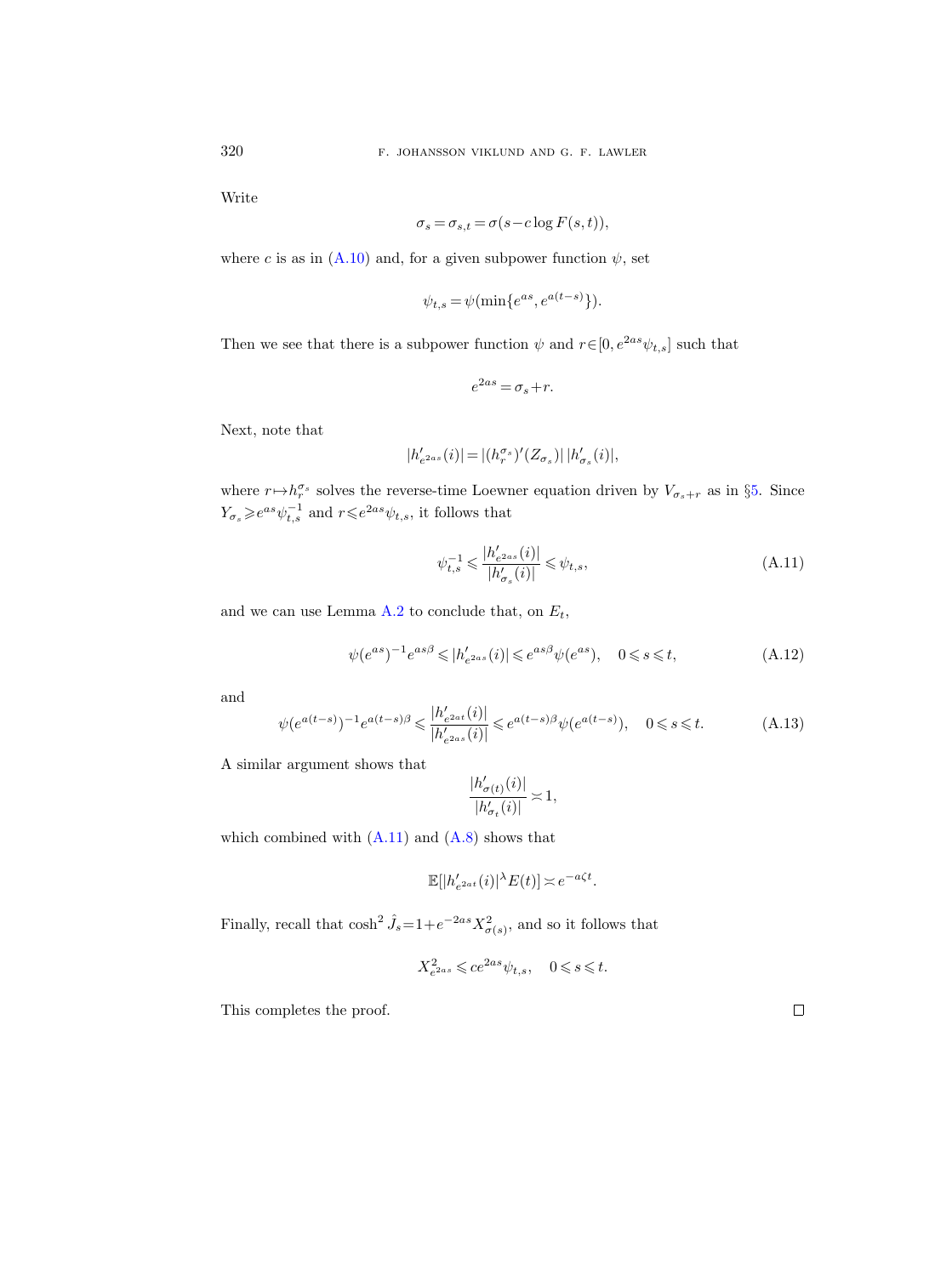#### References

- <span id="page-56-8"></span>[1] Beffara, V., The dimension of the SLE curves. Ann. Probab., 36 (2008), 1421–1452.
- <span id="page-56-15"></span>[2] Beliaev, D. & Smirnov, S., Harmonic measure and SLE. Comm. Math. Phys., 290 (2009), 577–595.
- <span id="page-56-14"></span>[3] Binder, I. & Duplantier, B., Harmonic measure and winding of conformally invariant curves. Phys. Rev. Lett., 89 (2002), 264101.
- <span id="page-56-13"></span>[4] Duplantier, B., Conformal fractal geometry & boundary quantum gravity, in Fractal Geometry and Applications: a Jubilee of Benoît Mandelbrot, Part 2, Proc. Sympos. Pure Math., 72, pp. 365–482. Amer. Math. Soc., Providence, RI, 2004.
- <span id="page-56-10"></span>[5] JOHANSSON VIKLUND, F. & LAWLER, G. F., Optimal Hölder exponent for the SLE path. Duke Math. J., 159 (2011), 351–383.
- <span id="page-56-17"></span>[6] Kang, N.-G., Boundary behavior of SLE. J. Amer. Math. Soc., 20 (2007), 185–210.
- <span id="page-56-22"></span>[7] Karlin, S. & Taylor, H. M., A Second Course in Stochastic Processes. Academic Press, New York, 1981.
- <span id="page-56-4"></span>[8] Lawler, G. F., Conformally Invariant Processes in the Plane. Mathematical Surveys and Monographs, 114. Amer. Math. Soc., Providence, RI, 2005.
- <span id="page-56-18"></span> $[9]$  — Multifractal analysis of the reverse flow for the Schramm–Loewner evolution, in Fractal Geometry and Stochastics IV, Progr. Probab., 61, pp. 73-107. Birkhäuser, Basel, 2009.
- <span id="page-56-5"></span>[10] — Schramm–Loewner evolution (SLE), in Statistical Mechanics, IAS/Park City Math. Ser., 16, pp. 231–295. Amer. Math. Soc., Providence, RI, 2009.
- <span id="page-56-11"></span>[11] Lawler, G. F., Schramm, O. & Werner, W., Values of Brownian intersection exponents. I. Half-plane exponents. Acta Math., 187 (2001), 237–273.
- $[12]$  Values of Brownian intersection exponents. II. Plane exponents. Acta Math., 187 (2001), 275–308.
- <span id="page-56-12"></span>[13] — Values of Brownian intersection exponents. III. Two-sided exponents. Ann. Inst. H. Poincaré Probab. Statist., 38 (2002), 109-123.
- <span id="page-56-1"></span>[14] — Conformal invariance of planar loop-erased random walks and uniform spanning trees. Ann. Probab., 32 (2004), 939–995.
- <span id="page-56-19"></span>[15] Lawler, G. F. & Sheffield, S., A natural parametrization for the Schramm–Loewner evolution. Ann. Probab., 39 (2011), 1896–1937.
- <span id="page-56-9"></span>[16] LIND, J. R., Hölder regularity of the SLE trace. Trans. Amer. Math. Soc., 360 (2008), 3557–3578.
- <span id="page-56-16"></span>[17] Makarov, N. G., Fine structure of harmonic measure. Algebra i Analiz, 10 (1998), 1–62 (Russian); English translation in St. Petersburg Math. J., 10 (1999), 217–268.
- <span id="page-56-21"></span>[18] Mattila, P., Geometry of Sets and Measures in Euclidean Spaces. Cambridge Studies in Advanced Mathematics, 44. Cambridge University Press, Cambridge, 1995.
- <span id="page-56-20"></span>[19] Pommerenke, C., Boundary Behaviour of Conformal Maps. Grundlehren der Mathematischen Wissenschaften, 299. Springer, Berlin–Heidelberg, 1992.
- <span id="page-56-7"></span>[20] ROHDE, S. & SCHRAMM, O., Basic properties of SLE. Ann. of Math., 161 (2005), 883-924.
- <span id="page-56-0"></span>[21] SCHRAMM, O., Scaling limits of loop-erased random walks and uniform spanning trees. Israel J. Math., 118 (2000), 221–288.
- <span id="page-56-2"></span>[22] Smirnov, S., Critical percolation in the plane: conformal invariance, Cardy's formula, scaling limits. C. R. Acad. Sci. Paris Sér. I Math., 333 (2001), 239-244.
- <span id="page-56-3"></span>[23] — Conformal invariance in random cluster models. I. Holomorphic fermions in the Ising model. Ann. of Math., 172 (2010), 1435–1467.
- <span id="page-56-6"></span>[24] Werner, W., Random planar curves and Schramm–Loewner evolutions, in Lectures on Probability Theory and Statistics, Lecture Notes in Math., 1840, pp. 107–195. Springer, Berlin–Heidelberg, 2004.